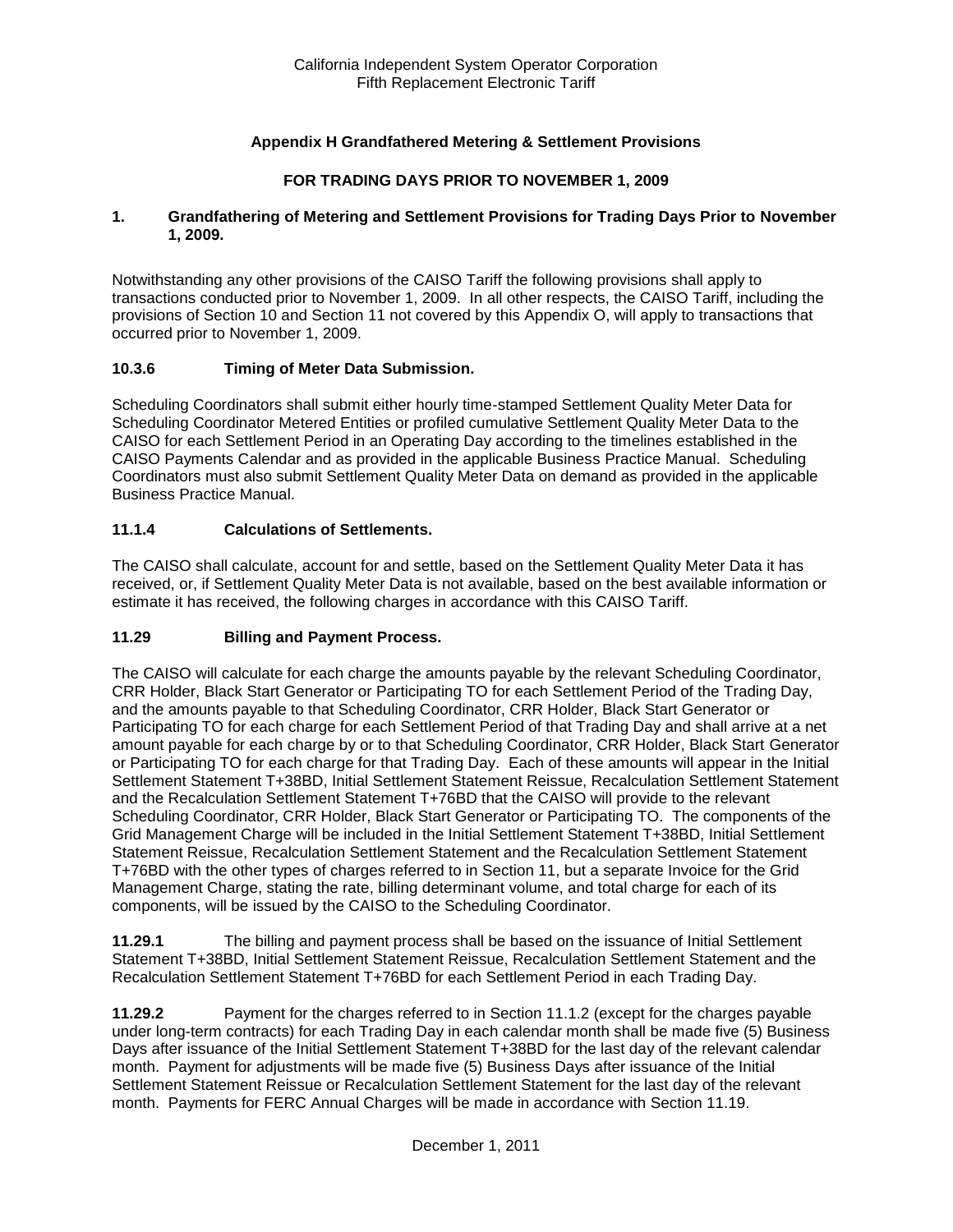# **11.29.5 General Principles for Production of Settlement Statements.**

### **11.29.5.1 Basis of Settlement.**

The basis of each Settlement Statement shall be the debiting or crediting of an account in the name of the relevant Scheduling Coordinator, CRR Holder, Black Start Generator or Participating TO in the general ledger set up by the CAISO to reflect all transactions, charges or payments settled by the CAISO.

#### **11.29.5.2 Right to Dispute.**

All Scheduling Coordinators, CRR Holders, Black Start Generators or Participating TOs shall have the right to dispute any item or calculation set forth in any Initial Settlement Statement in accordance with this CAISO Tariff.

#### **11.29.7 Settlements Cycle.**

## **11.29.7.1 Timing of the Settlements Process.**

#### **11.29.7.1.1 Initial Settlement Statement T+38BD.**

The CAISO shall provide to each Scheduling Coordinator, CRR Holder, Black Start Generator or Participating TO for validation an Initial Settlement Statement for each Trading Day within thirty-eight (38) Business Days of the relevant Trading Day, covering all Settlement Periods in that Trading Day. Each Initial Settlement Statement will include a statement of:

(a) the amount payable or receivable by the Scheduling Coordinator, CRR Holder, Black Start Generator or Participating TO for each charge referred to in Section 11 for each Settlement Period in the relevant Trading Day;

(b) the total amount payable or receivable by that Scheduling Coordinator, CRR Holder, Black Start Generator or Participating TO for each charge for all Settlement Periods in that Trading Day after the amounts payable and the amounts receivable under (a) have been netted off pursuant to Section 11.29; and

(c) the components of each charge in each Settlement Period except for information contained in the Imbalance Energy report referred to in this Section 11.29.7.1.1.

Each Initial Settlement Statement shall also be accompanied by a breakdown of the components of the Imbalance Energy Charge (the Imbalance Energy report).

**11.29.7.1.2** Each Scheduling Coordinator, CRR Holder, Black Start Generator or Participating TO shall have a period of eight (8) Business Days from the issuance of an Initial Settlement Statement during which it may review the Initial Settlement Statement T+38BD and notify the CAISO of any errors. No later than fifty-one (51) Business Days after the Trading Day to which it relates, the CAISO shall issue an Initial Settlement Statement Reissue or a Recalculation Settlement Statement to each Scheduling Coordinator or CRR Holder for that Trading Day.

#### **11.29.7.1.3 Initial Settlement Statement Reissues and Recalculation Settlement Statements.**

The CAISO shall provide to each Scheduling Coordinator, CRR Holder, Black Start Generator or Participating TO an Initial Settlement Statement Reissue or a Recalculation Settlement Statement in accordance with the CAISO Tariff and the CAISO Payments Calendar. The Initial Settlement Statement Reissue or Recalculation Settlement Statement shall be in a format similar to that of the Initial Settlement Statement and shall include the same granularity of information provided in the Initial Settlement Statement as amended following the validation procedure.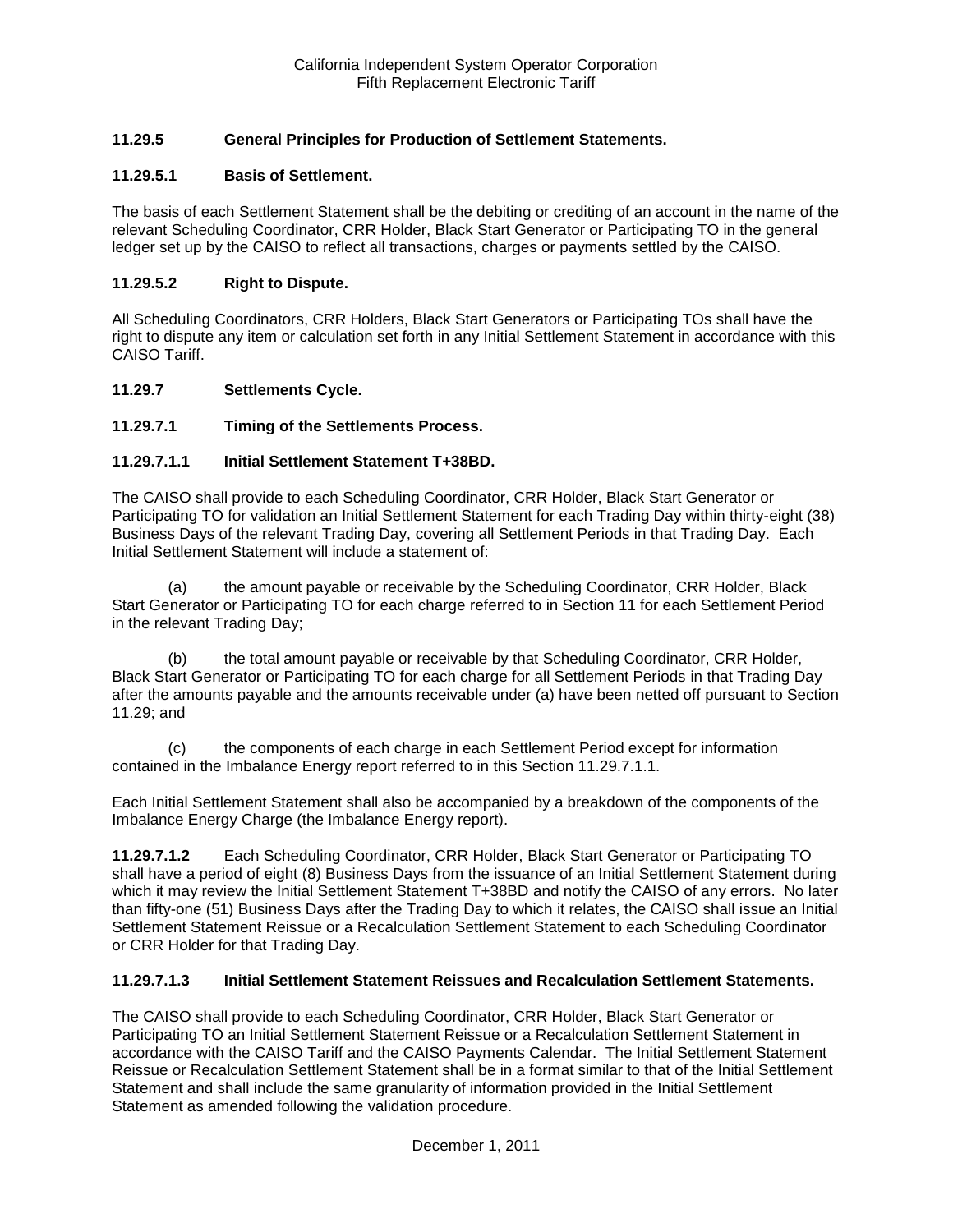**11.29.7.1.4** Each Scheduling Coordinator, CRR Holder, Black Start Generator or Participating TO shall have a period of ten (10) Business Days from the issuance of the Initial Settlement Statement Reissue or Recalculation Settlement Statement during which it may review the Incremental Changes on the Initial Settlement Statement Reissue or Recalculation Settlement Statement and notify the CAISO of any errors. No later than twenty-five (25) Business Days from the date of issuance of the Initial Settlement Statement Reissue or Recalculation Settlement Statement, the CAISO shall issue the 76th Day Recalculation Settlement Statement and shall incorporate any required corrections in a subsequent Initial Settlement Statement.

## **11.29.7.2 Basis for Billing and Payment.**

The Initial Settlement Statement T+38BD, Initial Settlement Statement Reissue, Recalculation Settlement Statement and the Recalculation Settlement Statement T+76BD shall constitute the basis for billing and associated automatic funds transfers in accordance with this CAISO Tariff. The Initial Settlement Statement T+38BD shall constitute the basis for billing and associated automatic funds transfers for all charges in the first instance. The Initial Settlement Statement Reissue and Recalculation Settlement Statement shall constitute the basis for billing and associated automatic funds transfers for adjustments to charges set forth in the Initial Settlement Statement T+38BD. Each Scheduling Coordinator, CRR Holder, Black Start Generator, and Participating TO shall pay any net debit and shall be entitled to receive any net credit shown in an Invoice or Payment Advice on the Payment Date, whether or not there is any dispute regarding the amount of the debit or credit.

## **11.29.7.2.1 Elimination of Invoices under \$10.00.**

Preliminary and final Invoices and Payment Advices due to or from any Market Participant for amounts less than \$10.00 will be adjusted to \$0.00 and no amount will be due to or from that Market Participant for that Invoice or Payment Advice.

## **11.29.7.3 Settlement Statement Re-runs and Post Final Adjustments.**

The CAISO is authorized to perform Settlement Statement Re-runs following approval of the CAISO Governing Board. A request to perform a Settlement Statement Re-run may be made at any time by a Scheduling Coordinator, CRR Holder, Black Start Generator, or Participating TO by notice in writing to the CAISO Governing Board. The CAISO Governing Board shall, in considering whether to approve a request for a Settlement Statement Re-run, determine in its reasonable discretion whether there is good cause to justify the performance of a Settlement Statement Re-run.

**11.29.7.3.1** If a Settlement Statement Re-run is ordered by the CAISO Governing Board, the CAISO shall arrange to have the Settlement Statement Re-run carried out as soon as is reasonably practicable following the CAISO Governing Board's order, subject to the availability of staff and computer time, compatible software, appropriate data and other resources.

**11.29.7.3.2** The cost of a Settlement Statement Re-run shall be borne by the Scheduling Coordinator, CRR Holder, Black Start Generator, or Participating TO requesting it, unless the Settlement Statement Re-run was needed due to a clerical oversight or error on the part of the CAISO staff.

**11.29.7.3.3** Where a Settlement Statement Re-run indicates that the accounts of Scheduling Coordinators, CRR Holders, Black Start Generators, or Participating TOs should be debited or credited to reflect alterations to Settlements previously made under this CAISO Tariff, for those Scheduling Coordinators, CRR Holders, Black Start Generators, or Participating TOs affected by the statement rerun, the CAISO shall reflect the amounts to be debited or credited in the next subsequent Recalculation Settlement Statement that it issues following the Settlement Statement Re-run to which the provisions of this Section 11 apply.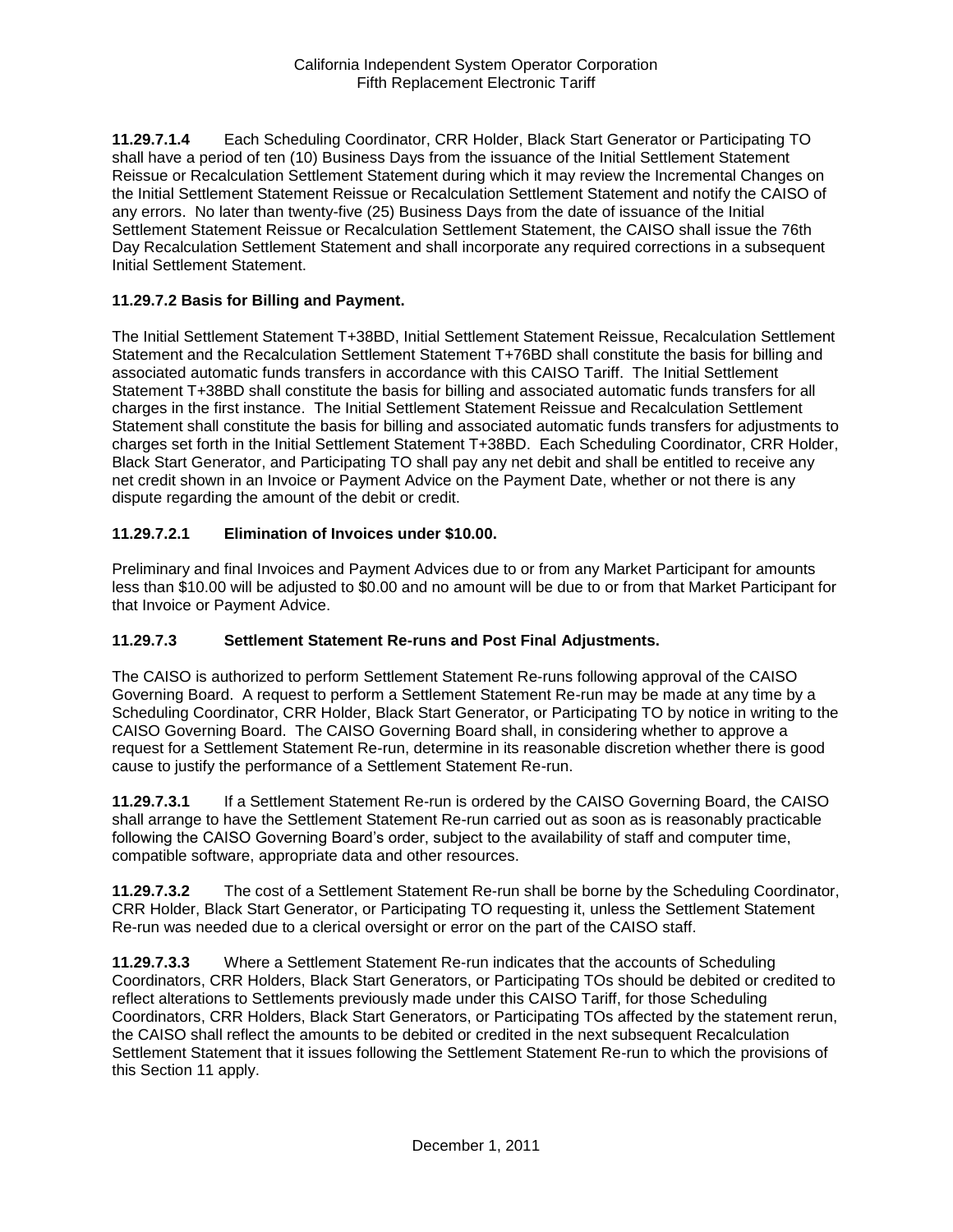**11.29.7.3.4** Reruns, post closing adjustments and the financial outcomes of CAISO ADR Procedures and any other dispute resolution may be invoiced separately from monthly market activities. The CAISO shall provide a Market Notice at least thirty (30) days prior to such invoicing identifying the components of such Invoice or Payment Advice.

## **11.29.8 Confirmation and Validation.**

## **11.29.8.1 Confirmation.**

It is the responsibility of each Scheduling Coordinator, CRR Holder, Black Start Generator, or Participating TO to notify the CAISO if it fails to receive a Settlement Statement on the date specified for the publication of such Settlement Statement in the CAISO Payments Calendar. Each Scheduling Coordinator, CRR Holder, Black Start Generator, or Participating TO shall be deemed to have received its Settlement Statement on the dates specified, unless it notifies the CAISO to the contrary.

## **11.29.8.2 Validation.**

Each Scheduling Coordinator, CRR Holder, Black Start Generator, or Participating TO shall have the opportunity to review the terms of the Initial Settlement Statement T+38BD that it receives. The Scheduling Coordinator, CRR Holder, Black Start Generator, or Participating TO shall be deemed to have validated each Initial Settlement Statement unless it has raised a dispute or reported an exception within eight (8) Business Days from the date of issuance. Once validated, an Initial Settlement Statement shall be binding on the Scheduling Coordinator, CRR Holder, Black Start Generator or Participating TO to which it relates, unless the CAISO performs a Settlement Statement Re-run pursuant to Section 11.29.7.3.

The notice of dispute, if any, shall state clearly the Trading Day, the issue date of the Initial Settlement Statement, the item disputed, the reasons for the dispute, the amount claimed (if appropriate) and shall be accompanied with all available evidence reasonably required to support the claim.

## **11.29.8.3 Validation of Initial Settlement Statement Reissue and Recalculation Settlement Statements.**

Each Scheduling Coordinator, CRR Holder, Black Start Generator or Participating TO shall have the opportunity to review the Incremental Changes that appear on the Initial Settlement Statement Reissue and Recalculation Settlement Statement that it receives. The Scheduling Coordinator, CRR Holder, Black Start Generator or Participating TO shall be deemed to have validated the Incremental Changes on each Initial Settlement Statement Reissue and Recalculation Settlement Statement unless it has raised a dispute or reported an exception regarding those Incremental Changes within ten (10) Business Days from the date of issuance. Once validated, the Incremental Changes on the Initial Settlement Statement Reissue and Recalculation Settlement Statement shall be binding on the Scheduling Coordinator, CRR Holder, Black Start Generator or Participating TO to which it relates, unless the CAISO performs a Settlement Statement Re-run pursuant to Section 11.29.7.3. The notice of dispute shall state clearly the Trading Day, the issue date of the Initial Settlement Statement Reissue and Recalculation Settlement Statement, the item disputed, the reasons for the dispute, the amount claimed (if appropriate) and shall be accompanied with all available evidence reasonably required to support the claim. The only Recalculation Settlement Statement that cannot be disputed is the one issued on T+60BD.

## **11.29.8.4 Recurring Disputes or Exceptions.**

A Scheduling Coordinator, CRR Holder, Black Start Generator or Participating TO may request the CAISO to treat as recurring a dispute or exception raised in accordance with Sections 11.29.8.1 and 11.29.8.2 above, if a dispute or exception would apply to subsequent Initial and the Initial Settlement Statement Reissue and Recalculation Settlement Statements. A request for recurring treatment may be made for any valid reason provided that subsequent Initial Settlement Statements T+38BD, Initial Settlement Statement Reissue and Recalculation Settlement Statements would be affected, including but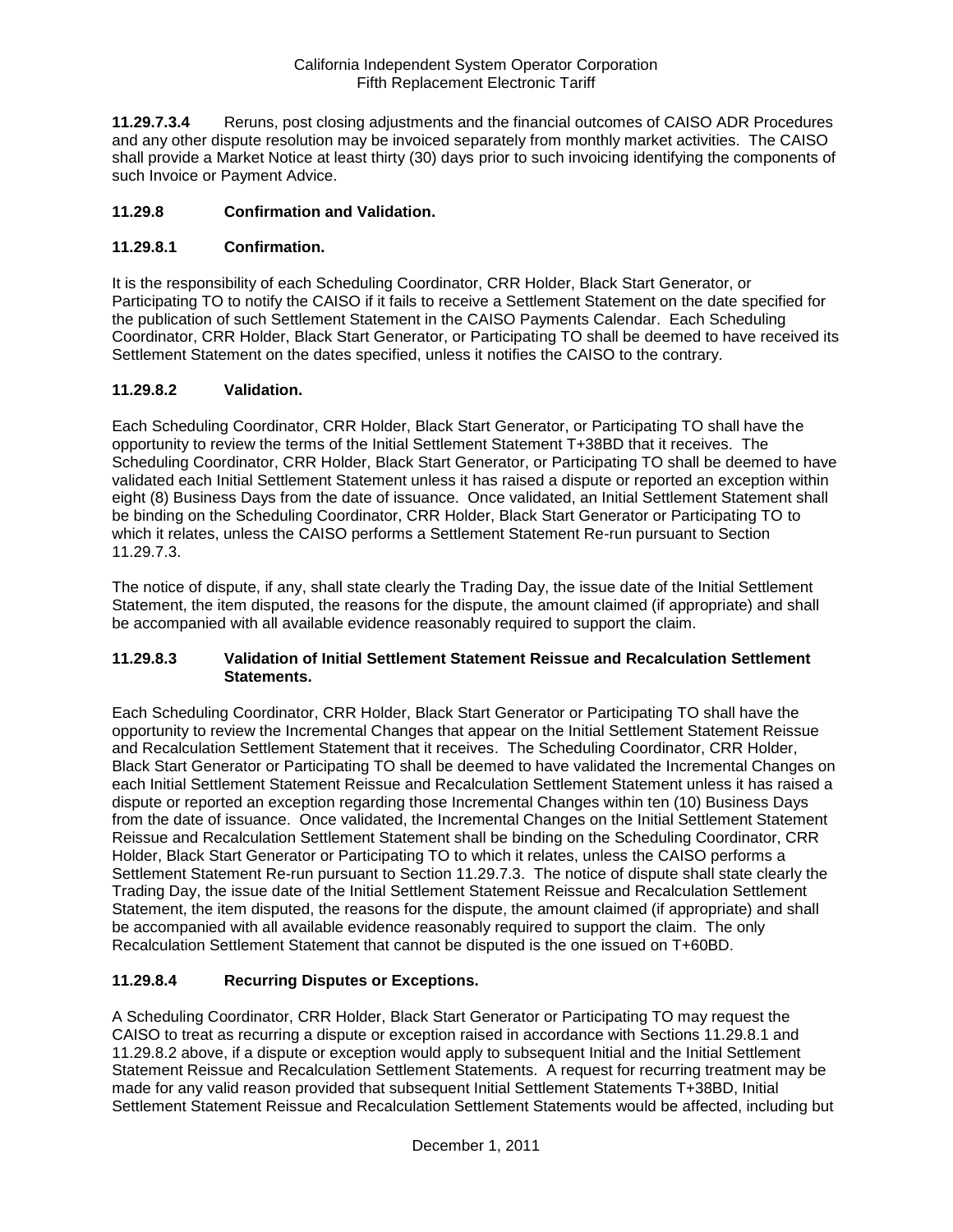not limited to, that the disputed calculation will recur, or that a disagreement as to policy will affect calculations in subsequent Initial Settlement Statement T+38BD, the Initial Settlement Statement Reissue and Recalculation Settlement Statements. If a Scheduling Coordinator, CRR Holder, Black Start Generator or Participating TO wishes to request that the CAISO treat a dispute as recurring, it shall, in the notice, clearly indicate that it requests such treatment and set forth in detail the reasons that support such treatment. To the extent possible, the Scheduling Coordinator, CRR Holder, Black Start Generator or Participating TO shall state the types of charges and dates to which the dispute will apply, and provide estimates of the amounts that will likely be claimed on each date. The CAISO shall make a determination on such a request within five (5) Business Days of receipt. To preserve its right to dispute an item, a Scheduling Coordinator, CRR Holder, Black Start Generator or Participating TO must continue to raise a dispute or report an exception until it is notified by the CAISO that the CAISO agrees to treat the dispute or exception as recurring. If the CAISO grants a request to treat a dispute or exception as recurring, the dispute raised or exception reported by the Scheduling Coordinator, CRR Holder, Black Start Generator or Participating TO shall be deemed to apply to every subsequent Initial Settlement Statement T+38BD, the Initial Settlement Statement Reissue and Recalculation Settlement Statement provided to the Scheduling Coordinator, CRR Holder, Black Start Generator or Participating TO from the date that the CAISO grants the request for recurrent treatment until: a) ninety (90) days have elapsed, unless the CAISO indicates a different expiration date on its response to the request, in which case the expiration date shall be as stated by the CAISO in its response or b) the dispute or exception is resolved, whichever is shorter. The CAISO may deny a request that the CAISO treat a dispute as recurring for any valid reason, including because the request is not adequately specific as to the basis for recurring treatment or the subsequent calculations that will be affected.

# **11.29.8.5 Amendment.**

Regarding a dispute related to an Initial Settlement Statement, if the CAISO agrees with the amount claimed, it shall incorporate the relevant data into the Initial Settlement Statement Reissue or Recalculation Settlement Statement. Regarding a dispute related to an Incremental Change in an Initial Settlement Statement Reissue or Recalculation Settlement Statement, the CAISO shall make a determination on the dispute no later than twenty-five (25) Business Days from the issuance of the Initial Settlement Statement Reissue or Recalculation Settlement Statement, and, if the CAISO agrees with the amount claimed, shall incorporate the relevant data into the next Recalculation Settlement Statement issued on T+76BD.

# **11.29.8.6 CAISO Contact.**

If the CAISO does not agree with the amount claimed or if it requires additional information, it shall make reasonable efforts (taking into account the time it received the notice of dispute and the complexity of the issue involved) to contact the relevant Scheduling Coordinator, CRR Holder, Black Start Generator or Participating TO to resolve the issue before issuing the Initial Settlement Statement Reissue or Recalculation Settlement Statement. If it is not possible to contact the relevant party, the CAISO shall issue the Initial Settlement Statement Reissue or Recalculation Settlement Statement without taking into account the dispute notice.

# **11.29.10 Billing and Payment.**

The CAISO shall prepare and send to each Scheduling Coordinator, CRR Holder, Black Start Generator or Participating TO two Invoices or Payment Advices for each calendar month. The first Invoice or Payment Advice will be based on the Initial Settlement Statement T+38BD and the second Invoice or Payment Advice will be based on the Initial Settlement Statement Reissue or Recalculation Settlement Statement(s). Each Invoice or Payment Advice will show amounts which are to be paid by or to each Scheduling Coordinator, CRR Holder, Black Start Generator or Participating TO, the Payment Date, being the date on which such amounts are to be paid or received and details of the CAISO Clearing Account to which any amounts owed by Scheduling Coordinators, CRR Holder, Black Start Generator or Participating TO are to be paid.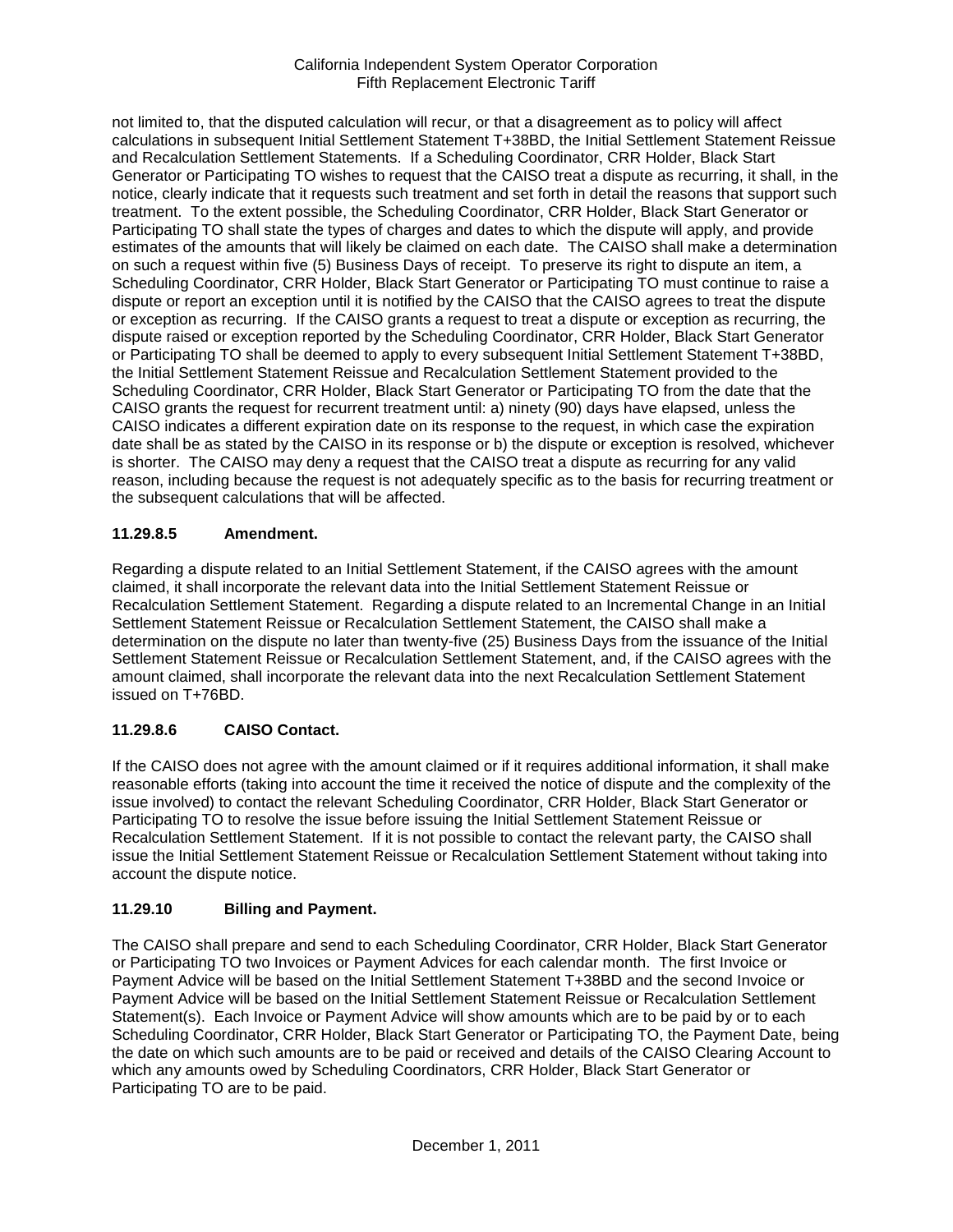The Invoices or Payment Advices will also include the total charges for each component of the Grid Management Charge, the total charges associated with any Interest for each relevant Trading Month, the FERC Annual Charges due monthly, as well as any disbursements associated with a shortfall receipt distribution.

A separate Invoice for the FERC Annual Charges due annually will be issued by the CAISO to the Scheduling Coordinator in accordance with Section 11.19.1.2. The CAISO will issue separate Invoices for NERC/WECC Charges as described in Section 11.20.

A separate Invoice for a shortfall allocation will be issued by the CAISO to Scheduling Coordinators in the event of a payment default in accordance with Section 11.29.17.1.

Settlement Statement Reruns, post closing adjustments and the financial outcomes of CAISO ADR Procedures and any other dispute resolution may be invoiced separately from monthly market activities. The CAISO shall provide a Market Notice at least thirty (30) days prior to such invoicing identifying the components of such Invoice or Payment Advice.

## **11.29.10.1 Emergency Procedures.**

## **11.29.10.2 Use of Estimated Data.**

In the event of an emergency or a failure of any of the CAISO software or business systems, the CAISO may use estimated Settlement Statements and Invoices and Payment Advices and may implement any temporary variation of the timing requirements relating to the Settlement and billing process contained in the CAISO Tariff. Details of the variation and the method chosen to produce estimated data, Settlement Statements and Invoices and Payment Advices will be published on the CAISO Website.

## **11.29.10.3 Payment of Estimated Statements and Invoices.**

When estimated Settlement Statements and Invoices or Payment Advices are issued by the CAISO, payments between the CAISO and Market Participants shall be made on an estimated basis and the necessary corrections shall be made by the CAISO as soon as practicable. The corrections will be reflected as soon as practicable in later Settlement Statements and Invoices and Payment Advices issued by the CAISO. Failure to make such estimated payments shall result in the same consequences as a failure to make actual payments.

## **11.29.10.4 Validation and Correction of Estimated Statements and Invoices.**

The CAISO shall use its best efforts to verify the estimated data and to make the necessary corrections as soon as practicable. The corrections will be reflected as soon as practicable in later Settlement Statements and Invoices and Payment Advices issued by the CAISO.

## **11.29.10.5 Estimated Statements to be Final.**

In the event that the CAISO is of the opinion that, despite its best efforts, it is not possible for it to verify the estimated data because actual data is not reasonably expected to become available to the CAISO in the foreseeable future, the CAISO shall consult with the Market Participants in order to develop the most appropriate substitute data including using data provided by Market Participants. Following such determination of substitute data, the CAISO shall send to the relevant Market Participants revised Settlement Statements and Invoices and Payment Advices. The provisions of Section 11.29.8.6 shall apply to payment of revised Invoices issued in accordance with these emergency procedures. Failure to make payments of such revised Invoices shall result in the same consequences as a failure to make actual payments.

# **11.29.21.2 Evidence of Unpaid Amount.**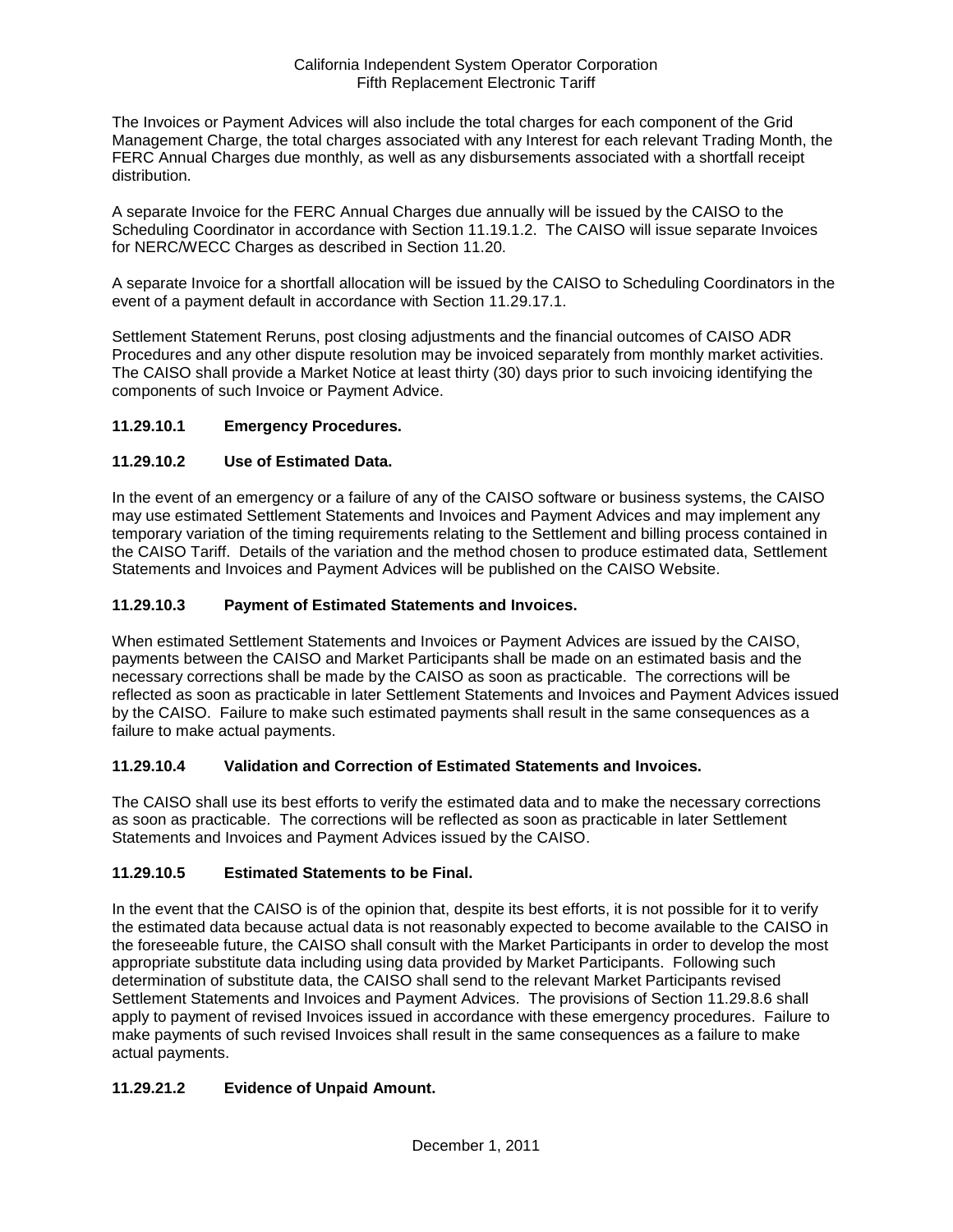The CAISO shall, on request, certify in writing the amounts owed by a CAISO Debtor that remain unpaid and the CAISO Creditors to whom such amounts are owed and shall provide certified copies of the relevant Initial Settlement Statement T+38BD and the Initial Settlement Statement Reissue and Recalculation Settlement Statements, Invoices, Payment Advices, and other documentation on which the CAISO's certificate was based to the CAISO Debtor and the relevant CAISO Creditors. A CAISO certificate given under this Section 11.29.21.2 may be used as prima facie evidence of the amount due by a CAISO Debtor to CAISO Creditors in any legal proceedings.

## **11.29.23 Communications.**

The Initial Settlement Statement T+38BD, any Initial Settlement Statement Reissue, the Recalculation Settlement Statements and Invoices, and Payment Advices will be considered issued to CAISO Creditors or CAISO Debtors when released by the CAISO's secure communication system. Communications on a Payment Date relating to payment shall be made by the fastest practical means including by telephone. If there is a failure of a communication system and it is not possible to communicate by electronic means, then the CAISO or CAISO Creditor or CAISO Debtor, as the case may be, shall communicate by facsimile but only if the recipient is first advised by telephone to expect the facsimile. Methods of communication between the CAISO and Market Participants may be varied by the CAISO giving not less than ten (10) days notice to Market Participants on the CAISO's secure communication system.

## **11.29.24 CAISO Payments Calendar.**

## **11.29.24.1 Preparation.**

In September of each year, the CAISO will prepare a draft CAISO Payments Calendar for the following calendar year showing for each Trading Day:

(a) The date by which Scheduling Coordinators are required to provide Settlement Quality Meter Data for all their Scheduling Coordinator Metered Entities for each Settlement Period in the Trading Day;

(b) The date on which the CAISO will issue Initial Settlement Statements and Invoices and Payment Advices to Scheduling Coordinators or CRR Holders, Black Start Generators and Participating TOs for that Trading Day;

(c) The date by which Scheduling Coordinators, CRR Holders, Black Start Generators and Participating TOs are required to notify the CAISO of any disputes in relation to their Initial Settlement Statements pursuant to Section 11.29.8.2;

(d) The date on which the CAISO will issue the Initial Settlement Statement Reissue and Recalculation Settlement Statements for T+51BD, T+60BD and T+76BD, and Invoices and Payment Advices to Scheduling Coordinators, CRR Holders, Black Start Generators and Participating TOs for that Trading Day;

(e) The date and time by which CAISO Debtors are required to have made payments into the CAISO Clearing Account in payment of Invoices for that Trading Day;

(f) The dates and times on which CAISO Creditors will receive payments from the CAISO Clearing Account of amounts owing to them for that Trading Day; and

(g) In relation to Reliability Must-Run Charges and RMR Payments, the details set out in paragraph 3 of Appendix N, Part J.

The CAISO will make a draft of the CAISO Payments Calendar available on the CAISO Website to Scheduling Coordinators, CRR Holders, Black Start Generators, Participating TOs and RMR Owners any of which may submit comments and objections to the CAISO within two weeks of the date of posting of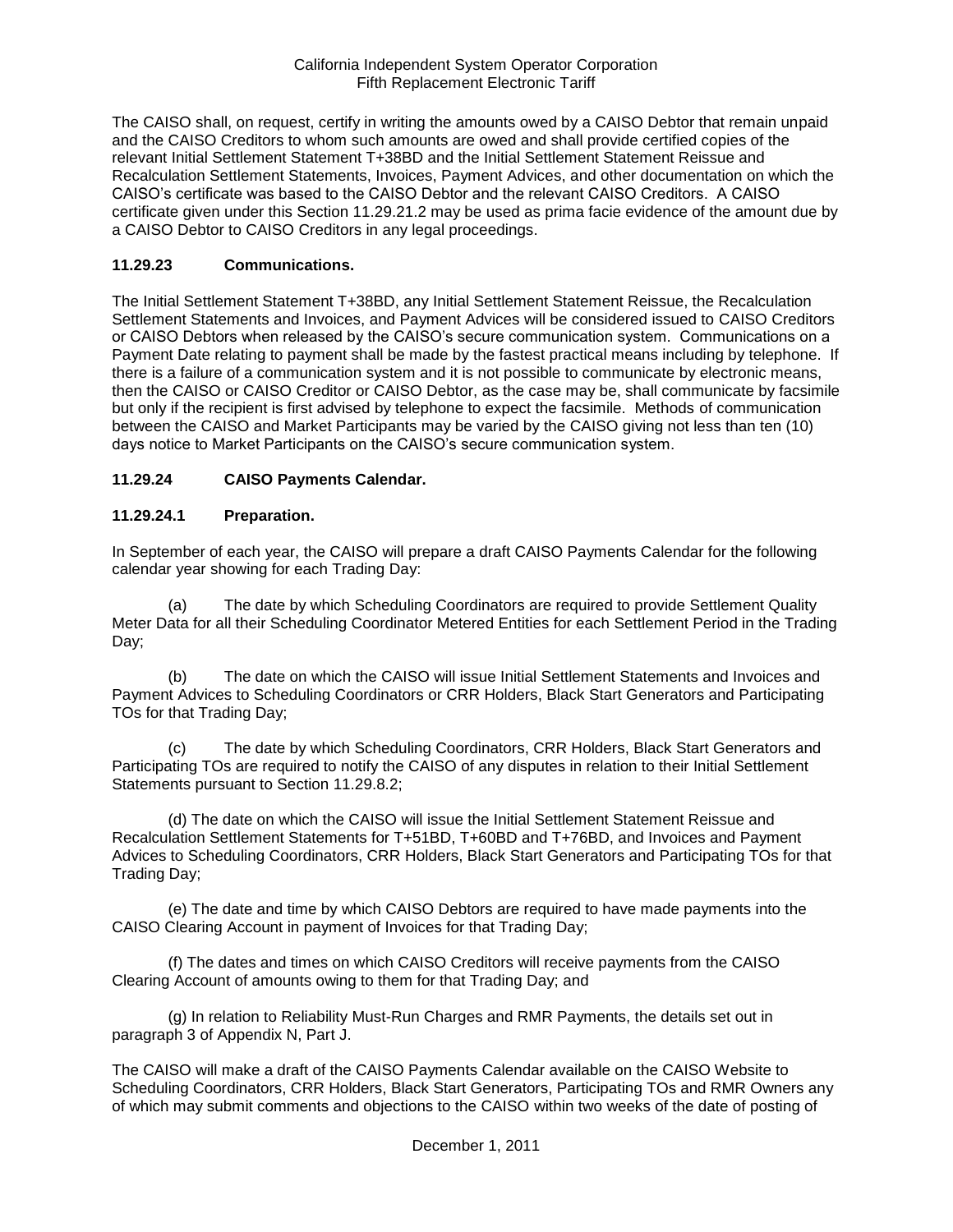the draft on the CAISO Website. No later than October 31st in each year, the CAISO will publish the final CAISO Payments Calendar for the following calendar year, after considering the comments and objections received from Scheduling Coordinators, CRR Holders, Black Start Generators, Participating TOs and RMR Owners. The final CAISO Payments Calendar will be posted on the CAISO Website, and will show for the period from 1 January to 31 December in the next succeeding year (both dates inclusive), the dates on which Settlement Statements shall be published by the CAISO and the Payment Dates on which the CAISO will pay the Participating TOs the Wheeling revenues allocated to them pursuant to Section 26.1.4.3.

#### **2. Definitions**

As used in this Appendix O, the capitalized terms defined below shall have the definitions specified in this Section 2. All other capitalized terms shall have the meaning specified in the Master Definition Supplement in Attachment A.

**Incremental Change:** The change in dollar value of a specific Charge Code from the Initial Settlement Statement T+33BD to the Initial Settlement Statement Reissue or Recalculation Settlement Statement including any new Charge Codes or Trading Day charges appearing for the first time on the Initial Settlement Statement, Reissue or Recalculation Settlement Statement.

**Initial Settlement Statement T+38BD**: A Settlement Statement generated by the CAISO for the calculation of Settlements for a given Trading Day, which is published on the thirty eight Business Day from the relevant Trading Day (T+38BD) and is prior to the Invoice or Payment Advice published for the relevant bill period.

**Settlement Statement Re-run:** The recalculation of a Settlement Statement in accordance with the provisions of the CAISO Tariff.

**Recalculation Settlement Statement:** The reissue of an Initial Settlement Statement T+38BD by the CAISO on the fifty-first (51st) Business Day from the relevant Trading Day (T+51BD) if T+51BD falls on a calendar day that is after the day the invoice or Payment Advice for the bill period containing the relevant Trading Day is scheduled to publish.

**Recalculation Settlement Statement T+76BD:** The reissue of an Initial Settlement Statement Reissue or the Recalculation Settlement Statement by the CAISO on the seventy-sixth (76th) Business Day from the relevant Trading Day (T+76BD).

**Settlement Statement:** Any one of the following: Initial Settlement Statement T+38BD, Initial Settlement Statement Reissue, Recalculation Settlement Statement and Recalculation Settlement Statement T+76BD.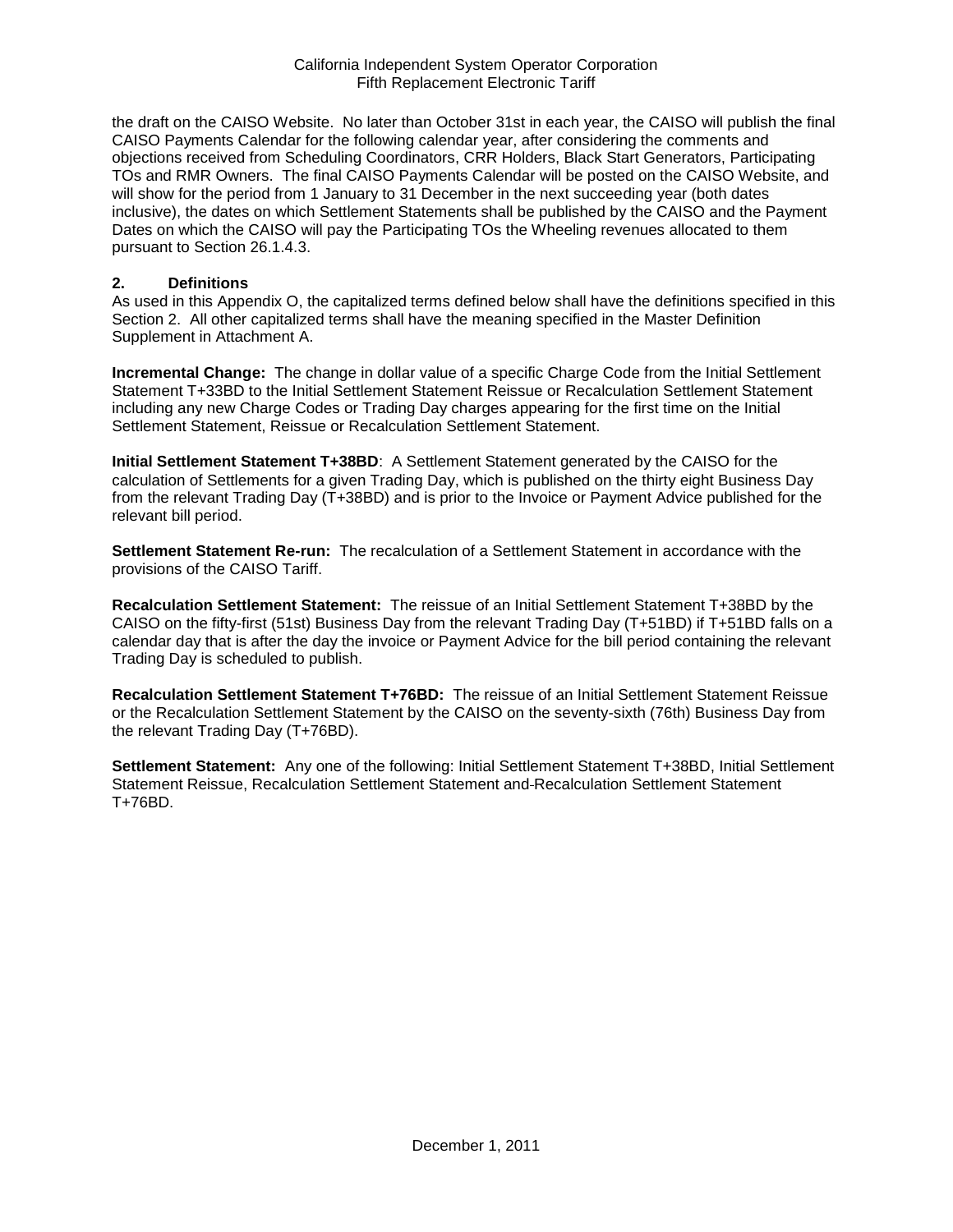## **Appendix I Station Power Protocol**

## **1 General Conditions**

#### **1.1 Procurement**

Station Power may be voluntarily self-supplied through On-Site Self-Supply or Remote Self-Supply. Third Party Supply may serve Station Power only to the extent permissible under the rules and regulations of the applicable Local Regulatory Authority.

## **1.2 Eligibility**

**1.2.1** Only Station Power Loads associated with Generating Units in the CAISO Balancing Authority Area that are part of an approved Station Power Portfolio may be self-supplied in accordance with this SPP. Each Generating Unit must be subject to a PGA, QF PGA, or MSS Agreement. Any generating facility outside the CAISO Balancing Authority Area owned by the same entity is eligible to provide Remote Self-Supply to Station Power Loads, subject to the terms of this SPP. Generating Units wishing to self-supply Station Power, by means other than netting permitted under Section 10.1.3 of the CAISO Tariff, shall complete the application process specified in Section 2 of this SPP.

**1.2.2** Station Power may be self-supplied by a single corporate entity, government agency, or joint powers agency or other legal entity organized under the laws of the State of California. A Station Power Portfolio may not include any facilities that are owned by the owner's corporate Affiliates. In the case of a joint powers agency, a Station Power Portfolio may not include facilities independently owned by one or more members or other legally distinct entities. If an entity owns a portion of a jointly owned Generating Unit, such ownership share may be included in a Station Power Portfolio up to the amount of the associated entitlement to Energy from the jointly-owned Generating Unit provided that: (i) the entity has the right to call upon that Energy for its own use; and (ii) the Energy entitlement is not characterized as a sale from the jointly owned Generating Unit to any of its joint owners.

**1.2.3** Net Output from generating facilities outside the CAISO Balancing Authority Area may be included in a Station Power Portfolio and used as a source of Remote Self-Supply to serve Station Power of Generating Units in the CAISO Balancing Authority Area and part of the Station Power Portfolio, so long as the following conditions are fulfilled:

- (a) Imports of Net Output must be submitted in Self-Schedules using a Resource ID specified by the CAISO;
- (b) HASP Intertie Schedules using such Resource ID do not exceed the available Net Output of such generating facilities in any hour;
- (c) Firm transmission service to a Scheduling Point that assures delivery into the CAISO Balancing Authority Area is secured; and
- (d) Meter Data for generating facilities located outside the CAISO Balancing Authority Area shall be subject to CAISO audit to verify performance in accordance with these requirements.

## **1.3 Limitations**

**1.3.1** Station Power supplied by contemporaneous on-site Generation is treated as permitted netting under Section 10.1.3 of this CAISO Tariff. This SPP neither expands opportunities for nor imposes additional conditions on permitted netting. In accordance with this CAISO Tariff, such contemporaneous self-supplied Station Power need not be submitted in Self-Schedules with the CAISO.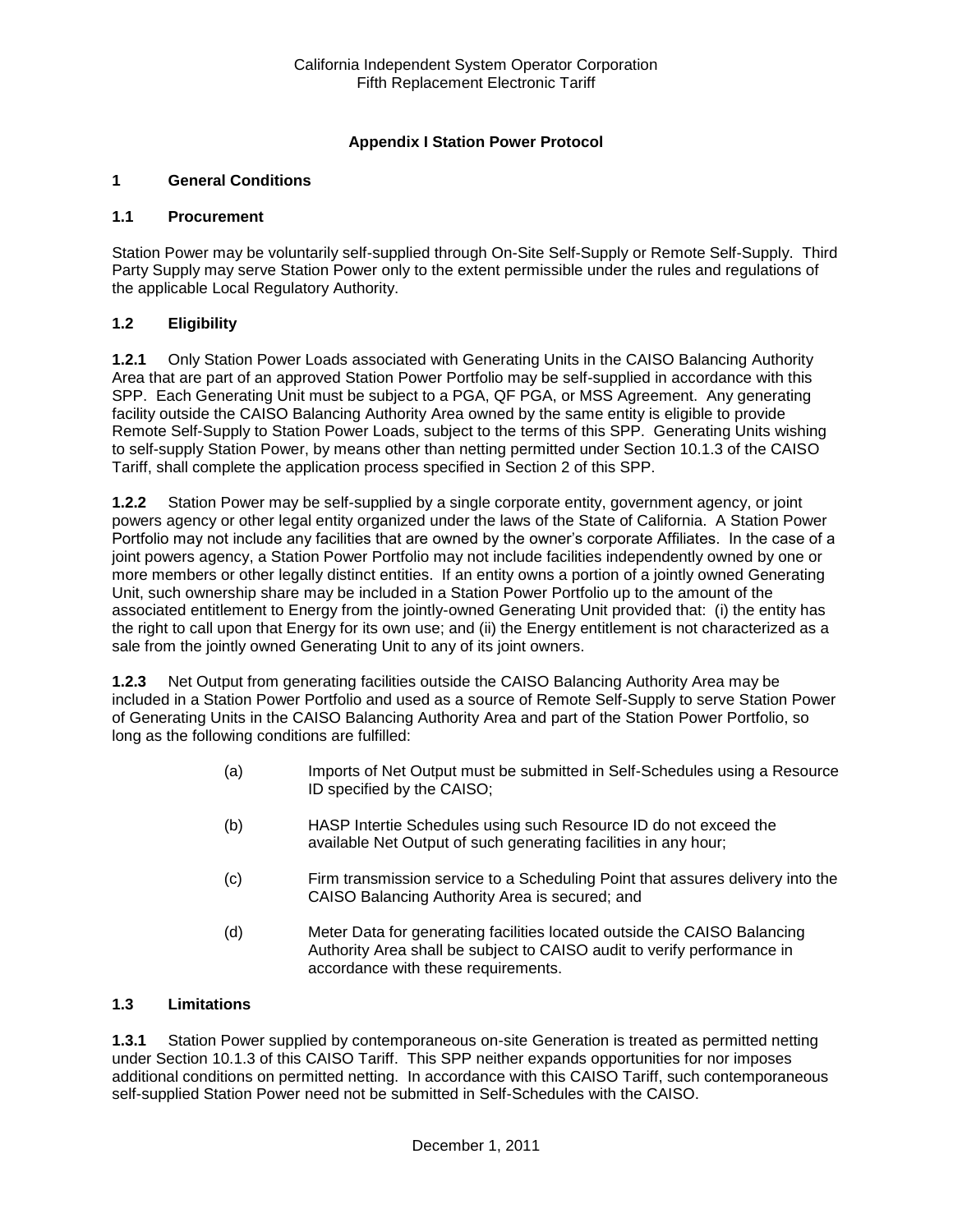**1.3.2** Self-supply of Station Power shall be strictly voluntary. Nothing in this SPP is intended to: 1) preclude a Generating Unit from purchasing Station Power pursuant to an applicable retail rate or tariff; or 2) supersede otherwise applicable jurisdiction of a Local Regulatory Authority, except in the event of a conflict between federal and state tariff provisions, in which case the federal tariff provisions will control.

## **2 Station Power Requirements and Review**

## **2.1 Applications to Self-Supply Station Power**

**2.1.1** An application to establish a Station Power Portfolio or to modify the configuration of Station Power meters or the generating facilities included in a Station Power Portfolio must be submitted according to the process specified by the CAISO and posted on the CAISO Website, and shall include the following information:

- (a) One-line diagrams clearly showing the location and ownership of all Generating Units and Station Power meters, their connection to the CAISO Controlled Grid or distribution system, and the status of breakers and switchgear for normal system operation.
- (b) Identification of any generating facilities outside the CAISO Balancing Authority Area, to be used to provide Remote Self-Supply of Station Power within the proposed Station Power Portfolio. No loads associated with generating facilities outside the CAISO Balancing Authority Area may be supplied under this SPP.
- (c) Certification that the applicant is the sole owner of all generating facilities proposed to be included in the Station Power Portfolio, and that the applicant has the right to call on Energy for its own use from its ownership share of any jointly owned facilities that are proposed to be used to self-supply Station Power.
- (d) Demonstration that each Station Power meter is certified in accordance with the CAISO Tariff.
- (e) Verification that each Station Power meter is subject to a Meter Service Agreement for CAISO Metered Entities, and that each Generating Unit is bound to the CAISO Tariff by a PGA, QF PGA, or MSS Agreement.
- (f) Verification that the applicant has arranged for terms of service with the responsible UDC or MSS Operator for the use of any distribution facilities required to self-supply Station Power.

**2.1.2** On the CAISO's written request, the applicant will provide additional information that the CAISO reasonably determines is necessary to verify the planned operation of the Station Power Portfolio and meet the requirements of Section 2.1.1 of this SPP.

## **2.2 CAISO Monitoring and Review**

**2.2.1** The CAISO will take the following actions with respect to each application to establish a Station Power Portfolio:

> (a) The CAISO shall post on the CAISO Website a listing of the specific Station Power meters and Generating Units located in the CAISO Balancing Authority Area (which may include a Pseudo-Tie of a Generating Unit to the CAISO Balancing Authority Area, provided that firm transmission service has been reserved across the transmission path from the CAISO Intertie to the Pseudo-Tie Generating Unit and the Station Power service is provided by a UDC or MSS Operator within the CAISO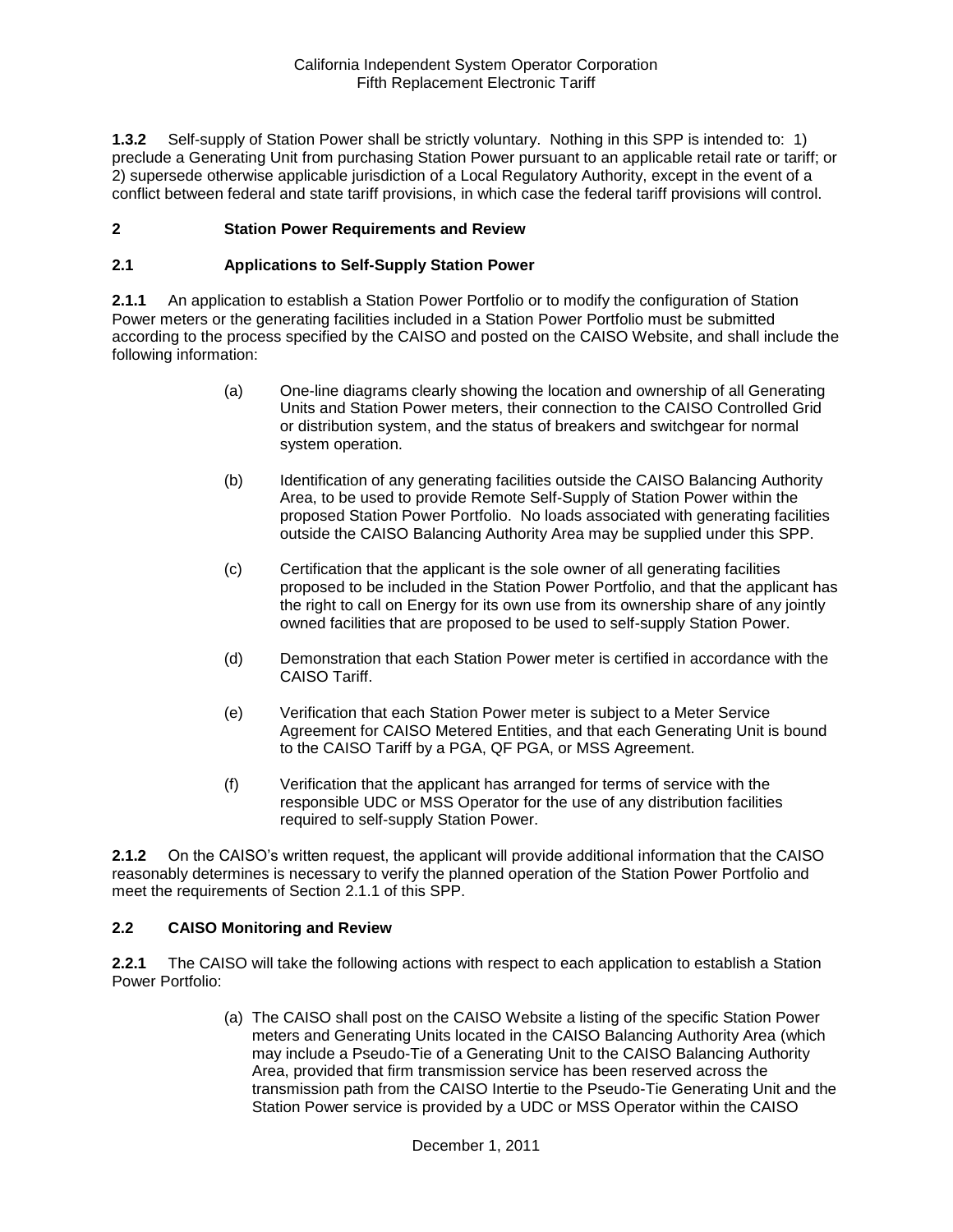Balancing Authority Area), and any generating facilities outside the CAISO Balancing Authority Area, that compose each Station Power Portfolio, and which are eligible to participate in the self-supply of Station Power in accordance with this SPP.

- (b) The CAISO will provide the appropriate UDC or MSS Operator and the Local Regulatory Authority with one-line diagrams and other information regarding each application.
- (c) The CAISO will make a determination in consultation with the UDC or MSS Operator and the Local Regulatory Authority on the factual question of whether distribution facilities are involved in the requested self-supply of Station Power. Any disputes regarding such determinations shall be subject to the dispute resolution procedures of this CAISO Tariff.
- (d) The CAISO will verify metering schemes and assign unique Load identifiers consistent with the CAISO data templates and validation rules that the Scheduling Coordinator responsible for each meter will be required to use for scheduling and Settlement.

**2.2.2** The CAISO shall promptly review each application to establish or modify a Station Power Portfolio. Within ten (10) Business Days after the submittal of the application, the CAISO shall notify the applicant in writing that the application is complete, or shall list any specific deficiencies or additional information that the CAISO reasonably requires to complete the application. The CAISO shall use all reasonable efforts to make the changes necessary for the new or modified configurations to take effect and the Station Power Portfolio to begin self-supplying Station Power within twenty (20) Business Days after a complete application is submitted. In no event shall a Station Power Portfolio begin self-supplying Station Power until any and all required changes to the configuration of metering or other equipment are completed as required under Section 6 of this SPP. The CAISO will have an ongoing right to request additional information reasonably necessary to verify that conditions on the self-supply of Station Power as specified in this SPP are met.

# **3 Self-Supply Verification and CAISO Charges**

## **3.1 Self-Supply Verification**

At the end of each Netting Period, the CAISO will calculate the Net Output for each Generating Unit in the Station Power Portfolio. If the Net Output is positive, then all Station Power associated with that Generating Unit will have been served by On-Site Self-Supply. Any positive Net Output from facilities in the Station Power Portfolio will be available to provide Remote Self-Supply to any Generating Unit with negative Net Output. If the available Remote Self-Supply is less than the aggregate negative Net Output in the Station Power Portfolio, then such shortfall will be deemed to have been served by Third Party Supply. The CAISO will incorporate these determinations in its accounting and billing for the Netting Period by reassigning Station Power to unique Load identifiers for Remote Self-Supply and Third Party Supply, as required.

## **3.2 Charges on Metered Demand**

Station Power that is not eligible for permitted netting in accordance with Section 10.1.3 of this CAISO Tariff must be submitted in Self-Schedules in accordance with the CAISO Tariff, and will be assessed all charges applicable to metered Demand under the CAISO Tariff, except as provided in Section 4.1 of this SPP.

## **3.3 Administrative Charge**

Scheduling Coordinators of Generating Units that have Station Power meters shall be assessed an administrative charge in accordance with Schedule 5 of Appendix F.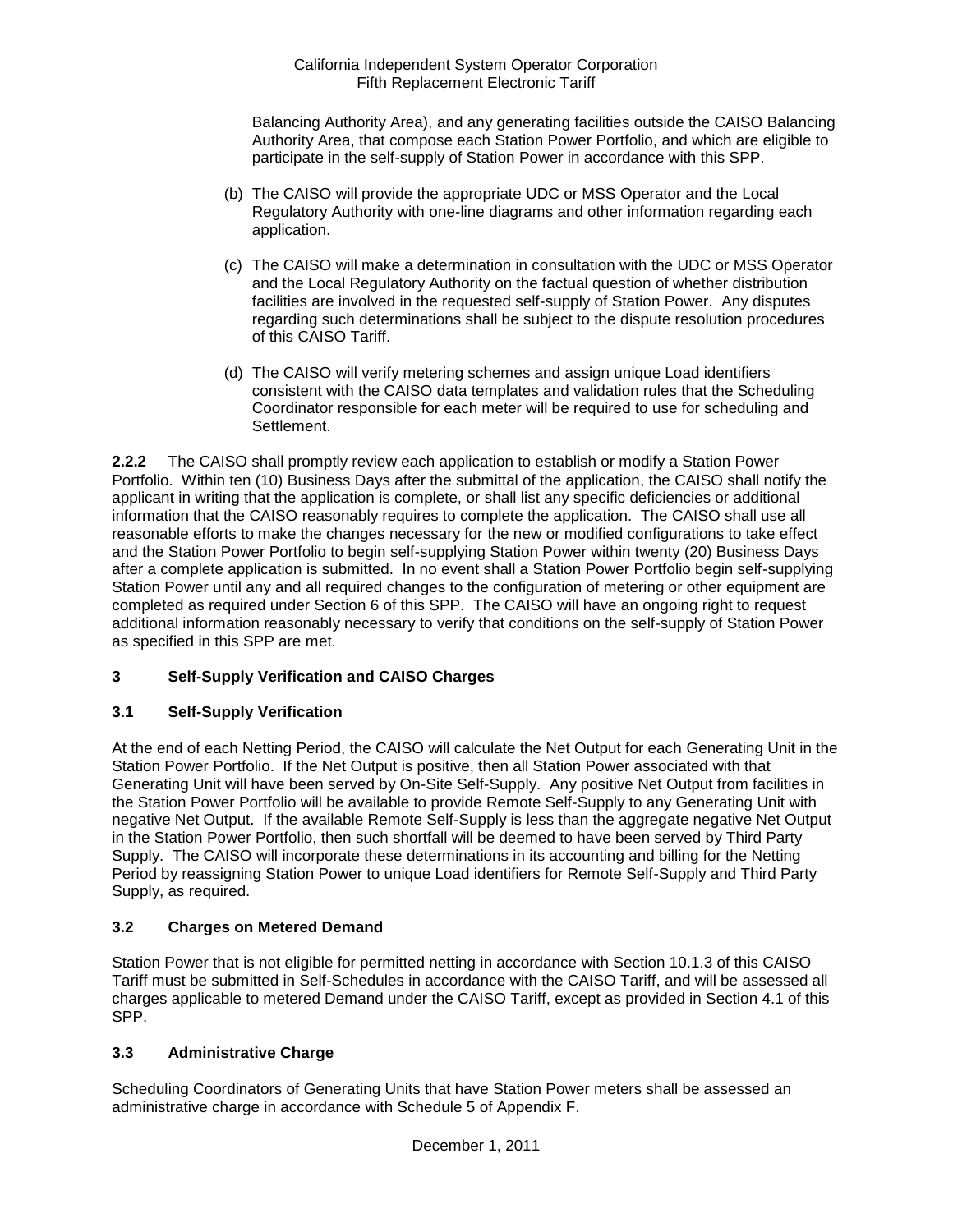# **4 Transmission Service**

**4.1** Station Power Load that is directly connected to the transmission facilities or directly connected to the Distribution System of a UDC or MSS Operator located in a PTO Service Territory and that is determined to have been served by On-Site Self-Supply shall be deemed not to have used the CAISO Controlled Grid and shall not be included in the Gross Load of the applicable UDC or MSS Operator. Station Power that is served by Wheeling service and that is determined to have been served by On-Site Self-Supply shall be deemed not to have used the CAISO Controlled Grid and shall not be included in the hourly Self-Schedules (in kWh) of the applicable Scheduling Coordinator that are subject to the Wheeling Access Charge.

**4.2** Station Power Load that is directly connected to the transmission facilities or directly connected to the Distribution System of a UDC or MSS Operator located in a PTO Service Territory and that is determined to have been served by Remote Self-Supply or Third Party Supply shall be included in the Gross Load of the applicable UDC or MSS Operator. Station Power that is served by Wheeling service and that is determined to have been served by Remote Self-Supply or Third Party Supply shall be included in the hourly Self-Schedules (in kWh) of the applicable Scheduling Coordinator that are subject to the Wheeling Access Charge.

**4.3** If the Generating Unit requires the use of distribution facilities or other facilities that are not part of the CAISO Controlled Grid, then the Generating Unit will be subject to the appropriate charges of the applicable UDC, MSS Operator or owner of such non-CAISO Controlled Grid facilities.

# **5 Energy Pricing**

All deviations between metered Generation or Station Power and that submitted in Self-Schedules will be settled at the resource-specific LMP at the applicable Custom LAP for the Station Power Load. The determination of Net Output and attribution of On-Site Self-Supply, Remote Self-Supply and Third Party Supply to serving Station Power under this SPP shall apply only to determine whether Station Power was self-supplied during the Netting Period and will have no effect on the price of Energy sold or consumed by any facility in the Station Power Portfolio.

## **6 Metering**

**6.1** In order to self-supply Station Power under this SPP by means other than netting permitted under Section 10.1.3 of this CAISO Tariff, a Generating Unit must be subject to a Meter Service Agreement for CAISO Metered Entities pursuant to CAISO Tariff Section 10.3.1. A meter certified in accordance with the CAISO Tariff is required for Station Power Load taken under the SPP. Separate metering is required for any on-site Load that does not meet the definition of Station Power. Under no circumstances may ineligible Loads be included in the Meter Data collected by the CAISO from a Station Power meter.

**6.2** Any costs associated with owning or operating metering or related facilities necessary to selfsupply Station Power according to the terms of this SPP are the responsibility of the owner-applicant.

**6.3** A single Scheduling Coordinator must represent the unique Load identifiers assigned by the CAISO for On-Site Self-Supply and Remote Self-Supply associated with each Station Power meter.

## **7 Provision Of Data To UDC Or MSS Operator**

The CAISO will provide the applicable UDC or MSS Operator with the amount of On-Site Self-Supply, Remote Self-Supply, and Third Party Supply serving Station Power at the granularity required to allow the UDC or MSS Operator to assess charges, if any, under the applicable retail tariff(s).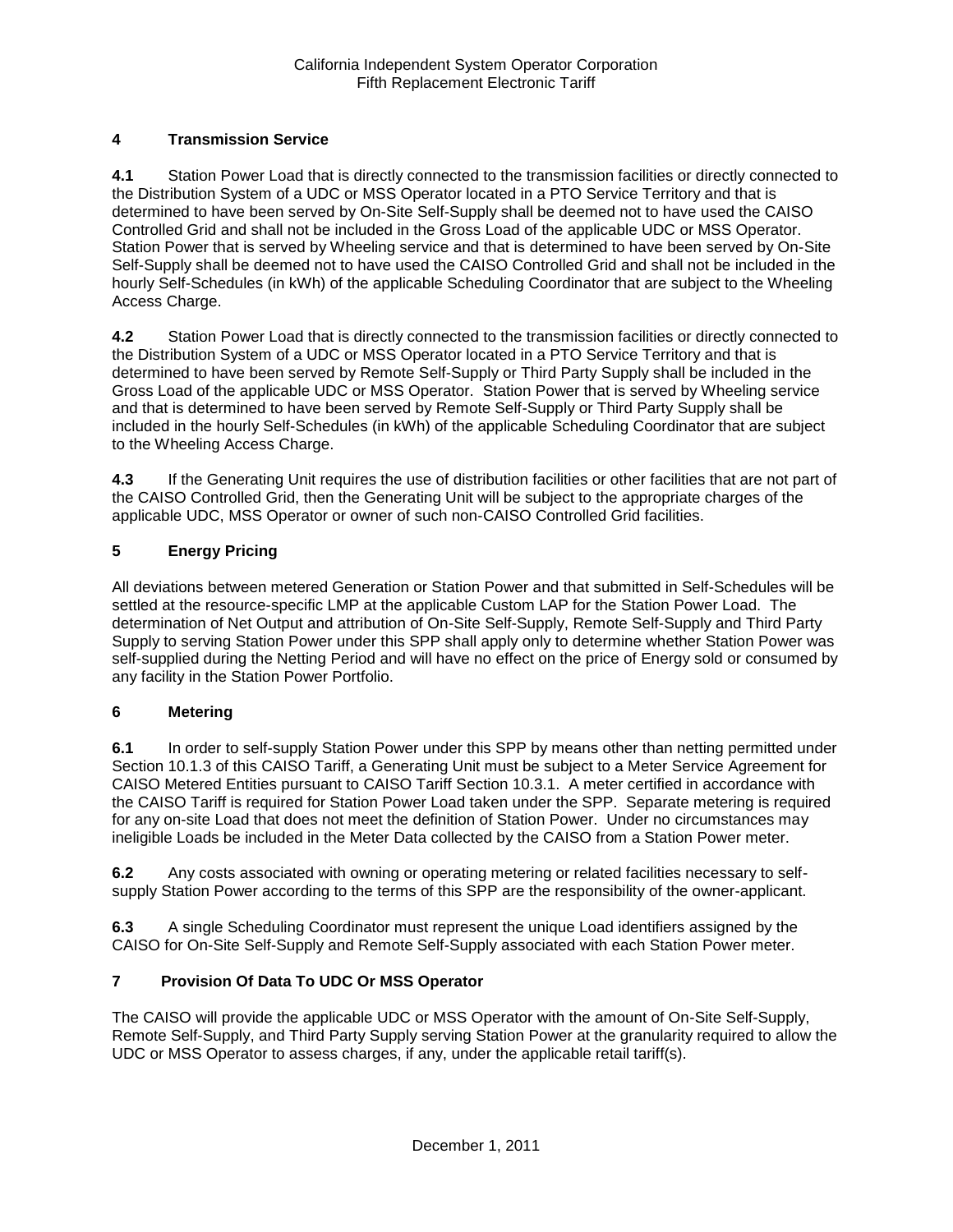# **APPENDIX J**

## **GRANDFATHERED METERING AND SETTLEMENT PROVISIONS FOR TRADING DAYS PRIOR TO**

## **OCTOBER 1, 2011**

#### **1. Grandfathering of Metering and Settlement Provisions for Trading Days Prior to October 1, 2011.**

Notwithstanding any other provisions of the CAISO Tariff the following provisions shall apply to transactions conducted prior to October 1, 2011. In all other respects, the CAISO Tariff, including the provisions of Sections 10, 11, and 37 not covered by this Appendix J, will apply to transactions that occurred prior to October 1, 2011.

## **10.2.1.3 Provision of and Access to Settlement Quality Meter Data**

Scheduling Coordinators may obtain Settlement Quality Meter Data relating to the CAISO Metered Entities they represent by directly accessing the Settlement Quality Meter Data Systems as specified in the applicable Business Practice Manual.

- For CAISO Metered Entities, Revenue Quality Meter Data obtained by successfully  $\bullet$ polled meters will be validated, estimated and edited by the CAISO to produce Settlement Quality Meter Data (actual), which will be made available to Scheduling Coordinators within five (5) Business Days from the Trading Day (T+5B) and will be used in the Initial Settlement Statement T+7B calculation.
- In the event that Revenue Quality Meter Data remains unavailable at noon on the fifth  $\bullet$ Business Day after the Trading Day (T+5B) due to unsuccessfully polled meters or facility and/or systems failures, the CAISO will estimate Settlement Quality Meter Data for CAISO Metered Entities for any outstanding metered Demand and/or Generation for the Initial Settlement Statement T+7B calculation as provided in Section 11.1.5.
- If the CAISO is notified in accordance with Section 10.2.13.2 that the revenue quality  $\bullet$ meter for a CAISO Metered Entity requires repair, the CAISO will produce Settlement Quality Meter Data (actual) for that entity using the estimation procedures referred to in Section 10.2.9, which will be made available to the Scheduling Coordinator for the CAISO Metered Entity within forty-three (43) calendar days from the Trading Day (T+43C) and will be used in the Recalculation Settlement Statement T+38B calculation.

## **10.3.6 Settlement Quality Meter Data Submission**

Scheduling Coordinators shall submit to the CAISO Actual Settlement Quality Meter Data or Scheduling Coordinator Estimated Settlement Quality Meter Data, as provided in Section 10.3.6.1(a), for Scheduling Coordinator Metered Entities they represent for each Settlement Period in an Operating Day according to the timelines established in Section 10.3.6.1 and the CAISO Payments Calendar and as provided in the applicable Business Practice Manual. Scheduling Coordinators must also submit Settlement Quality Meter Data (actual and Scheduling Coordinator estimated) on demand as provided in the applicable Business Practice Manual.

#### **10.3.6.1 Timing of Settlement Quality Meter Data Submission for Calculation of Initial Settlement Statement T+7B.**

Scheduling Coordinators must submit Actual Settlement Quality Meter Data or Scheduling Coordinator Estimated Settlement Quality Meter Data for the Scheduling Coordinator Metered Entities they represent to the CAISO no later than noon on the fifth Business Day after the Trading Day (T+5B) for the Initial Settlement Statement T+7B calculation. Scheduling Coordinators cannot submit Estimated Settlement Quality Meter Data for Proxy Demand Resources.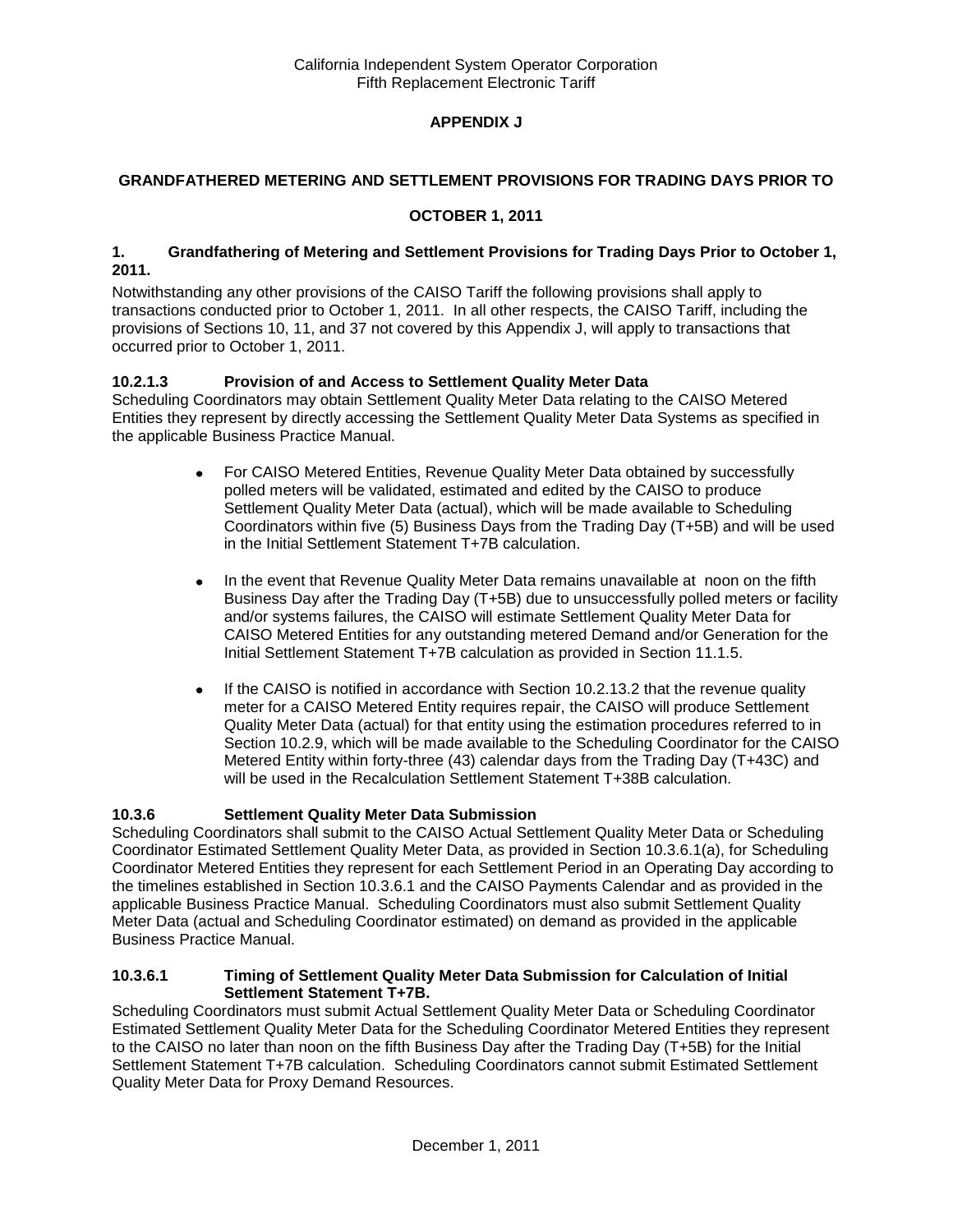- (a) In the absence of Actual Settlement Quality Meter Data, Scheduling Coordinators may submit Scheduling Coordinator Estimated Settlement Quality Meter Data using interval metering when available, sound estimation practices, and other available information including, but not limited to, bids, schedules, forecasts, temperature data, operating logs, recorders, and historical data. Scheduling Coordinator Estimated Settlement Quality Meter Data must be a good faith estimate that reasonably represents Demand and/or Generation quantities for each Settlement Period.
- (a) When Actual Settlement Quality Meter Data or Scheduling Coordinator Estimated Settlement Quality Meter Data is not received by the CAISO for a Scheduling Coordinator Metered Entity within five (5) Business Days from the Trading Day (T+5B), the CAISO will estimate the entity's Settlement Quality Meter Data for any outstanding metered Demand and/or Generation, excluding a Proxy Demand Resource, for use in the Initial Settlement Statement T+7B calculation, as provided in Section 11.1.5.

#### **10.3.6.2 Timing of Settlement Quality Meter Data Submission for Recalculation Settlement Statement T+38B**

Scheduling Coordinators must submit Actual Settlement Quality Meter Data for the Scheduling Coordinator Metered Entities they represent to the CAISO no later than midnight on the forty-third (43) calendar day after the Trading Day (T+43C) for the Recalculation Settlement Statement T+38B. A Scheduling Coordinator that timely submits Actual Settlement Quality Meter Data for the Initial Settlement Statement T+7B pursuant to Section 10.3.6.1 may submit revised Actual Settlement Quality Meter Data for the Recalculation Settlement Statement T+38B no later than the forty-third (43) calendar day after the Trading Day pursuant to this Section.

- (a) When Actual Settlement Quality Meter Data is not received by the CAISO for a Scheduling Coordinator Metered Entity by forty-three (43) calendar days after the Trading Day (T+43C), the Scheduling Coordinator has failed to submit complete and accurate meter data as required by Section 37.5.2.1 and will be subject to monetary penalty pursuant to Section 37.5.2.2.
- (b) Any Scheduling Coordinator Estimated Settlement Quality Meter Data submitted by a Scheduling Coordinator on behalf of the Scheduling Coordinator Metered Entities it represents that is not replaced with Actual Settlement Quality Meter Data by forty-three (43) calendar days after the Trading Day (T+43C) has failed to submit complete and accurate meter data as required by Section 37.5.2.1 and will be subject to monetary penalty pursuant to Section 37.5.2.2. In the absence of Actual Settlement Quality Meter Data, Scheduling Coordinator Estimated Settlement Quality Meter Data will be used in the Recalculation Settlement Statements.
- (c) The CAISO will not estimate a Scheduling Coordinator Metered Entity's Settlement Quality Meter Data for any outstanding metered Demand and/or Generation for use in a Recalculation Settlement Statement calculation. Any previous CAISO Estimated Settlement Quality Meter Data that the Scheduling Coordinator does not replace with Actual Settlement Quality Meter Data by forty-three (43) calendar days after the Trading Day (T+43C) will be set to zero. The CAISO will follow the control process described in the BPM for Metering to monitor and identify the CAISO Estimated Settlement Quality Meter Data that was not timely replaced and will take proactive measures to obtain the Actual Settlement Quality Meter Data. A Scheduling Coordinator that fails to replace CAISO Estimated Settlement Quality Meter Data with Actual Settlement Quality Meter Data by forty-three (43) calendar days after the Trading Day (T+43C) has failed to provide complete and accurate Settlement Quality Meter Data as required by Section 37.5.2.1 and will be subject to monetary penalty pursuant to Section 37.5.2.2.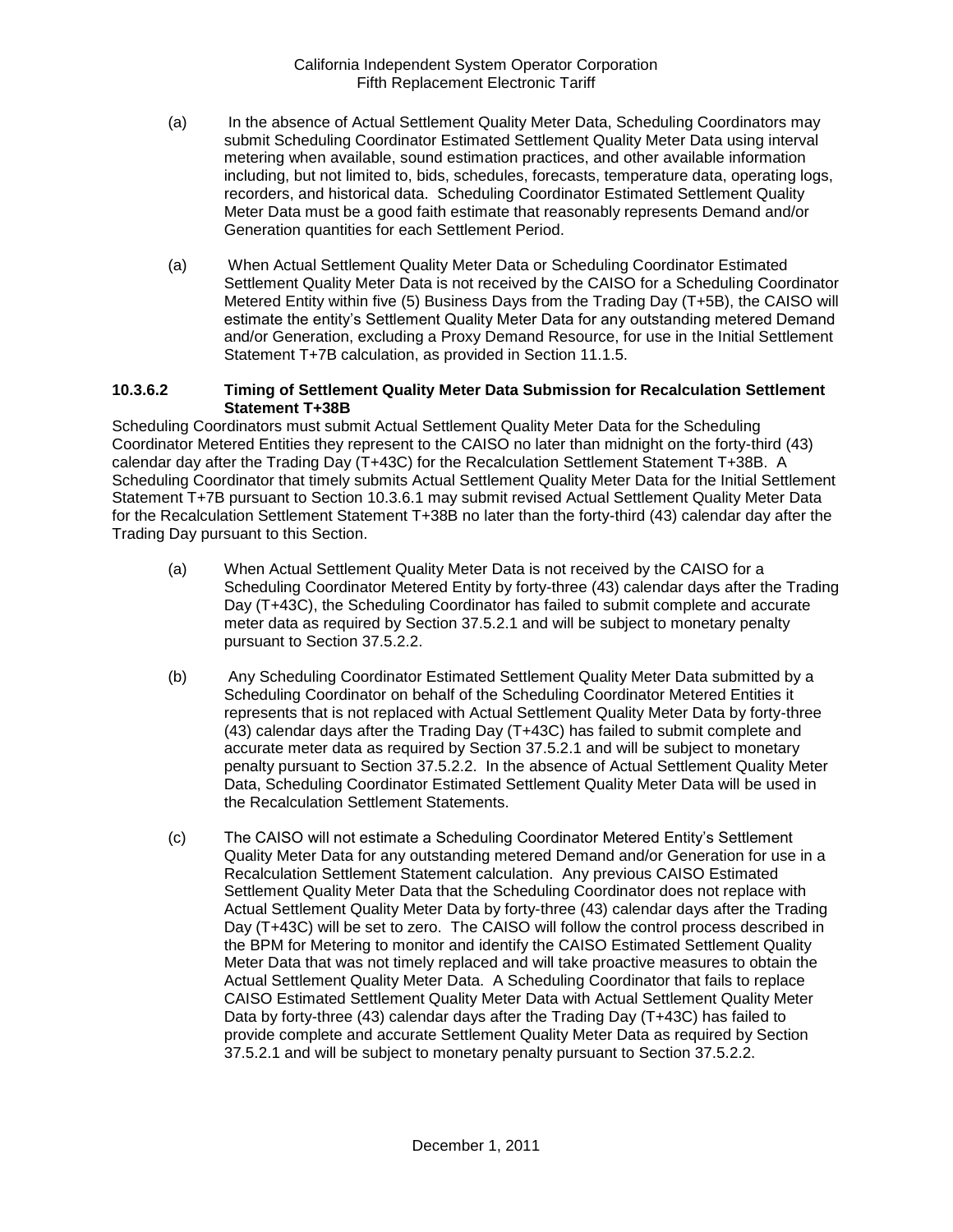#### **10.3.6.3 Timing of Settlement Quality Meter Data Submission for Recalculation Settlement Statements after the Recalculation Settlement Statement T+38B**

Scheduling Coordinators may continue to submit Actual Settlement Quality Meter Data for the Scheduling Coordinator Metered Entities they represent to the CAISO for use in Recalculation Settlement Statements subsequent to the Recalculation Settlement Statement T+38B according to timelines established in the CAISO Payments Calendar. Provided, however, that Scheduling Coordinators submitting Actual Settlement Quality Meter Data more than forty-three (43) calendar days after the Trading Day (T+43C) have failed to provide complete and accurate Settlement Quality Meter Data as required by Section 37.5.2.1 and will be subject to monetary penalty pursuant to Section 37.5.2.2.

# **11.29 Billing And Payment Process**

The CAISO will calculate for each charge the amounts payable by the relevant Scheduling Coordinator, CRR Holder, Black Start Generator or Participating TO for each Settlement Period of the Trading Day, and the amounts payable to that Scheduling Coordinator, CRR Holder, Black Start Generator or Participating TO for each charge for each Settlement Period of that Trading Day and shall arrive at a net amount payable for each charge by or to that Scheduling Coordinator, CRR Holder, Black Start Generator or Participating TO for each charge for that Trading Day. Each of these amounts will appear in the Settlement Statements that the CAISO will provide to the relevant Scheduling Coordinator, CRR Holder, Black Start Generator or Participating TO.

The components of the Grid Management Charge will be included in an Initial Settlement Statement T+7B, and any Recalculation Settlement Statement with the other types of charges referred to in Section 11.

# **11.29.1 Billing And Payment Process Based On Settlement Statements**

The billing and payment process shall be based on the issuance of Initial Settlement Statement T+7B and the Recalculation Settlement Statements.

## **11.29.2 Time-Frame For Payments Or Charges**

Payments or charges for the items referred to in Section 11.1.2 (except for the charges payable under long-term contracts) for each Trading Day in each calendar month shall be made five (5) Business Days after issuance of the Invoices and Payment Advices issued in accordance with Section 11.29.10. Payments for FERC Annual Charges will be made in accordance with Section 11.19.

## **11.29.5 General Principles For Production Of Settlement Statements**

## **11.29.5.1 Basis of Settlement**

The basis of each Settlement Statement shall be the debiting or crediting of an account in the name of the relevant Scheduling Coordinator, CRR Holder, Black Start Generator or Participating TO in the general ledger set up by the CAISO to reflect all transactions, charges or payments settled by the CAISO.

# **11.29.5.2 Right to Dispute**

All Scheduling Coordinators, CRR Holders, Black Start Generators or Participating TOs shall have the right to dispute any item or calculation set forth in any Initial Settlement Statement T+7B, Recalculation Settlement Statement T+38B, or Incremental Changes in Recalculation Settlement Statements T+76B, T+18M, and T+35M in accordance with this CAISO Tariff, but not those set forth in Recalculation Settlement Statement T+36M.

## **11.29.7 Settlements Cycle**

# **11.29.7.1 Timing of the Settlements Process**

The CAISO will publish: (i) Initial Settlement Statements T+7B on the seventh Business Day from the relevant Trading Day (T+7B), (ii) Recalculation Settlement Statements on the thirty-eighth Business Day from the relevant Trading Day (T+38B), (iii) Recalculation Settlement Statements on the seventy-sixth Business Day after the Trading Day (T+76B), (iv) Recalculation Settlement Statements on the Business Day eighteen (18) calendar months from the relevant Trading Day (T+18M) if necessary, (v)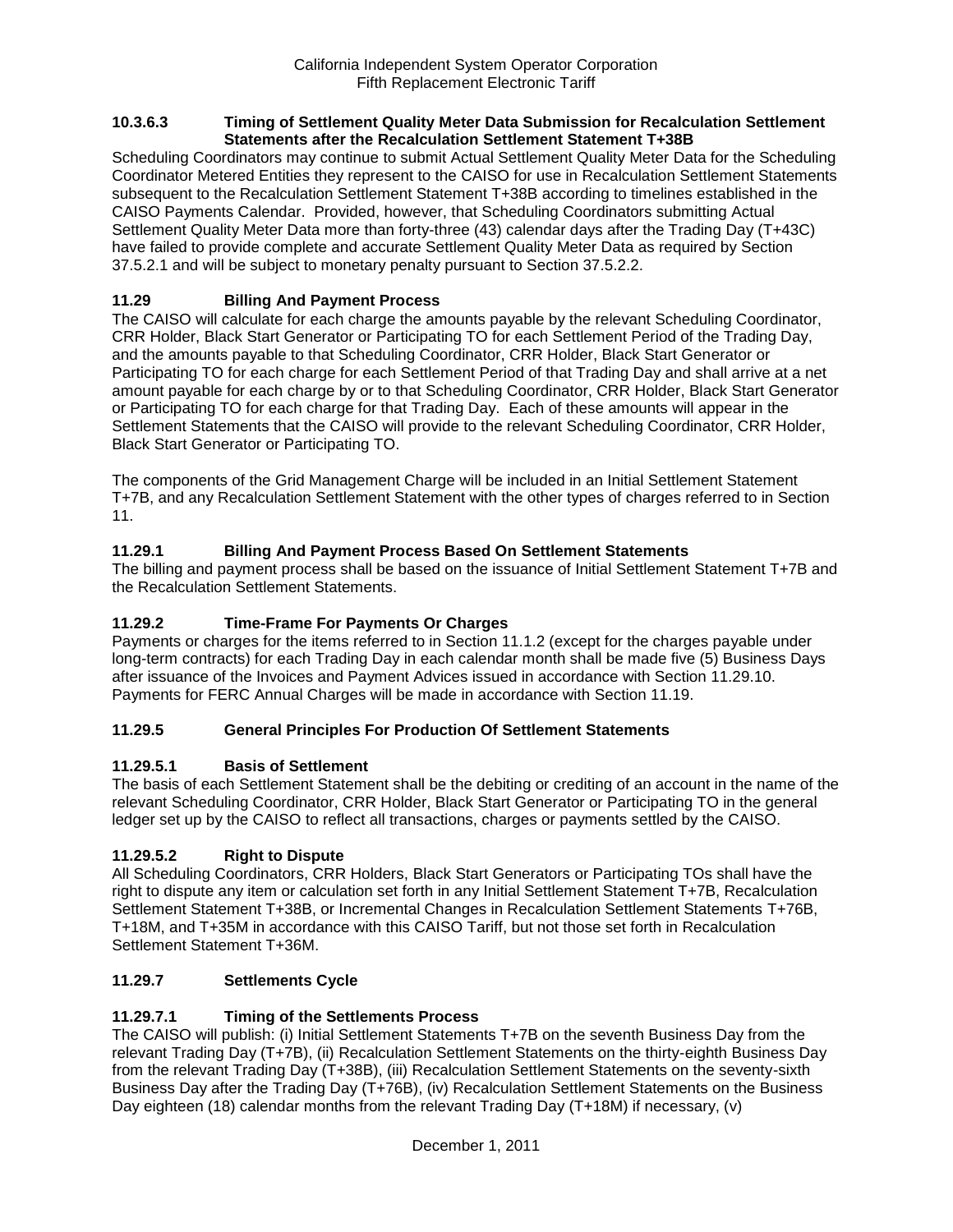Recalculation Settlement Statements on the Business Day thirty-five (35) calendar months from the relevant Trading Day (T+35M) if necessary, (vi) Recalculation Settlement Statements on the Business Day thirty-six (36) calendar months from the relevant Trading Day (T+36M) if necessary, and (v) any other Recalculation Settlement Statement authorized under Section 11.29.7.3. The CAISO will issue a notice to the market if a Recalculation Settlement Statement T+18M, Recalculation Settlement Statement T+35M, Recalculation Settlement Statement T+36M, or any additional Recalculation Settlement Statement is required for a Trading Day. The CAISO will notify affected Market Participants regarding failed or late publication of any Settlement Statements specified above and will rectify such failed or late publications pursuant to its procedure posted on the CAISO Website.

## **11.29.7.1.1 Initial Settlement Statement T+7B**

The CAISO shall provide to each Scheduling Coordinator, CRR Holder, Black Start Generator or Participating TO for validation an Initial Settlement Statement T+7B for each Trading Day within seven (7) Business Days of the relevant Trading Day, covering all Settlement Periods in that Trading Day. Each Initial Settlement Statement T+7B will be produced using available Settlement Quality Meter Data (either actual or estimated) and CAISO Estimated Settlement Quality Meter Data. The Initial Settlement Statement T+7B will include the following:

- (a) the amount payable or receivable by the Scheduling Coordinator, CRR Holder, Black Start Generator or Participating TO for each charge referred to in Section 11 for each Settlement Period in the relevant Trading Day;
- (b) the total amount payable or receivable by that Scheduling Coordinator, CRR Holder, Black Start Generator or Participating TO for each charge for all Settlement Periods in that Trading Day after the amounts payable and the amounts receivable under (a) have been netted off pursuant to Section 11.29; and
- (c) the components of each charge in each Settlement Period except for information contained in the Imbalance Energy report referred to in this Section 11.29.7.1.1; and
- (d) a breakdown of the components of the Imbalance Energy charge (the Imbalance Energy report).

## **11.29.7.1.2 Recalculation Settlement Statements**

The CAISO shall provide to each Scheduling Coordinator, CRR Holder, Black Start Generator or Participating TO Recalculation Settlement Statements in accordance with the CAISO Tariff and the CAISO Payments Calendar. Recalculation Settlement Statements shall be in a format similar to that of the Initial Settlement Statement T+7B and shall include the same granularity of information provided in the Initial Settlement Statement T+7B as amended following the validation procedure.

## **11.29.7.1.3 Recalculation Settlement Statement – Bridge Period**

For Trading Days April 1, 2009 through October 31, 2009, the settlement timeline shall include: (i) issuance of Recalculation Settlement Statement T+18M if necessary, Recalculation Settlement Statement T+35M if necessary, and Recalculation Settlement Statement T+36M, if necessary to adjust any charge set forth in a previously published Settlement Statement for any Trading Day within this period; and (ii) any other Recalculation Settlement Statement authorized under Section 11.29.7.3.

Any Recalculation Settlement Statement issued pursuant to this Section shall be subject to the same provisions in the CAISO Tariff as are applicable to a Recalculation Settlement Statement T+18M, Recalculation Settlement Statement T+35M, Recalculation Settlement Statement T+36M, or any other Recalculation Settlement Statement authorized under Section 11.29.7.3, including, but not limited to, Section 11.29.7.2 (Basis for Billing and Payment), Section 11.29.8 (Confirmation and Validation), and Section 11.29.9 (Payment Procedures), except that Section 11.29.10.2 (Interest) shall not apply.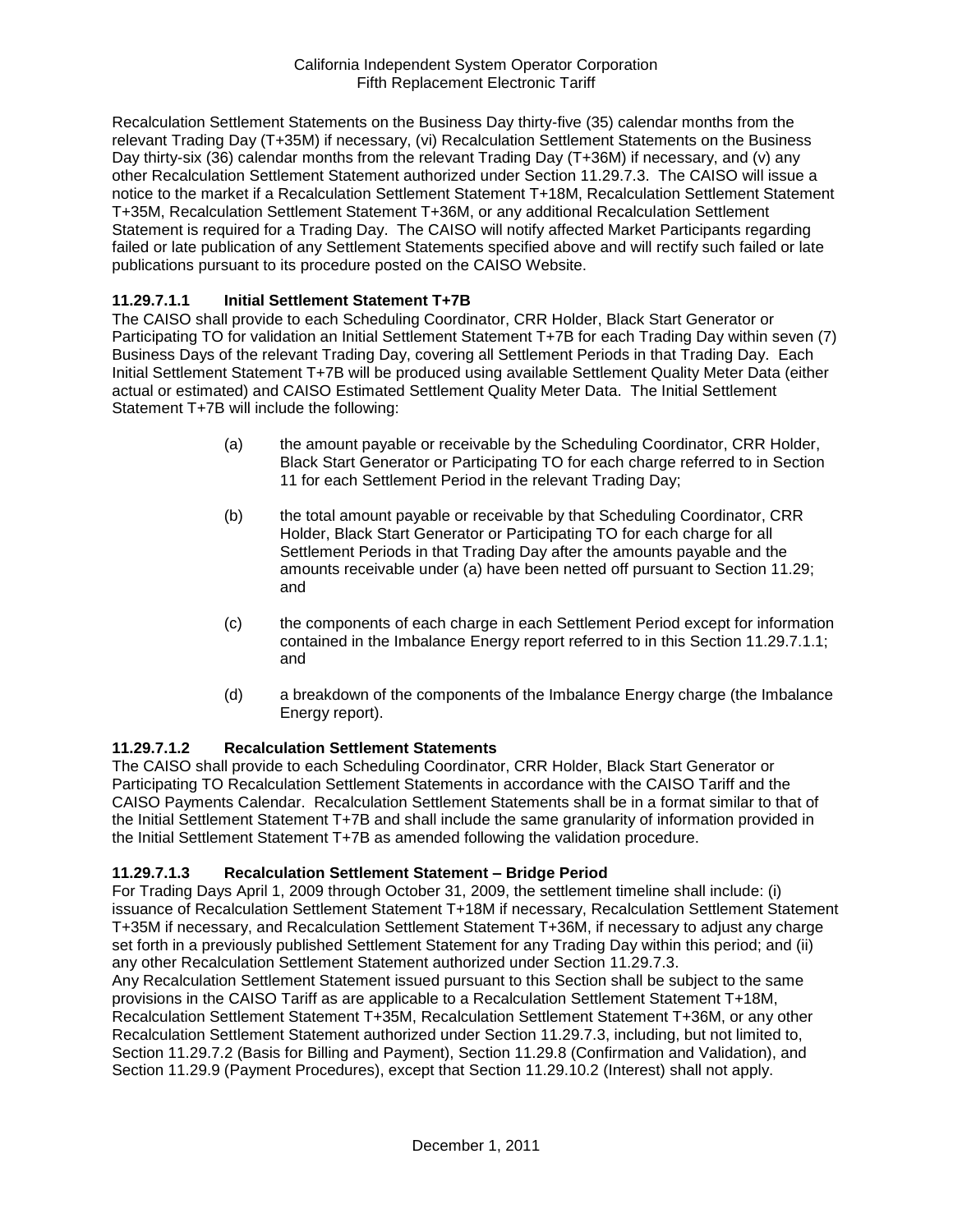The CAISO will include the publication dates and related invoice dates for the Recalculation Settlement Statements for Trading Days within the period April 1, 2009 through October 31, 2009 on the CAISO Payments Calendar prepared in accordance with Section 11.29.24.

The CAISO will issue a notice to the market if a Recalculation Settlement Statement T+18M, Recalculation Settlement Statement T+35M, Recalculation Settlement Statement T+36M, or any additional Recalculation Settlement Statement is required for a Trading Day within the period April 1, 2009 through October 31, 2009.

To the extent that any provision in this Section is in conflict or inconsistent with CAISO Tariff Appendix H (Grandfathered Metering and Settlement Provisions for Trading Days Prior to November 1, 2009), the provision in this Section shall prevail.

## **11.29.7.2 Basis for Billing and Payment**

The Initial Settlement Statement T+7B and any Recalculation Settlement Statement shall constitute the basis for billing in accordance with this CAISO Tariff. The Initial Settlement Statement T+7B shall constitute the basis for billing for all charges in the first instance. The Recalculation Settlement Statement T+38B shall constitute the basis for billing for adjustments to charges set forth in the Initial Settlement Statement T+7B. Each Scheduling Coordinator, CRR Holder, Black Start Generator, and Participating TO shall pay any net debit and shall be entitled to receive any net credit shown in an Invoice or Payment Advice on the Payment Date, whether or not there is any dispute regarding the amount of the debit or credit.

## **11.29.7.2.1 Elimination of Invoices under \$10.00**

Invoices and Payment Advices due to or from any Scheduling Coordinator, CRR Holder, Black Start Generator, or Participating TO for amounts less than \$10.00 will be adjusted to \$0.00 and no amount will be due to or from that Scheduling Coordinator, CRR Holder, Black Start Generator, or Participating TO for that Invoice or Payment Advice.

## **11.29.7.3 Additional Recalculation Settlement Statements**

The CAISO shall issue no Recalculation Settlement Statements other than to Recalculation Settlement Statements T+38B, Recalculation Settlement Statements T+76B, Recalculation Settlement Statements T+18M, Recalculation Settlement Statements T+35M, and Recalculation Settlement Statements T+36M, unless directed by the CAISO Governing Board or pursuant to a FERC order.

**11.29.7.3.1** If an additional Recalculation Settlement Statement is ordered by the CAISO Governing Board, the CAISO shall arrange to have the Recalculation Settlement Statement carried out as soon as is reasonably practicable following the CAISO Governing Board's order, subject to the availability of staff and computer time, compatible software, appropriate data and other resources.

**11.29.7.3.2** The cost of an additional Recalculation Settlement Statement shall be borne by the Scheduling Coordinator, CRR Holder, Black Start Generator, or Participating TO requesting it, unless an additional Recalculation Settlement Statement was needed due to a clerical oversight or error on the part of the CAISO staff.

**11.29.7.3.3** Where an additional Recalculation Settlement Statement indicates that the accounts of Scheduling Coordinators, CRR Holders, Black Start Generators, or Participating TOs should be debited or credited to reflect alterations to Settlements previously made under this CAISO Tariff, for those Scheduling Coordinators, CRR Holders, Black Start Generators, or Participating TOs affected by the additional Recalculation Settlement Statement, the CAISO shall reflect the amounts to be debited or credited in the next scheduled semi-monthly Invoice or Payment Advice for the end of the month.

**11.29.7.3.4** Recalculation Settlement Statements, post closing adjustments and the financial outcomes of CAISO ADR Procedures and any other dispute resolution may be invoiced separtely from monthly market activities in accordance with Section 11.29.10.3.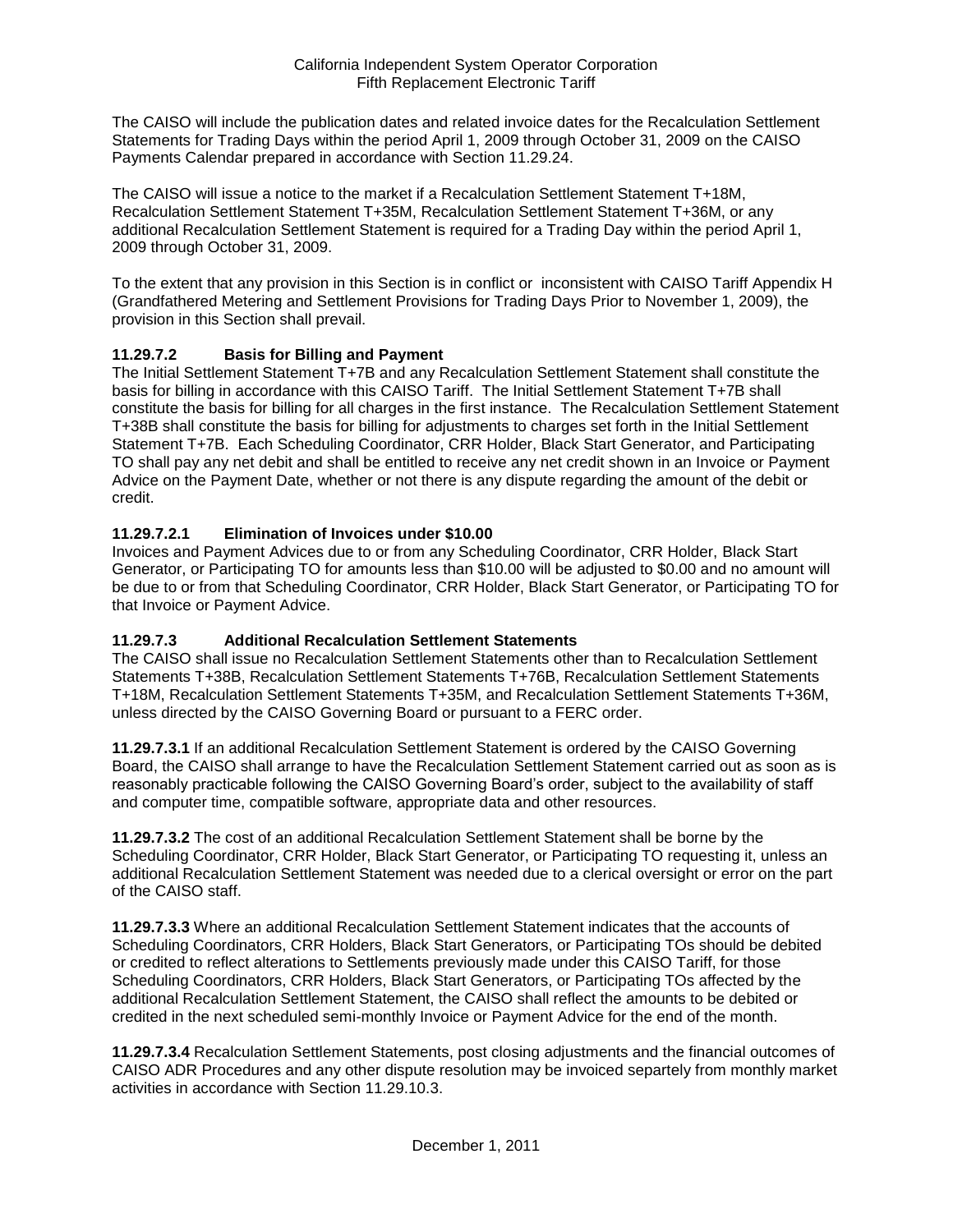## **11.29.8 Confirmation And Validation**

## **11.29.8.1 Confirmation**

It is the responsibility of each Scheduling Coordinator, CRR Holder, Black Start Generator, or Participating TO to notify the CAISO if it fails to receive a Settlement Statement on the date specified for the publication of such Settlement Statement in the CAISO Payments Calendar. Each Scheduling Coordinator, CRR Holder, Black Start Generator, or Participating TO shall be deemed to have received its Settlement Statement on the dates specified, unless it notifies the CAISO to the contrary.

### **11.29.8.2 Validation of Initial Settlement Statement T+7B and Recalculation Settlement Statement T+38B**

## **11.29.8.3 Validation of Additional Recalculation Settlement Statements**

Each Scheduling Coordinator, CRR Holder, Black Start Generator or Participating TO shall have the opportunity to review the Incremental Changes, including the CAISO's implementation of a prior accepted dispute, that appear on or are omitted from any Recalculation Settlement Statement T+76B, Recalculation Settlement Statement T+18M or Recalculation Settlement Statement T+35M that it receives. The Scheduling Coordinator, CRR Holder, Black Start Generator or Participating TO shall be deemed to have validated the Incremental Changes on each Recalculation Settlement Statement unless it has raised a dispute or reported an exception regarding those Incremental Changes within time periods set forth in Sections 11.29.8.4.1 through 11.29.8.4.6 from the date of issuance. Once validated, the Incremental Changes on a Recalculation Settlement Statement T+76B , Recalculation Settlement Statement T+18M, or Recalculation Settlement Statement T+35M shall be binding on the Scheduling Coordinator, CRR Holder, Black Start Generator or Participating TO to which it relates, except to the extent that the CAISO performs an additional Recalculation Settlement Statement pursuant to Section 11.29.7.3.

The notice of dispute shall state clearly the Trading Day, the issue date of the Recalculation Settlement Statement, the item disputed, the reasons for the dispute, and the amount claimed (if appropriate) and shall be accompanied with all available evidence reasonably required to support the claim. The only Recalculation Settlement Statement that cannot be disputed is Recalculation Settlement Statement T+36M.

## **11.29.8.4 Disputes or Exceptions**

## **11.29.8.5 CAISO Timeline for Determining Settlement Statement Disputes**

The timeline for the CAISO to reach a determination on a settlement statement dispute shall be as follows:

- (a) For a settlement statement dispute based on an Initial Settlement Statement T+7B, Recalculation Settlement Statement T+38B, Recalculation Settlement Statement T+76B, or Recalculation Settlement Statement T+18M, the CAISO shall reach a determination to approve or deny the dispute, and provide electronic notice of the outcome to the Scheduling Coordinator that submitted the dispute, no later than twenty (20) Business Days after the end of the dispute period for that settlement statement; with the exception of complex disputes or unless otherwise agreed to by the disputing Scheduling Coordinator. In the event that the CAISO's determination results in an adjustment to payments and/or charges, the CAISO in its notice to the disputing Scheduling Coordinator shall identify the subsequent recalculation settlement statement expected to include the adjustment.
- (b) For a settlement statement dispute based on Recalculation Settlement Statement T+35M, the CAISO shall reach a determination to approve or deny the dispute, and provide electronic notice of the outcome to the Scheduling Coordinator that submitted the dispute, no later than fourteen (14) days after the end of the dispute period for that settlement statement. Valid disputes regarding data appearing on Recalculation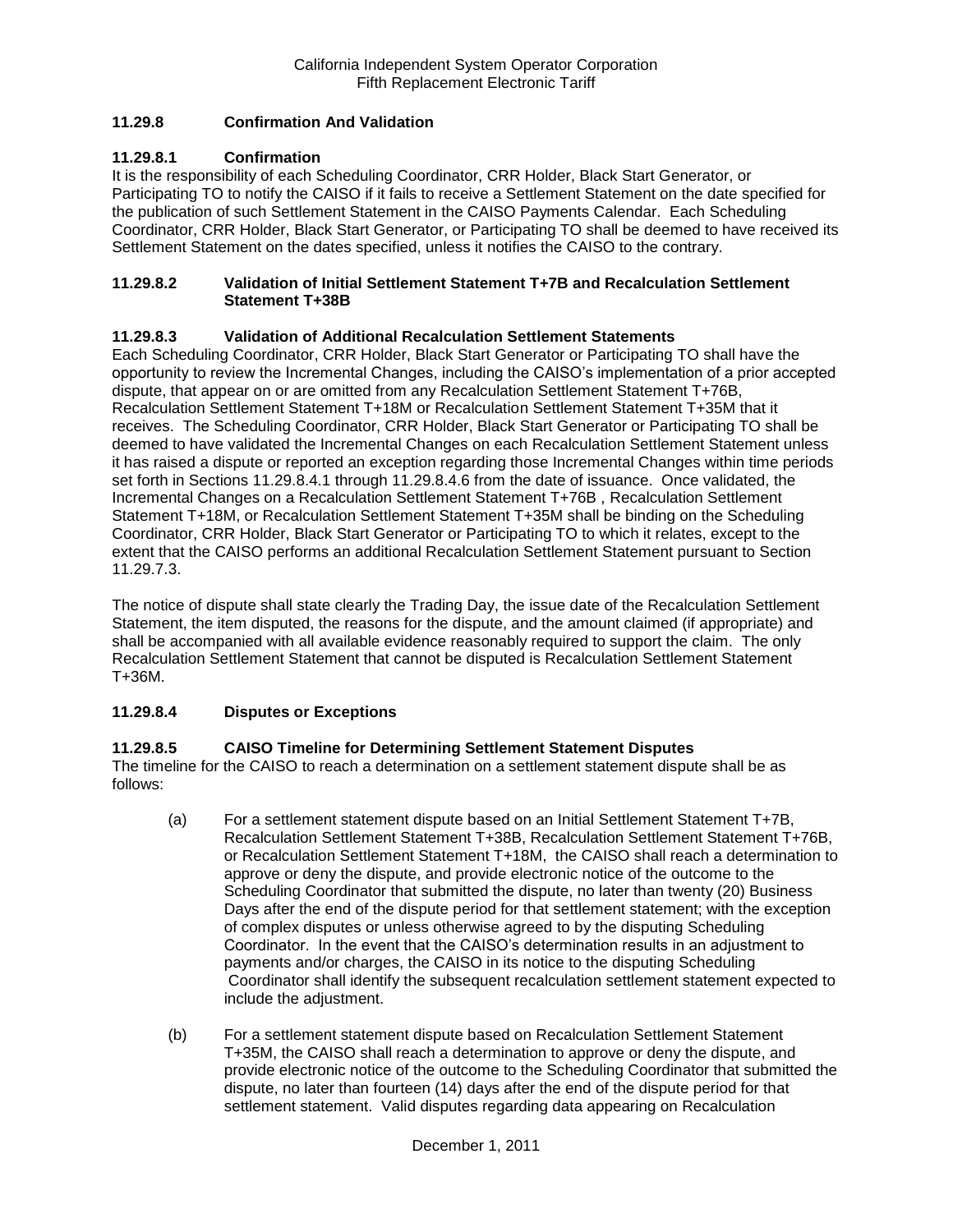Settlement Statement T+35M will be reflected on Recalculation Settlement Statement T+36M.

(c) Complex settlement statement disputes involve policy considerations, entail extensive research, require granular review of previous market runs, include complicated data or calculations, or depend on additional information to be provided by the disputing Scheduling Coordinator or a third party. The CAISO in its sole discretion may designate a settlement statement dispute to be complex dispute. The CAISO will advise the disputing Scheduling Coordinator within twenty (20) Business Days after the end of the dispute period for that settlement statement if a dispute is a complex dispute. The CAISO shall make reasonable efforts to reach a determination to approve or deny a complex dispute resulting from (i) an Initial Settlement Statement T+7B, Recalculation Settlement Statement T+38B, or Recalculation Settlement Statement T+76B, no later than fifteen (15) months after the Trading Day so that any resultant adjustment will be included on the Recalculation Settlement Statement T+18M, and (ii) a Recalculation Settlement Statement T+18M, no later than thirty-three (33) months after the Trading Day so that any resultant adjustment will be included on the Recalculation Settlement Statement T+35M.

# **11.29.10 Billing And Payment**

The CAISO shall prepare and send to each Scheduling Coordinator, CRR Holder, Black Start Generator or Participating TO two Invoices or Payment Advices for each billing period in each calendar month. There are two (2) billing periods in each calendar month. The first billing period is from the first to the fifteenth day of the month and second billing period is from the sixteenth to the last of day of the month. The CAISO will publish Invoices and Payment Advices for the first semi-monthly billing period in a month on the seventh Business Day after the Trading Day that is the fifteenth day of the month. The CAISO will publish Invoices and Payment Advices for the second semi-monthly billing period in a month on the seventh Business Day after the Trading Day that is the end of the month. Each Invoice or Payment Advice will show amounts which are to be paid by or to each Scheduling Coordinator, CRR Holder, Black Start Generator or Participating TO, the Payment Date, being the date on which such amounts are to be paid or received, and details of the CAISO Clearing Account to which any amounts owed by or to Scheduling Coordinators, CRR Holder, Black Start Generator or Participating TO are to be paid. Revenues owed from a Scheduling Coordinator, CRR Holder, Black Start Generator or Participating TO are expressed as a positive amount on an Invoice. Revenues owed to a Scheduling Coordinator, CRR Holder, Black Start Generator or Participating TO are expressed as a negative amount on a Payment Advice. Payments or charges for the items referred to in an Invoice or Payment Advice (except for the charges payable under long-term contracts) for each Trading Day in each calendar month shall be made five (5) Business Days after the date on which the semi-monthly Invoice or Payment Advice is issued.

# **11.29.10.1 Billing Periods**

Each Invoice or Payment Advice will include one (1) semi-monthly billing period and up to five (5) other billing periods. The other billing periods correspond to the dates on which the Recalculation Settlement Statements are published. Any Invoice or Payment Advice for a billing period corresponding to a Recalculation Settlement Statement will be reflected on the next scheduled semi-monthly Invoice or Payment Advice for the end of the month. Each billing period will be represented separately on the Invoice or Payment Advice but the net Invoice or Payment Advice for a Scheduling Coordinator, CRR Holder, Black Start Generator or Participating TO will reflect the entity's net financial obligations in all billing periods.

## **11.29.10.2 Interest**

Interest will be applied to any Incremental Changes through Recalculation Settlement Statement T+36M. Interest will be calculated separately for the billing period from the first to the fifteenth day of the month and for the billing period from the sixteenth to the last of day of the month. The rate of interest will be the interest rate calculated in accordance with 18 C.F.R. 35.19a of FERC's regulations.

# **11.29.10.3 Other Invoicing Provisions**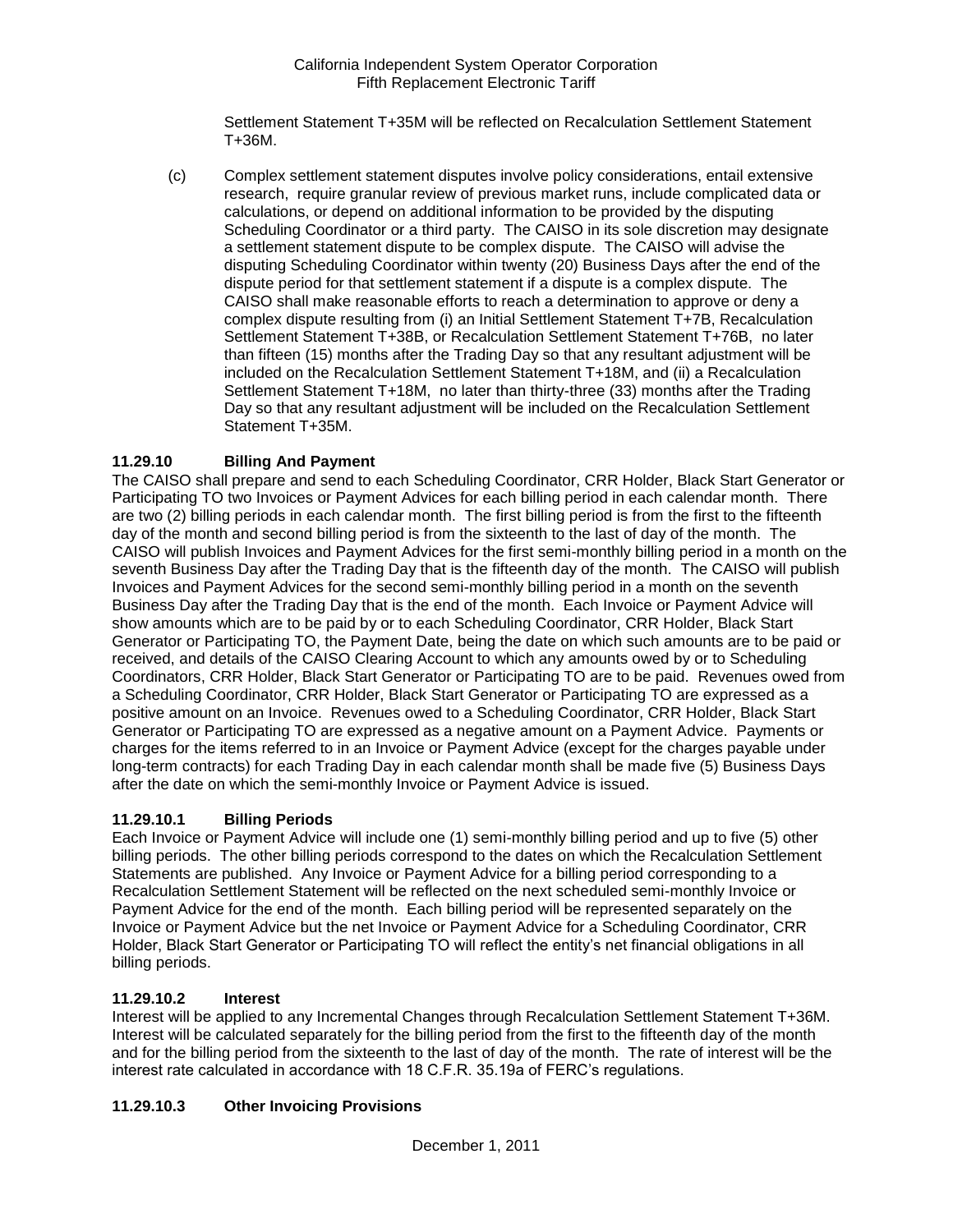The Invoices or Payment Advices will also include the total charges for each component of the Grid Management Charge, the total charges associated with any Interest for each relevant Trading Month, the FERC Annual Charges due monthly, as well as any disbursements associated with a shortfall receipt distribution.

A separate Invoice for the FERC Annual Charges due annually will be issued by the CAISO to the Scheduling Coordinator in accordance with Section 11.19.1.2. The CAISO will issue separate Invoices for NERC/WECC Charges as described in Section 11.20.

A separate Invoice for a shortfall allocation will be issued by the CAISO to Scheduling Coordinators in the event of a payment default in accordance with Section 11.29.17.1.

In the event of an allocation of a payment default in accordance with Section 11.29.17.2, the CAISO may either issue separate Invoices to Default-Invoiced SCIDs pursuant to Section 11.29.17.2.1 or to SCIDs pursuant to Section 11.29.17.2.2, as applicable, or may issue Invoices through its standard invoicing process that include the allocation of the payment default.

Recalculation Settlement Statements, post closing adjustments and the financial outcomes of CAISO ADR Procedures and any other dispute resolution may be invoiced separately from monthly market activities. The CAISO shall provide a Market Notice at least five (5) Business Days prior to such invoicing identifying the components of such Invoice or Payment Advice.

# **11.29.10.4 Emergency Procedures**

## **11.29.10.5 Use of Estimated Data**

In the event of an emergency or a failure of any of the CAISO software or business systems, the CAISO may use estimated Settlement Statements and Invoices and Payment Advices and may implement any temporary variation of the timing requirements relating to the Settlement and billing process contained in the CAISO Tariff. Details of the variation and the method chosen to produce estimated data, Settlement Statements and Invoices and Payment Advices will be published on the CAISO Website.

# **11.29.21.2 Evidence of Unpaid Amount**

The CAISO shall, on request, certify in writing the amounts owed by a CAISO Debtor that remain unpaid and the CAISO Creditors to whom such amounts are owed and shall provide certified copies of the relevant Initial Settlement Statement T+7B and the Recalculation Settlement Statements, Invoices, Payment Advices, and other documentation on which the CAISO's certificate was based to the CAISO Debtor and the relevant CAISO Creditors. A CAISO certificate given under this Section 11.29.21.2 may be used as prima facie evidence of the amount due by a CAISO Debtor to CAISO Creditors in any legal proceedings.

## **11.29.23 Communications**

The Initial Settlement Statement T+7B, any Recalculation Settlement Statement, and Invoices, and Payment Advices will be considered issued to CAISO Creditors or CAISO Debtors when released by the CAISO's secure communication system. Communications on a Payment Date relating to payment shall be made by the fastest practical means including by telephone. If there is a failure of a communication system and it is not possible to communicate by electronic means, then the CAISO or CAISO Creditor or CAISO Debtor, as the case may be, shall communicate by facsimile but only if the recipient is first advised by telephone to expect the facsimile. Methods of communication between the CAISO and Market Participants may be varied by the CAISO giving not less than ten (10) days notice to Market Participants on the CAISO's secure communication system.

## **11.29.24.1 Preparation**

In September of each year, the CAISO will prepare a draft CAISO Payments Calendar for the following calendar year showing for each Trading Day: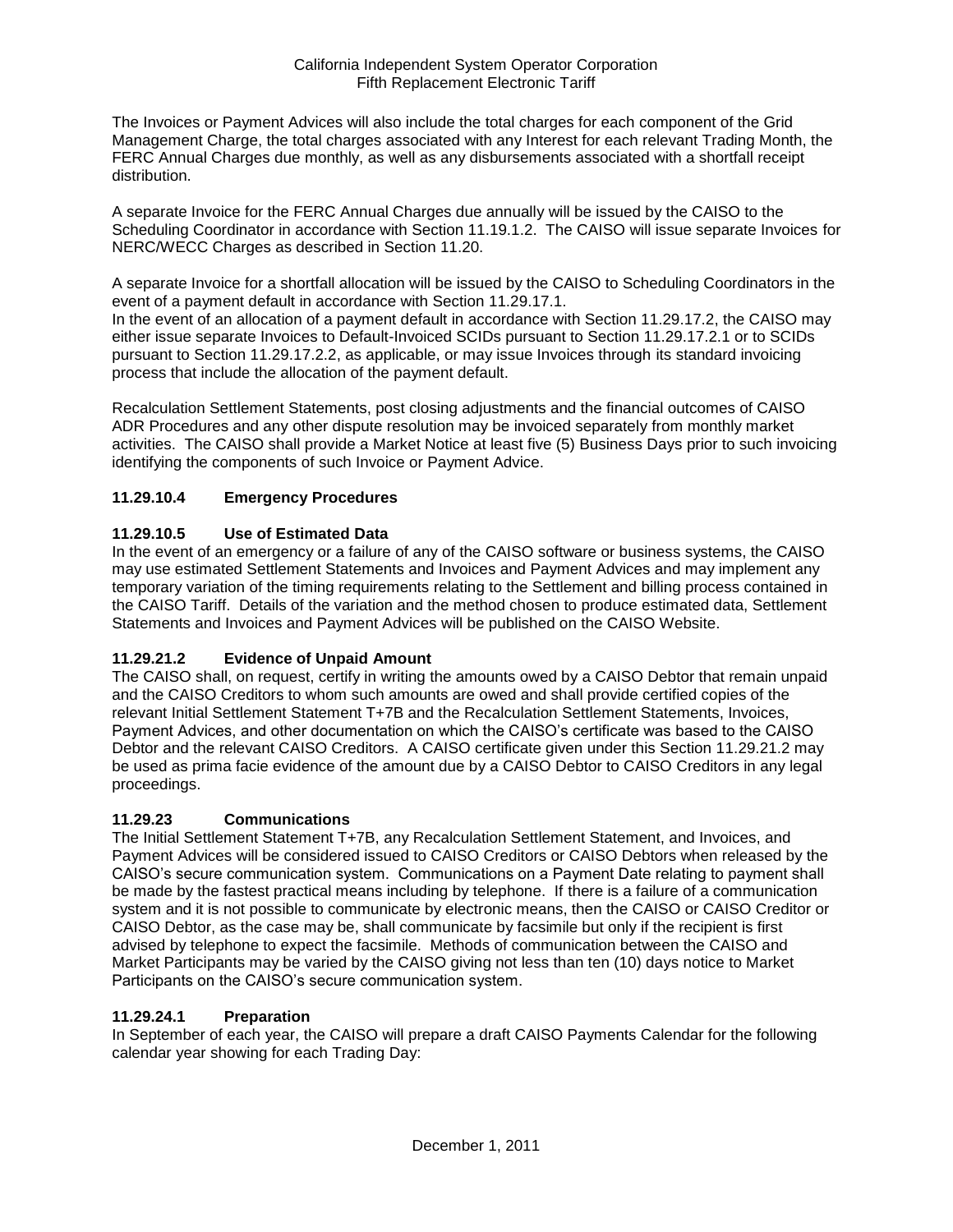- (a) The date by which Scheduling Coordinators are required to provide Actual Settlement Quality Meter Data or Scheduling Coordinator Estimated Settlement Quality Meter Data for all their Scheduling Coordinator Metered Entities for each Settlement Period in the Trading Day;
- (b) The date on which the CAISO will issue Initial Settlement Statements T+7B and Invoices and Payment Advices to Scheduling Coordinators or CRR Holders, Black Start Generators and Participating TOs for that Trading Day;
- (c) The date by which Scheduling Coordinators, CRR Holders, Black Start Generators and Participating TOs are required to notify the CAISO of any disputes in relation to their Initial Settlement Statements T+7B pursuant to Section 11.29.8.2;
- (d) The date on which the CAISO will issue the Recalculation Settlement Statements T+38B, T+76B, T+18M, T+35M, and T+36M, and Invoices and Payment Advices to Scheduling Coordinators, CRR Holders, Black Start Generators and Participating TOs for that Trading Day;
- (e) The dates by which Scheduling Coordinators, CRR Holders, Black Start Generators and Participating TOs are required to notify the CAISO of any disputes in relation to their Recalculation Settlement Statements T+38B, T+76B, T+18M and T+35M.
- (f) The date and time by which CAISO Debtors are required to have made payments into the CAISO Clearing Account in payment of Invoices for that Trading Day;
- (g) The dates and times on which CAISO Creditors will receive payments from the CAISO Clearing Account of amounts owing to them for that Trading Day; and
- (h) In relation to Reliability Must-Run Charges and RMR Payments, the details set out in paragraph 3 of Appendix N, Part J.

The CAISO will make a draft of the CAISO Payments Calendar available on the CAISO Website to Scheduling Coordinators, CRR Holders, Black Start Generators, Participating TOs and RMR Owners any of which may submit comments and objections to the CAISO within two weeks of the date of posting of the draft on the CAISO Website. No later than October 31st in each year, the CAISO will publish the final CAISO Payments Calendar for the following calendar year, after considering the comments and objections received from Scheduling Coordinators, CRR Holders, Black Start Generators, Participating TOs and RMR Owners. The final CAISO Payments Calendar will be posted on the CAISO Website, and will show for the period from 1 January to 31 December in the next succeeding year (both dates inclusive), the dates on which Settlement Statements shall be published by the CAISO and the Payment Dates on which the CAISO will pay the Participating TOs the Wheeling revenues allocated to them pursuant to Section 26.1.4.3.

# **37.5.2 Inaccurate Meter Data**

# **37.5.2.1 Expected Conduct**

Market Participants shall provide complete and accurate Settlement Quality Meter Data for each Trading Hour and shall correct any errors in such data no later than forty-three (43) calendar days after the Trading Day (T+43C). The failure to provide complete and accurate Settlement Quality Meter Data, as required by Section 10.3.6 that causes an error to exist in such Settlement Quality Meter Data after fortythree (43) calendar days after the Trading Day (T+43C) shall be a violation of this rule. Scheduling Coordinators that fail to submit Scheduling Coordinator Estimated Settlement Quality Meter Data that is complete and based on a good faith estimate that reasonably represents Demand and/or Generation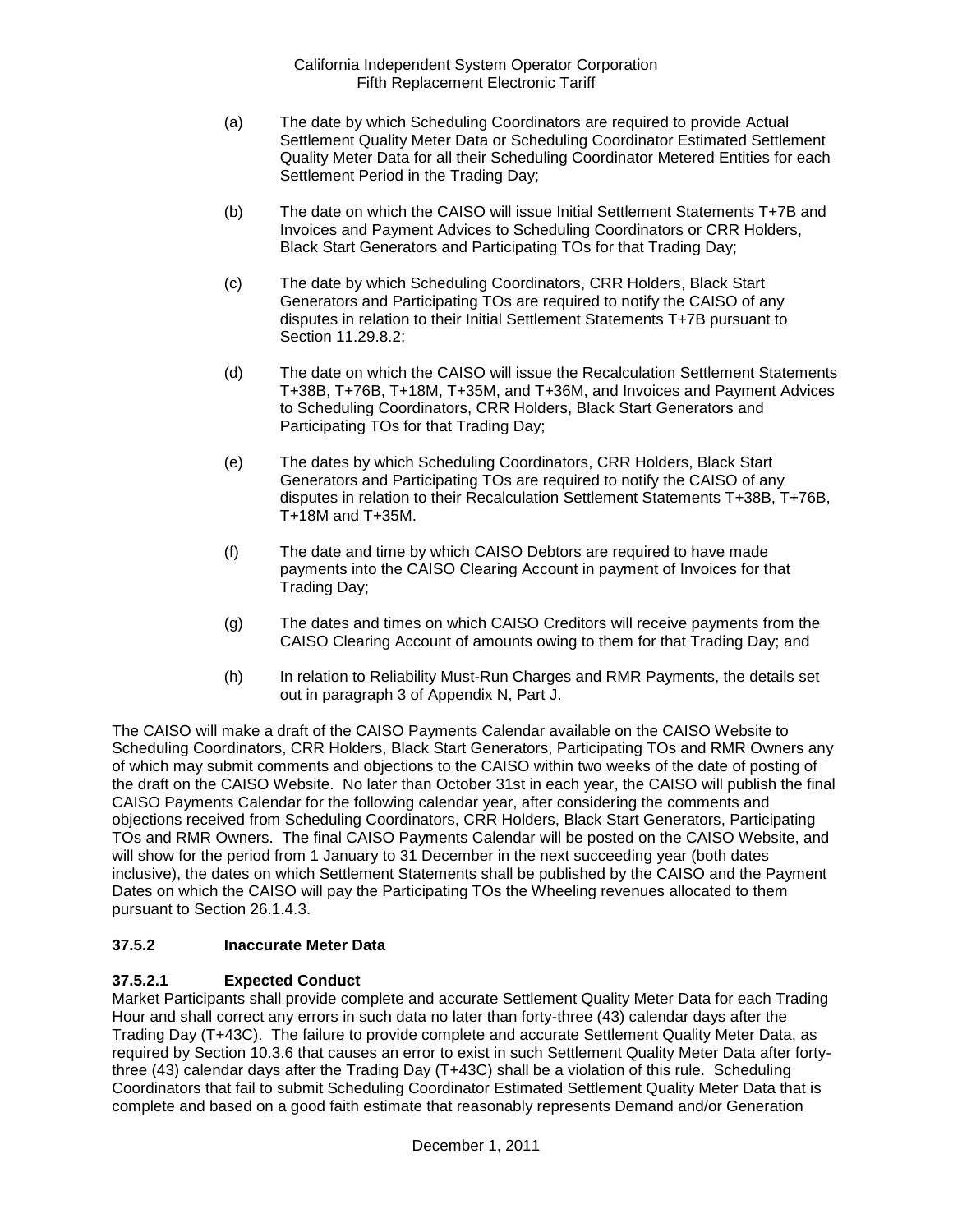quantities for each Settlement Period as required by Section 10 and that results in an error that is discovered after forty three (43) calendar days after the Trading Day (T+43C) shall be a violation of this rule.

## **37.5.2.2 Sanctions**

Violations under this Section 37.5.2 shall be subject to Sanction described in Section 37.11.

## **37.5.2.3 Disposition of Sanction Proceeds**

For purposes of redistributing collected market adjustments, any amounts collected under this provision shall be applied first to those parties affected by the conduct. Any excess amounts shall be disposed of as set forth in Section 37.9.4.

## **37.11 Method For Calculating Penalties**

## **37.11.1 Method For Calculating Inaccurate Meter Data Penalty**

There is no Sanction for the submission of inaccurate Meter Data used for an Initial Settlement Statement T+ 7B. However, an error in submitted Meter Data that exists after forty three (43) calendar days after the Trading Day (T+43C) constitutes a Rule of Conduct violation. The level of the Sanction depends on whether the Scheduling Coordinator or the CAISO discovered the error. An increased penalty will apply for errors that are discovered by the CAISO.

Table A1 below shows how the level of the Sanction depends on the following factors: whether or not the Scheduling Coordinator finds the error; whether or not the Scheduling Coordinator owes the market, and whether or not the CAISO performs a re-run of the market or produces a Recalculation Settlement Statement. If the CAISO issues a Recalculation Settlement Statement or performs a re-run, then Settlement to all Scheduling Coordinators is recalculated, and the impact of such re-runs on charges assessed will be considered. A penalty charge equal to thirty (30) percent of the estimated value of the Energy error will apply if the Scheduling Coordinator discovers the error or seventy-five (75) percent of the estimated value of the Energy error if the CAISO discovers the error. Penalty assessment and disposition of penalty proceeds will be administered as described in Section 37.9.1 and Section 37.9.4 respectively. A Sanction will not be imposed unless such Sanction is more than \$1,000 for at least one Trading Day during the period for which there was incomplete or inaccurate Meter Data.

| Table $A1 -$<br>Calculation of<br>Inaccurate Meter Data<br>Penalty When There<br>Is A Recalculation<br>Settlement Statement<br>or re-run<br>Case | Does SC Owe<br>Market? |                                             |
|--------------------------------------------------------------------------------------------------------------------------------------------------|------------------------|---------------------------------------------|
| Case 1: SC Identifies<br>Inaccurate Meter Data                                                                                                   | Yes                    | Penalty = (MWh x applicable price) $x$ 0.30 |
| Case 1: SC Identifies<br>Inaccurate Meter Data                                                                                                   | No.                    | Penalty = (MWh x applicable price) $x$ 0.30 |
| Case 2: CAISO<br>Identifies Inaccurate<br>Meter Data                                                                                             | Yes                    | Penalty = (MWh x applicable price) $x$ 0.75 |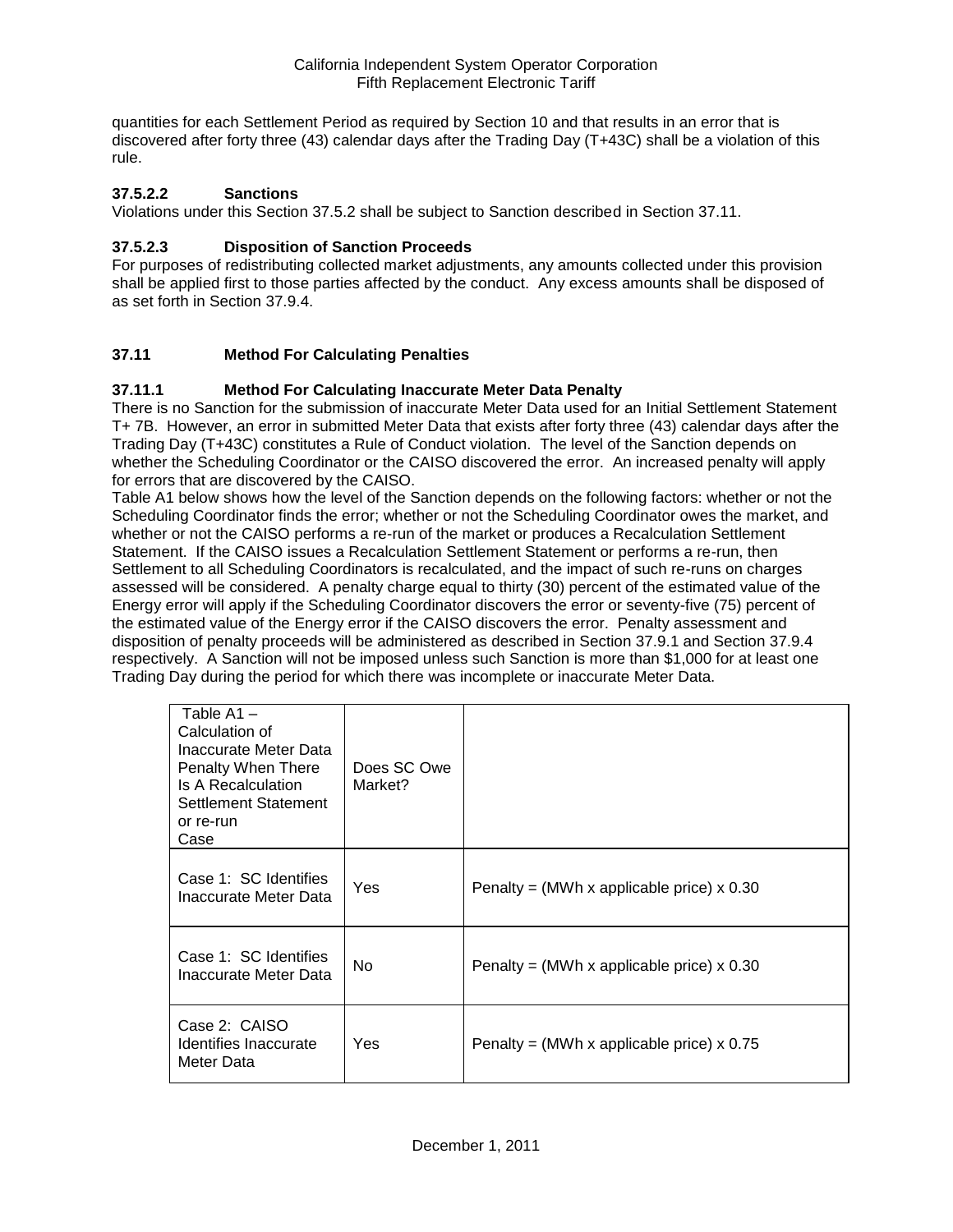| Case 2: CAISO<br>Identifies Inaccurate<br>Meter Data | No | Penalty = (MWh x applicable price) $x$ 0.75 |
|------------------------------------------------------|----|---------------------------------------------|
|------------------------------------------------------|----|---------------------------------------------|

Note to Table A1:

The applicable price will be the greater of: (1) the simple average of the relevant twelve (12) five-minute LMPs for each hour in which inaccurate Meter Data occurred; or (2) \$10/MWh. The LMP used will be the values posted on OASIS for each Trading Hour of the applicable Trading Day period.

2. Method for Calculating Inaccurate Meter Data Penalty When there is not a Recalculation Settlement Statement or re-run.

If the CAISO does not perform a Recalculation Settlement Statement or re-run, for cases of inaccurate Meter Data, Table A2 will be used to determine and allocate penalty and any market adjustment amount. The market adjustment approximates the financial impact on the market; however, it does not completely reflect all the Settlement consequences of inaccurately submitted Meter Data. The approximated value of the inaccurate Meter Data in question will be calculated and returned to the market based on the average of the pro rata share of Unaccounted for Energy (UFE) charged in the utility Service Area during the period of the inaccurate Meter Data event. The thirty (30) percent or seventy-five (75) percent penalty will be distributed as discussed in Section 37.9.4. For cases where the CAISO does not perform a Recalculation Settlement Statement or re-run and the Scheduling Coordinator does not owe the market, then no market adjustment will be performed and no penalty will be assessed.

| <b>TABLE A2-</b><br>Calculation Of<br>Inaccurate Meter Data<br>Penalty When There<br>Is Not a Recalculation<br>Settlement Statement<br>or re-run<br>Case | <b>Does</b><br>SC Owe<br>Market? | CAISO does not perform a Recalculation Settlement<br>Statement or re-run                                        |
|----------------------------------------------------------------------------------------------------------------------------------------------------------|----------------------------------|-----------------------------------------------------------------------------------------------------------------|
| Case 1: SC Identifies<br>Inaccurate Meter Data                                                                                                           | Yes                              | Market Adjustment = $(MWh \times \text{applicable price})$<br>Penalty = (MWh x applicable price)) $\times$ 0.30 |
| Case 1: SC Identifies<br>Inaccurate Meter Data                                                                                                           | <b>No</b>                        | No market adjustment will be made                                                                               |
| Case 2: CAISO<br>Identifies Inaccurate<br>Meter Data                                                                                                     | Yes                              | Market Adjustment $=$ (MWh x applicable price)<br>Penalty = (MWh x applicable price) $x$ 0.75                   |
| Case 2: CAISO<br>Identifies Inaccurate<br>Meter Data                                                                                                     | No                               | No market adjustment will be made                                                                               |

Notes to Table A2: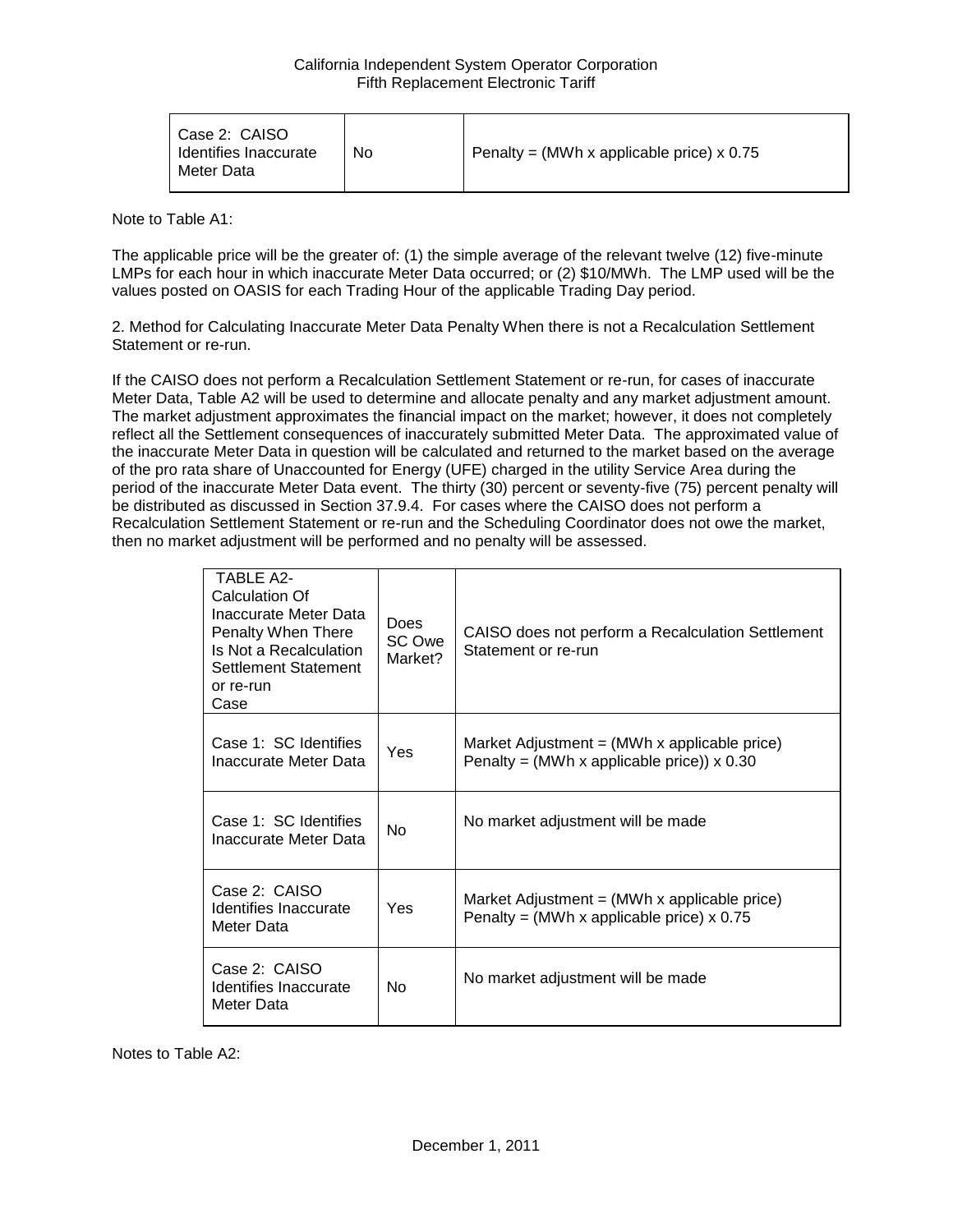The applicable price will be the greater of: (1) the simple average of the relevant twelve (12) five-minute LMPs for each hour in which inaccurate Meter Data occurred; or (2) \$10/MWh. The LMP used will be the value posted on OASIS for each Trading Hour of the applicable Trading Day.

A Sanction will be imposed only if the Sanction is more than \$1,000 for at least one Trading Day during the period for which there was incomplete or inaccurate Meter Data.

If the error is to the detriment of the responsible Scheduling Coordinator (e.g., under-reported Generation or over-reported Demand), and the CAISO does not produce a Recalculation Settlement Statement or perform a re-run, then no market adjustment will be made and no penalty will be assessed. If the CAISO produces a Recalculation Settlement Statement or performs a re-run after the error is corrected, then the Scheduling Coordinator will be given credit for the additional Energy through the normal Settlement process. If the Scheduling Coordinator is paid for an error due to a Recalculation Settlement Statement or re-run, then a Sanction will be assessed to assure that Recalculation Settlement Statements or re-runs do not diminish the incentive to correct such errors. This Sanction would be thirty (30) percent of the Energy value of the error if the Scheduling Coordinator discovers the error or seventy-five (75) percent estimated value of the error if the CAISO discovers the error.

If the error is to the detriment of the market, then a charge equal to thirty (30) percent or seventy-five (75) percent of the estimated value of the error, as appropriate, will be added to the charge for the Energy. If there is no Recalculation Settlement Statement or re-run, then the cost of Energy supplied by the CAISO (and inappropriately charged to the market as Unaccounted for Energy) must be recovered as well, and the charge will be equal to one hundred thirty (130) percent or one hundred seventy-five (175) percent of the estimated value of the error, as appropriate.

## **2. Definitions**

As used in this Appendix J, the capitalized terms defined below shall have the definitions specified in this Section 2. All other capitalized terms shall have the meaning specified in the Master Definition Supplement in Attachment A.

## **- Incremental Change**

The change in dollar value of a specific Charge Code from the Initial Settlement Statement T+7B to a subsequent Recalculation Settlement Statement including any new Charge Codes or Trading Day charges appearing for the first time on a Settlement Statement.

## **- Recalculation Settlement Statement**

The recalculation of a Settlement Statement in accordance with the provisions of the CAISO Tariff, which includes the Recalculation Settlement Statement T+38B, the Recalculation Settlement Statement T+76B, the Recalculation Settlement Statement T+18M, the Recalculation Settlement Statement T+35M, the Recalculation Settlement Statement T+36M or any other Recalculation Settlement Statement authorized by the CAISO Governing Board.

## **- Recalculation Settlement Statement T+76B**

The reissue of an Initial Settlement Statement T+7B or a Recalculation Settlement Statement T+38B by the CAISO on the seventy-sixth (76th) Business Day from the relevant Trading Day (T+76B).

#### **- Settlement Statement**

Any one of the following: Initial Settlement Statement T+7B, Recalculation Settlement Statement T+38B, Recalculation Settlement Statement T+76B, Recalculation Settlement Statement T+18M, Recalculation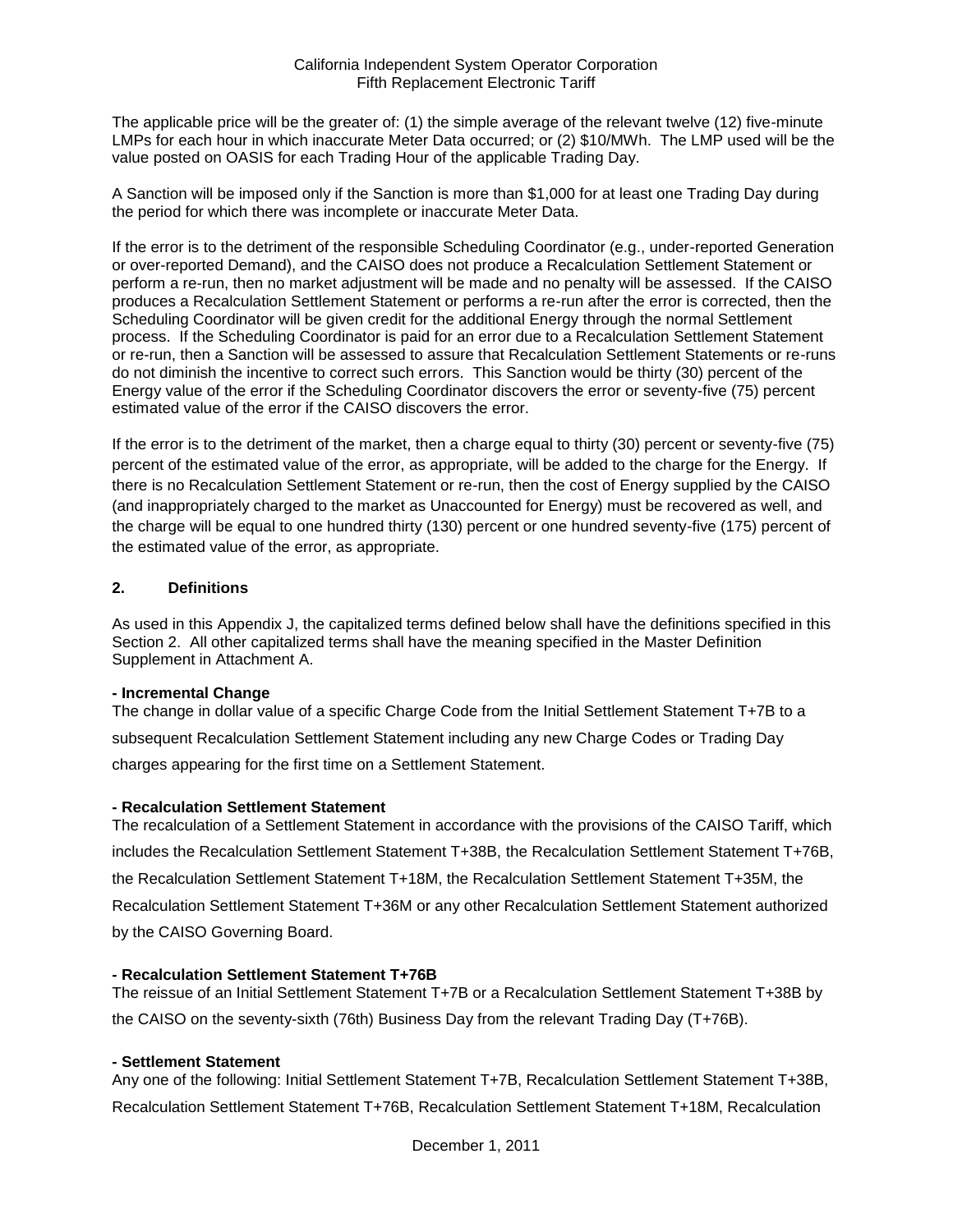Settlement Statement T+35M, Recalculation Settlement Statement T+36M, or any other Recalculation Settlement Statement authorized by the CAISO Governing Board.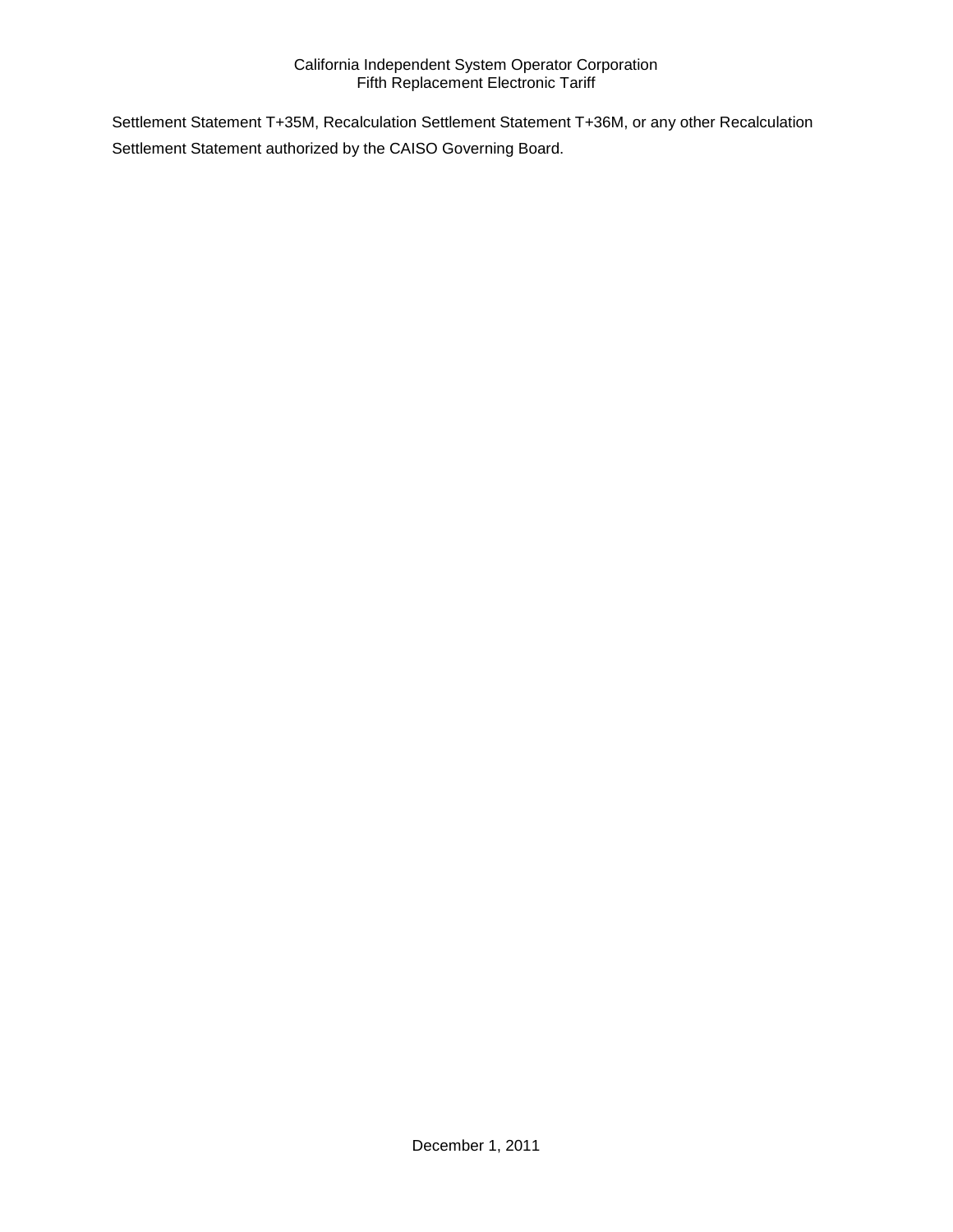## **Appendix K Ancillary Service Requirements Protocol (ASRP)**

## **PART A CERTIFICATION FOR REGULATION**

**A 1** An Ancillary Service Provider wishing to provide Regulation as an Ancillary Service from a resource whether pursuant to a CAISO award or as part of a self-provision arrangement must meet the following operating characteristics and technical requirements in order to be certified by the CAISO to provide Regulation service unless granted a temporary exemption by the CAISO in accordance with criteria which the CAISO shall publish on the CAISO Website;

#### **A 1.1 Operating Characteristics**

- **A 1.1.1** the rated capacity of the resource must be 500 KW or greater (i.e. the resource must be capable of providing at least 500 KW of Regulation) unless the resource is participating in an aggregation arrangement approved by the CAISO;
- **A 1.1.2** the maximum amount of Regulation to be offered must be reached within a period that may range from a minimum of ten (10) minutes to a maximum of thirty (30) minutes, as such period may be specified by the CAISO and published on the CAISO Website;
- **A 1.1.3** the resource must be able to increase or decrease real power levels immediately in response to signals from the CAISO's EMS control;
- **A 1.1.4** Regulation capacity offered by a resource must be dispatchable on a continuous basis for at least sixty (60) minutes in the Day Ahead Market and at least thirty (30) minutes in the Real Time Market after issuance of the Dispatch Instruction, including (if necessary) attaining this capability using Regulation Energy Management. The CAISO will measure continuous Energy from the time a resource reaches its award capacity. Scheduling Coordinators for Non-Generator Resources located within the CAISO Balancing Authority Area that require Energy from the Real-Time Market to offer their full capacity as Regulation Energy Management may request the use of Regulation Energy Management as described in Section 8.4.1.2. The Scheduling Coordinators for a resource using Regulation Energy Management may submit a Regulation Bid for capacity (MW) of up to four (4) times the maximum Energy (MWh) the resource can generate or curtail for fifteen (15) minutes after issuance of the Dispatch Instruction.

#### **A 1.2 Technical Requirements**

#### **A 1.2.1 Control**

- **A 1.2.1.1** a direct, digital, unfiltered control signal generated from the CAISO EMS through a standard CAISO direct communication and direct control system, must meet the minimum performance standards for communications and control which will be developed and posted by the CAISO on the CAISO Website;
- **A 1.2.1.2** the resource response (in MW) to a control signal must meet the minimum performance standards for control and response which will be developed and posted by the CAISO on the CAISO Website. As indicated by the resource response (in MW), the resource must respond immediately, without manual operator intervention, to control signals and must sustain its specified Ramp Rate, within specified Regulation Limits, for each minute of control response (MW/minute);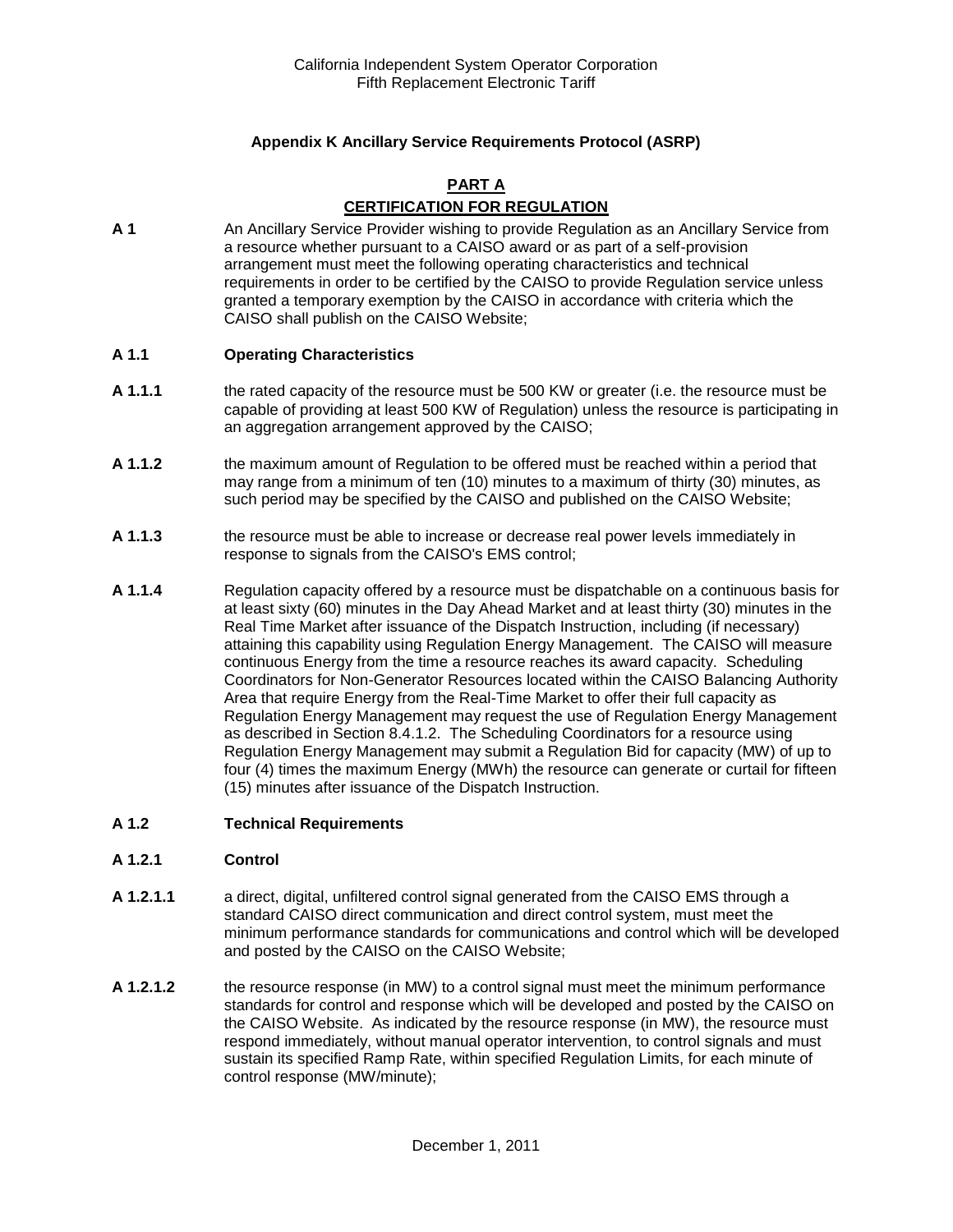**A 1.2.1.3** Ancillary Service Providers for Non-Generator Resources may define a Ramp Rate for operating as Generation and a Ramp Rate for operating as Load, respectively.

#### **A 1.2.2 Monitoring:**

the resource must have a standard CAISO direct communication and direct control system to send signals to the CAISO EMS to dynamically monitor, at a minimum the following:

- **A 1.2.2.1** actual real power level (MW);
- **A 1.2.2.2** high limit, low limit and rate limit values as selected by the resource operator; and
- **A 1.2.2.3** in-service status indication confirming availability of Regulation service.
- **A 1.2.2.4** Ancillary Service Providers for Non-Generator Resources (whether or not the resource uses Regulation Energy Management) shall provide CAISO the following additional telemetry data:
	- Resource Ramp Rate when operating as Generation (MW/min);
	- Resource Ramp Rate when operating as Load (MW/min);
	- The maximum instantaneous ability to produce or consume Energy in MW; and
	- The maximum capability to provide Energy as expressed in MWh over a fifteen  $\bullet$ (15) minute interval.

## **A 1.2.3 Voice Communications:**

CAISO approved communication must be in place between the CAISO Control Center and the operator controlling the resource.

- **A 2** An Ancillary Service Provider wishing to be considered for certification for Regulation service by the CAISO must make a written request to the CAISO, giving details of the technical capability of the resource concerned and identifying the Scheduling Coordinator through whom the Ancillary Service Provider intends to offer Regulation service. The Ancillary Service Provider shall at the same time send a copy of its request to that Scheduling Coordinator. Technical review request forms will be available from the CAISO.
- **A 3** No later than one week after receipt of the Ancillary Service Provider's request, the CAISO shall provide the Ancillary Service Provider with a listing of required interface equipment for Regulation, including a standard CAISO direct communication and direct control system. The CAISO shall send a copy of the listing to the resource's Scheduling **Coordinator**
- **A 4** The Ancillary Service Provider may propose alternatives that it believes may provide an equivalent level of communication and control for consideration by the CAISO. Such proposals shall be in writing and contain sufficient detail for the CAISO to make a determination of suitability. The CAISO may request additional information, if required, to assist in its evaluation of the proposal.
- **A 5** The CAISO shall respond by accepting the alternative proposal, rejecting the alternative proposal, or suggesting modifications to the alternative proposal. Such acceptance, rejection, or suggested revision must be provided not later than six (6) weeks after the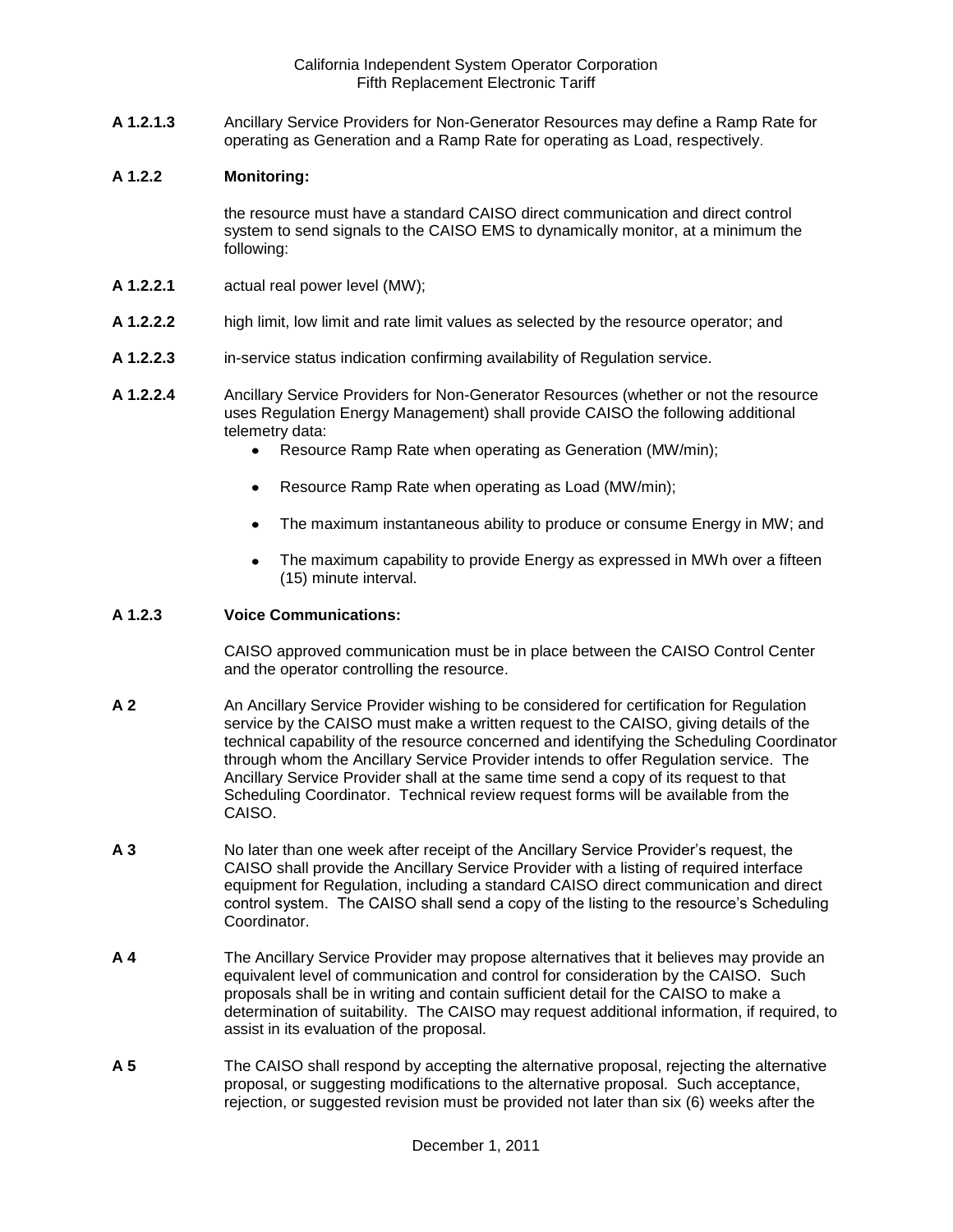proposal is received by the CAISO. The Ancillary Service Provider and the CAISO shall keep the Scheduling Coordinator informed of this process by each sending to the Scheduling Coordinator a copy of any written communication which it sends to the other.

- **A 6** Upon agreement as to any alternative method of communication and control to be used by the Ancillary Service Provider, the CAISO shall provisionally approve the proposal in writing providing a copy to the Ancillary Service Provider's Scheduling Coordinator at the same time. If agreed by the CAISO, the Ancillary Service Provider may then proceed to procure and install the equipment and make arrangements for the required communication and control.
- **A 7** Design, acquisition, and installation of the CAISO-approved communication and control equipment shall be under the control of the CAISO. The CAISO shall bear no cost responsibility or functional responsibility for such equipment, except that the CAISO shall arrange for and monitor the maintenance of the communication and control system at the Ancillary Service Provider's expense, unless otherwise agreed by the CAISO and the Ancillary Service Provider. The CAISO shall be responsible for the design, acquisition and installation of any necessary modifications to the CAISO EMS at its own cost.
- **A 8** The CAISO, in cooperation with the Ancillary Service Provider shall perform testing of the communication and control equipment to ensure that the communication and control system performs to meet the CAISO requirements.
- **A 9** When the CAISO is satisfied that the communication and control systems meet the CAISO's requirements, the Ancillary Service Provider shall request in writing that the CAISO conduct a certification test with a suggested primary date and time and at least two (2) alternative dates and times. The CAISO shall, within two (2) Business Days of receipt of the Ancillary Service Provider's request, accept a proposed time if possible or suggest at least three (3) alternatives to the Ancillary Service Provider. If the CAISO responds by suggesting alternatives, the Ancillary Service Provider shall, within two (2) Business Days of receipt of the CAISO's response, respond in turn by accepting a proposed alternative if possible or suggesting at least three (3) alternatives, and this procedure shall continue until agreement is reached on the date and time of the test. The Generator shall inform its Scheduling Coordinator of the agreed date and time of the test.
- **A 10** Testing shall be performed by the CAISO, with the cooperation of the Ancillary Service Provider. Such tests shall include, but not be limited to, the following:
	- (a) confirmation of control communication path performance;
	- (b) confirmation of voice circuit for receipt of Dispatch Instructions;
	- (c) confirmation of the resource's control performance; and
	- (d) confirmation of the CAISO EMS control to include changing the resource operating level over the range of Regulation proposed at different set points, from minimum to maximum, and at different rates of change from the minimum to the maximum permitted by the design of the resource.
- **A 10.1** Testing for Non-Generator Resources requesting the use of Regulation Energy Management shall include a market simulation as described in the CAISO's Operating Procedures.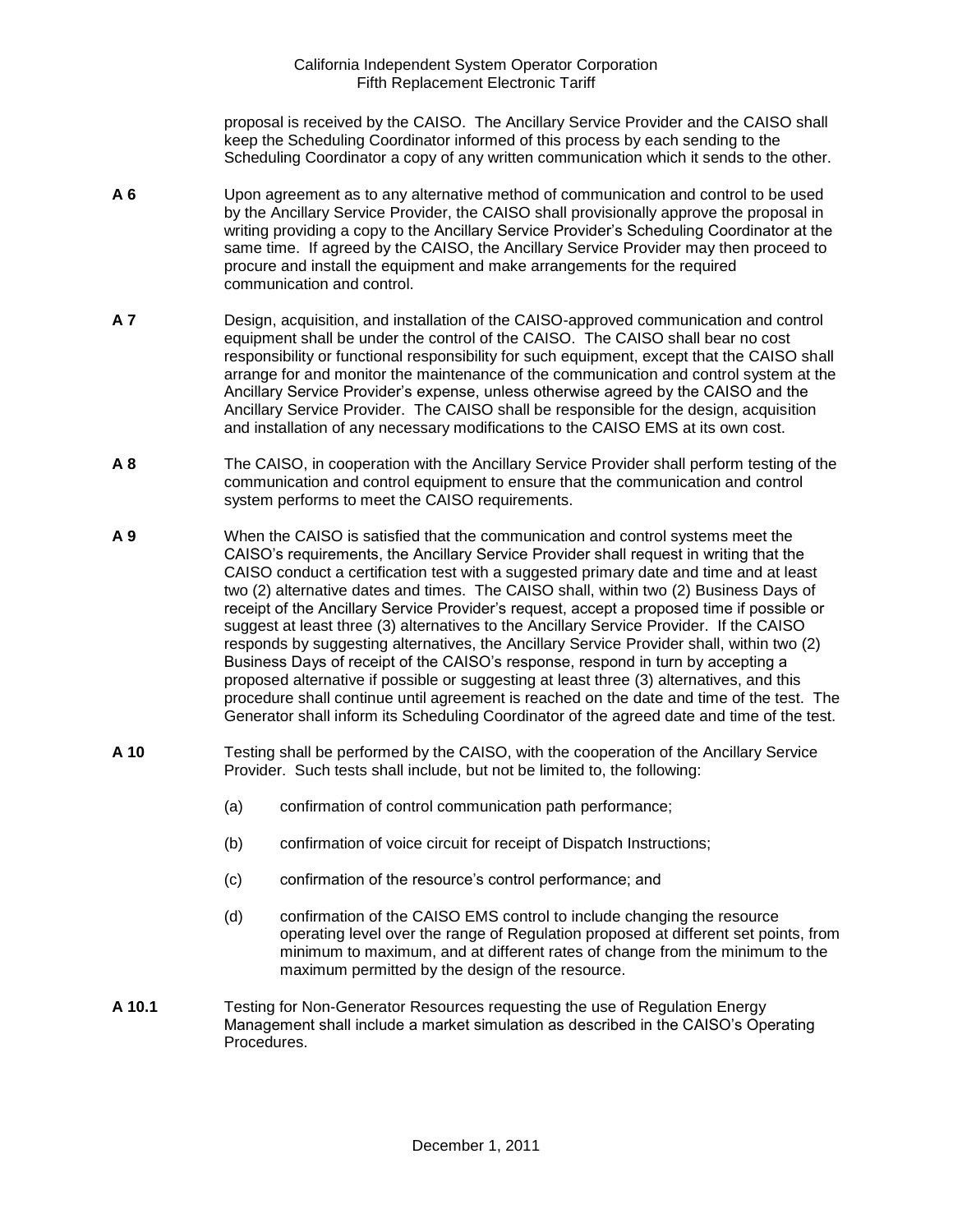- **A 11** Upon successful completion of the test, the CAISO shall certify the resource as being permitted to provide Regulation as an Ancillary Service Provider and shall provide a copy of the certificate to the Scheduling Coordinator at the same time. The Scheduling Coordinator shall request the CAISO to update its database to reflect the ability of the resource to provide Regulation.
- **A 12** The Scheduling Coordinator may submit Bids for Regulation service from the certified resource into the CAISO Markets starting with the Day-Ahead Market for the hour ending 0100 on the second Trading Day after the CAISO's database reflects the resource's certificate.
- **A 13** The certification to provide Regulation shall remain in force until:
	- (a) withdrawn by the Scheduling Coordinator or the Ancillary Service Provider by written notice to the CAISO to take effect at the time notified in the notice, which must be the end of a Trading Day; or
	- (b) if the resource obtained CAISO certification on the basis of a prior communication and control technology, until revoked by the CAISO for failure to comply with the requirement set forth in A 13.1 that the resource install a CAISO-specified standard CAISO direct communication and direct control system (unless exempted by the CAISO).
- **A 13.1** Unless exempted by the CAISO, if the resource obtained CAISO certification on the basis of a prior communication and control technology, the CAISO shall provide written notice to the Ancillary Service Provider of the Ancillary Service Provider's obligation to install a CAISO-specified standard direct communication and direct control system along with a required date for said work to be completed as mutually agreed upon by the CAISO and the Ancillary Service Provider. Failure to meet the completion date shall be grounds for the revocation of certification, provided that the CAISO must provide the Ancillary Service Provider with at least ninety (90) days advance notice of the proposed revocation.
- **A 14** The certification may be revoked by the CAISO only under provisions of the CAISO Tariff.

# **PART B CERTIFICATION FOR SPINNING RESERVE**

- **B 1** An Ancillary Service Provider wishing to provide Spinning Reserve as an Ancillary Service from a resource whether pursuant to a CAISO award or as part of a self-provision arrangement must meet the following requirements in order to be certified by the CAISO to provide Spinning Reserve service:
- **B 1.1** the rated capacity of the resource must be 500 KW or greater (i.e. the resource must be capable of providing at least 500 KW of Spinning Reserve) unless the resource is participating in an aggregation arrangement approved by the CAISO;
- **B 1.2** the resource must respond immediately and automatically in proportion to frequency deviations through the action of a governor or other control system in accordance with the following requirements:

Minimum Governor Performance:

- a. 5 percent droop;
- b.  $+/- 0.036$  Hz deadband; and
- c. Power output changes in one second for any frequency deviation outside of the deadband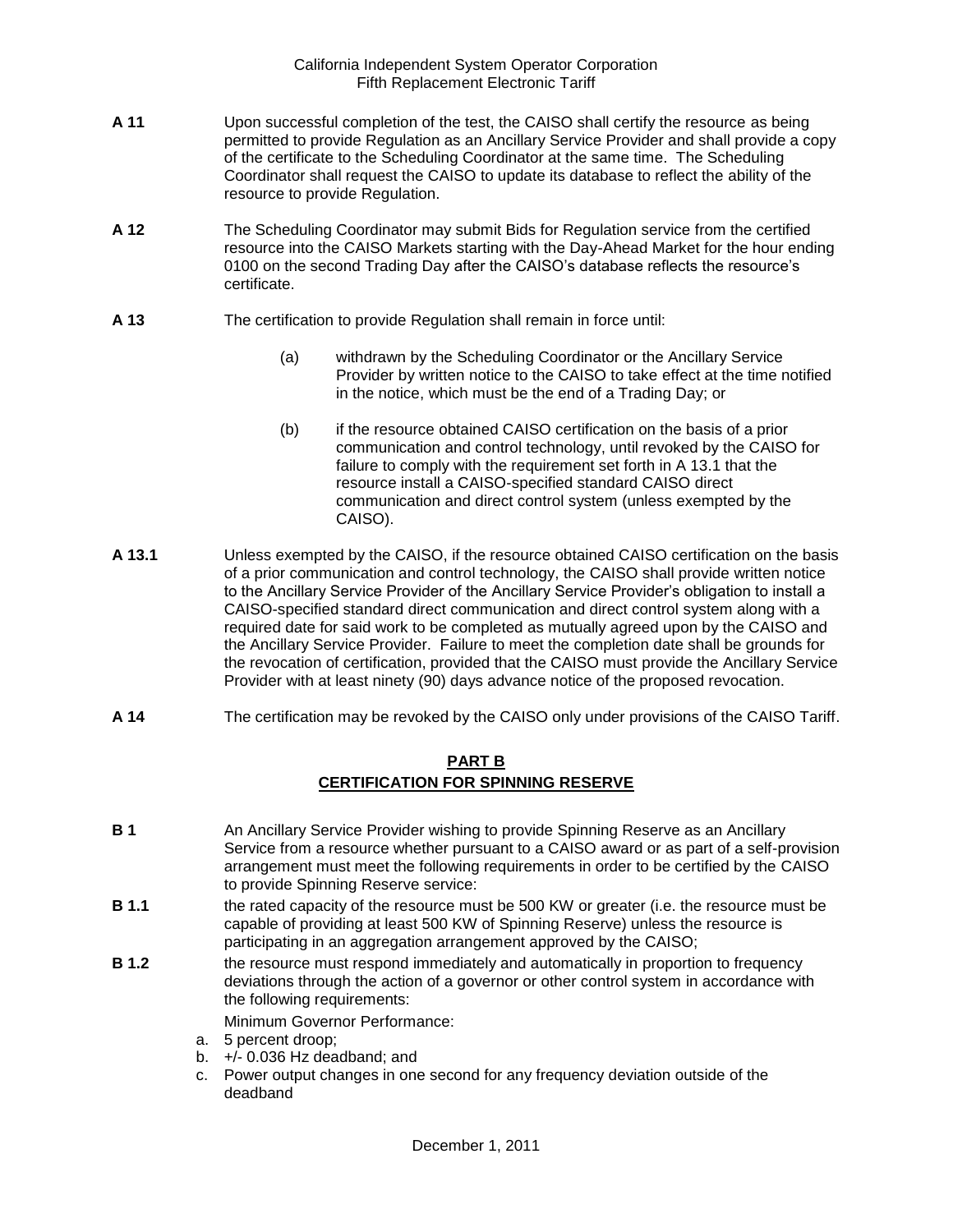Minimum Frequency Responsive Device Performance:

- a. If frequency is less than or equal to 59.92 Hz, the resource must reach ten (10) percent of its awarded spinning capacity within eight (8) seconds; and
- b. The resources must change the power it delivers or consumes in one (1) second if system frequency is less than or equal to 59.92 Hz
- **B 1.3** the operator of the resource must have a means of receiving Dispatch Instructions to initiate an increase or decrease in real power (MW) within one (1) minute of the CAISO Control Center determination that Energy from Spinning Reserve capacity must be dispatched;
- **B 1.4** the resource must be able to increase or decrease its real power (MW) by the maximum amount of Spinning Reserve to be offered within ten (10) minutes and be capable of maintaining its real power for thirty (30) minutes from the time the resource reaches its award capacity;
- **B 1.5** CAISO approved voice communications services must be in place to provide both primary and alternate voice communication between the CAISO Control Center and the operator controlling the resource; and
- **B 1.6** The communication system and the resource must pass a qualification test to demonstrate the overall ability to meet the performance requirements of the ASRP for Spinning Reserve.
- **B 2** An Ancillary Service Provider wishing to be considered for certification for Spinning Reserve service by the CAISO must make a written request to the CAISO, giving details of the technical capability of the resource concerned and identifying the Scheduling Coordinator through whom the Ancillary Service Provider intends to offer Spinning Reserve service. The Ancillary Service Provider shall at the same time send a copy of its request to that Scheduling Coordinator. Technical review request forms will be available from the CAISO.
- **B 3** No later than one week after receipt of the request, the CAISO shall provide the Ancillary Service Provider with a listing of acceptable communication options and interface equipment options for Spinning Reserve. The CAISO shall send a copy of the listing to the Ancillary Service Provider's Scheduling Coordinator.
- **B 4** The Ancillary Service Provider may elect to implement any of the approved options defined by the CAISO, and, if it wishes to proceed with its request for certification, shall give written notice to the CAISO of its selected communication option, with a copy to its Scheduling Coordinator.
- **B 5** When it receives the Ancillary Service Provider notice, the CAISO shall notify the Ancillary Service Provider and the Scheduling Coordinator in writing no later than two weeks after receipt of the notice confirming receipt of the notice and issuing provisional approval of the selected options. Upon receipt of the CAISO acknowledgment, the Ancillary Service Provider may proceed as indicated below to secure the necessary facilities and capabilities required.
- **B 6** The Ancillary Service Provider may also propose alternatives that it believes may provide an equivalent level of control for consideration by the CAISO. Such proposals shall be in writing and contain sufficient detail for the CAISO to make a determination of suitability. The CAISO may request additional information, if required, to assist in its evaluation of the proposal.
- **B 7** The CAISO shall respond by accepting the alternative proposal, rejecting the alternative proposal, or suggesting modifications to the alternative proposal. Such acceptance, rejection, or suggested revision must be provided not later than six weeks after the proposal is received by the CAISO. The Ancillary Service Provider and the CAISO shall keep the Scheduling Coordinator informed of this process by each sending to the Scheduling Coordinator a copy of any written communication which it sends to the other.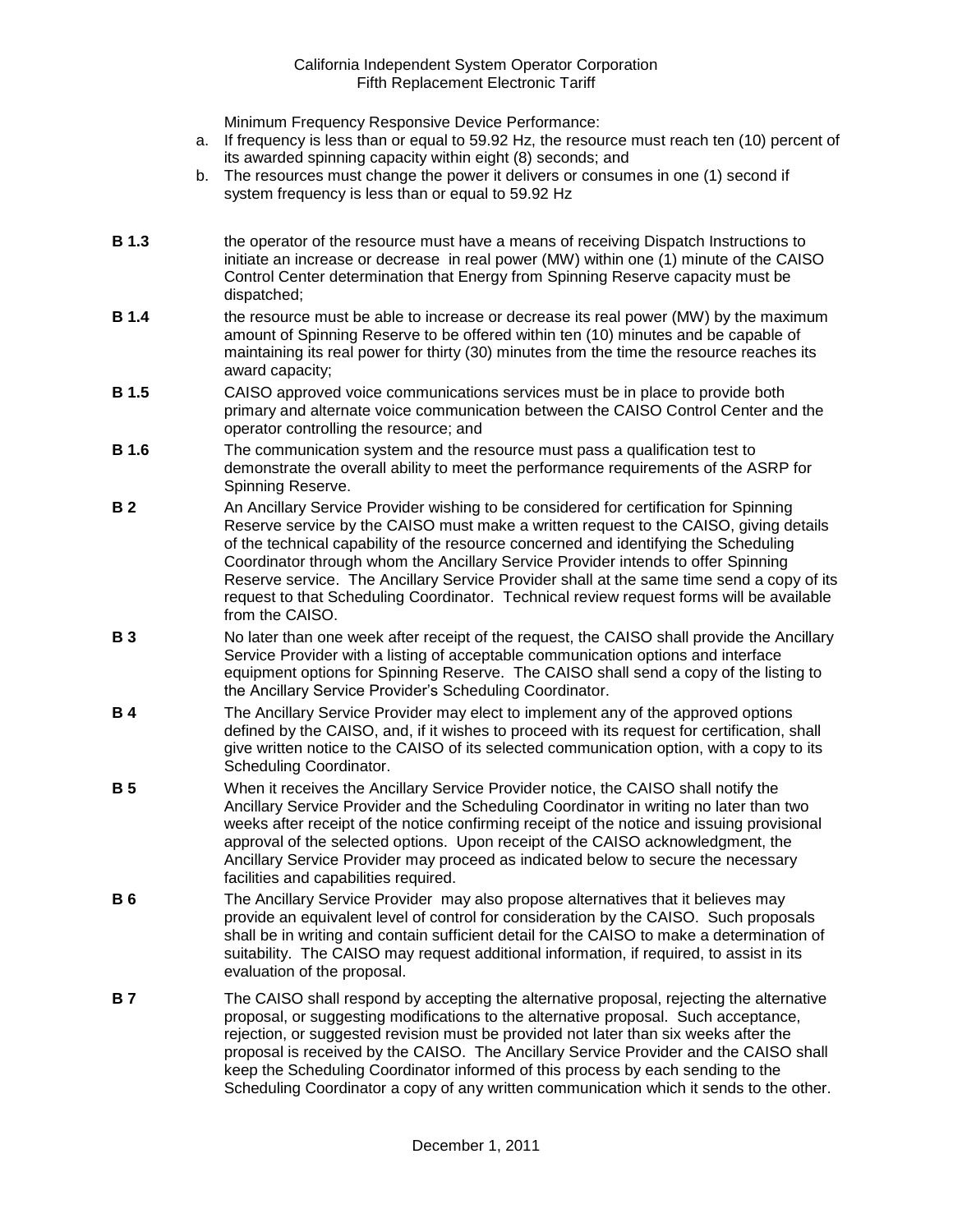- **B 8** Upon agreement as to the method of communication and control to be used by the resource, the CAISO shall provisionally approve the Ancillary Service Provider's proposal in writing providing a copy to the resource's Scheduling Coordinator at the same time. The Ancillary Service Provider may then proceed to procure and install the equipment and make arrangements for the required communication.
- **B 9** Design, acquisition, and installation of the resource's equipment shall be under the control of the respective Ancillary Service Provider. The CAISO shall bear no cost responsibility or functional responsibility for such equipment. The CAISO shall be responsible for the design, acquisition and installation of any necessary modifications to its own equipment at its own cost.
- **B 10** The Ancillary Service Provider shall perform its own testing of its equipment to ensure that the control system performs to meet the CAISO requirements.
- **B 11** When it is satisfied that its plant, equipment and communication systems meet the CAISO's requirements, the Ancillary Service Provider shall request in writing that the CAISO conduct a certification test with a suggested primary date and time and at least two alternative dates and times. The CAISO shall, within two Business Days of receipt of the request, accept a proposed time if possible or suggest at least three alternatives to the Ancillary Service Provider. If the CAISO responds by suggesting alternatives, the Ancillary Service Provider shall, within two Business Days of receipt of the CAISO's response, respond in turn by accepting a proposed alternative if possible or suggesting at least three alternatives, and this procedure shall continue until agreement is reached on the date and time of the test. The Ancillary Service Provider shall inform its Scheduling Coordinator of the agreed date and time of the test.
- **B 12** Testing shall be performed under the direction of the CAISO. Such tests shall include, but not be limited to, the following:
- **B 12.1** confirmation of control communication path performance for Dispatch Instruction;
- **B 12.2** confirmation of primary and secondary voice circuits for receipt of Dispatch Instructions;
- **B 12.3** confirmation of the resource performance to include changing the resource's real power over the range of Spinning Reserve proposed from minimum to maximum, and at different rates of change from the minimum to the maximum permitted by the design of the resource; and
- **B 12.4** testing the resource's governor or other control system performance characteristics by simulating frequency excursions outside the allowed deadband and measuring the response of the resource.
- **B 13** Upon successful completion of the test the CAISO shall certify the resource as being permitted to provide Spinning Reserve as an Ancillary Service Provider and shall provide a copy of the certificate to the Scheduling Coordinator at the same time. The Scheduling Coordinator shall request the CAISO to update its database to reflect the ability of the resource to provide Spinning Reserve.
- **B 14** The Scheduling Coordinator may bid Spinning Reserve from the certified resource into the CAISO Markets starting with the Day-Ahead Market for the hour ending 0100 on the Second Trading Day after the CAISO's database reflects the resource's certificate.
- **B 15** The certification to provide Spinning Reserve shall remain in force until withdrawn by the Scheduling Coordinator or the Ancillary Service Provider by written notice to the CAISO to take effect at the time notified in the notice, which must be the end of a Trading Day.
- **B 16** The certification may be revoked by the CAISO only under provisions of the CAISO Tariff.

## **PART C**

## **CERTIFICATION FOR NON-SPINNING RESERVE**

**C 1** An Ancillary Service Provider wishing to provide Non-Spinning Reserve as an Ancillary Service from a resource whether pursuant to the CAISO's auction or as part of a self-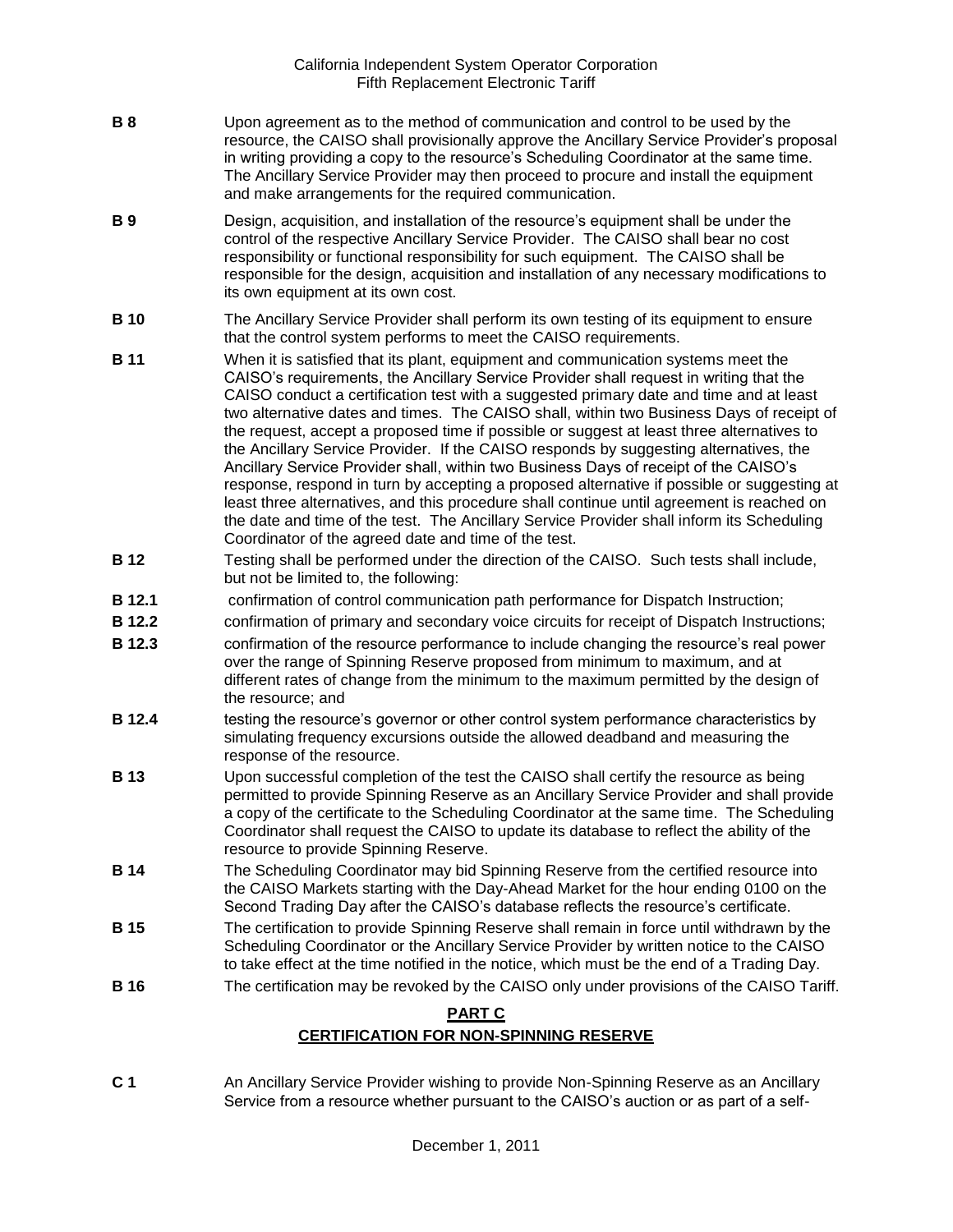provision arrangement must meet the following requirements in order to be certified by the CAISO to provide Non-Spinning Reserve service:

- **C 1.1** the rated capacity of the resource must be 500 KW or greater (i.e. the resource must be capable of providing at least 500 KW of Non-Spinning Reserve) unless the resource is participating in an aggregation arrangement approved by the CAISO;
- **C 1.2** the resource must be able to increase or decrease its real power (MW) as soon as possible to the value indicated in a Dispatch Instruction, reaching the indicated value within ten (10) minutes after issue of the instruction and be capable of maintaining output for thirty (30) minutes from the time the resource reaches its award capacity.
- **C 2** An Ancillary Service Provider wishing to provide Non-Spinning Reserve as an Ancillary Service, whether pursuant to a CAISO award or as part of a self-provision arrangement, must also meet the following requirements in order to be certified by the CAISO to provide Non-Spinning Reserve service:
- **C 2.1** the operator of the resource must have a means of receiving a Dispatch Instruction to initiate an increase or decrease in its real power (MW) within one (1) minute of the CAISO Control Center's determination that Non-Spinning Reserve capacity must be dispatched; and
- **C 2.2** the communication system and the resource must pass a qualification test to demonstrate the overall ability to meet the performance requirements for Non-Spinning Reserve.
- **C 3** An Ancillary Service Provider wishing to be considered for certification for Non-Spinning Reserve service must make a written request to the CAISO, giving details of the technical capability of the resource concerned and identifying the Scheduling Coordinator through whom the Ancillary Service Provider intends to offer Non-Spinning Reserve. The Ancillary Service Provider shall at the same time send a copy of the request to that Scheduling Coordinator. Technical review request forms will be available from the CAISO.
- **C 4** No later than one week after receipt of the Ancillary Service Provider's request, the CAISO shall provide the Ancillary Service Provider with a listing of acceptable communication options and interface equipment options for Non-Spinning Reserve. The CAISO shall send a copy of the listing to the Ancillary Service Provider's Scheduling Coordinator.
- **C 5** The Ancillary Service Provider may elect to implement any of the acceptable communication options and interface equipment options. The Ancillary Service Provider shall give written notice to the CAISO of its selected communication option and interface equipment option, with a copy to its Scheduling Coordinator.
- **C 6** When it receives the Ancillary Service Provider's notice, the CAISO shall notify the Ancillary Service Provider and the Scheduling Coordinator in writing no later than two weeks after receipt of the notice confirming receipt of the notice and issuing provisional approval of the selected options. Upon receipt of the CAISO acknowledgment the Ancillary Service Provider may proceed as indicated below to secure the necessary facilities and capabilities required.
- **C 7** The Ancillary Service Provider may also propose alternatives that it believes may provide an equivalent level of control for consideration by the CAISO. Such proposals shall be in writing and contain sufficient detail for the CAISO to make a determination of suitability. The CAISO may request additional information, if required, to assist in its evaluation of the proposal.
- **C 8** The CAISO shall respond by accepting the alternative proposal, rejecting the alternative proposal, or suggesting modifications to the alternative proposal. Such acceptance, rejection, or suggested revision must be provided not later than six weeks after the proposal is received by the CAISO. The Ancillary Service Provider and the CAISO shall keep the Scheduling Coordinator informed of this process by each sending to the Scheduling Coordinator a copy of any written communication which it sends to the other.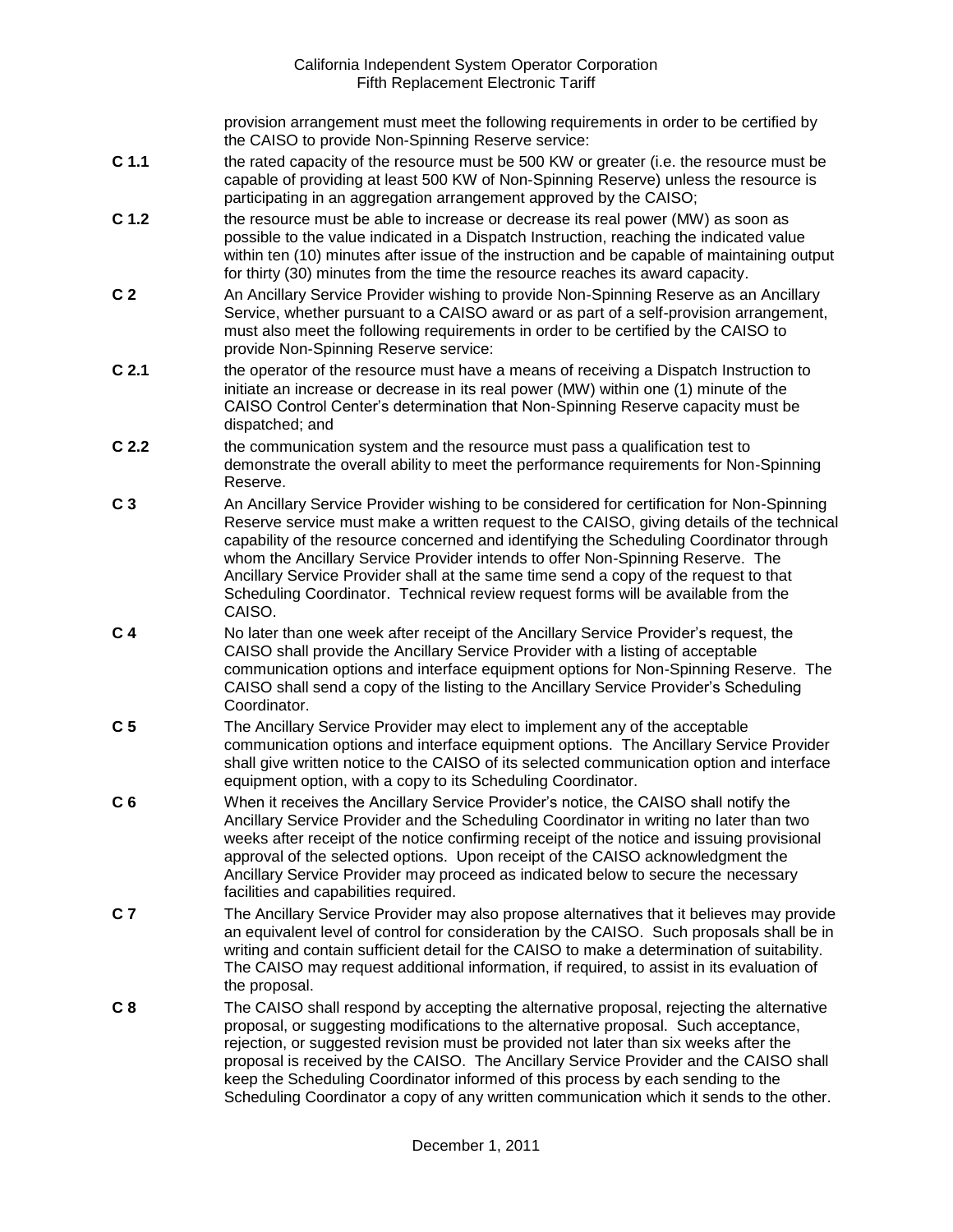- **C 9** Upon agreement as to the method of communication and control to be used by the Ancillary Service Provider, the CAISO shall provisionally approve the proposal in writing providing a copy to the Ancillary Service Provider's Scheduling Coordinator at the same time. The Ancillary Service Provider may then proceed to procure and install the equipment and make arrangements for the required communication.
- **C 10** Design, acquisition, and installation of the Ancillary Service Provider's equipment shall be under the control of the Ancillary Service Provider. The CAISO shall bear no cost responsibility or functional responsibility for such equipment. The CAISO shall be responsible for the design, acquisition and installation of any necessary modifications to the CAISO's equipment at its own cost.
- **C 11** The Ancillary Service Provider shall perform its own testing of its equipment to ensure that the control system performs to meet the CAISO requirements.
- **C 12** When it is satisfied that its plant, equipment and communication systems meet the CAISO's requirements, the Ancillary Service Provider shall request in writing that the CAISO conduct a certification test with a suggested primary date and time and at least two alternative dates and times. The CAISO shall, within two Business Days of receipt of the Ancillary Service Provider's request, accept a proposed time if possible or suggest at least three alternatives. If the CAISO responds by suggesting alternatives, the Ancillary Service Provider shall, within two Business Days of receipt of the CAISO's response, respond in turn by accepting a proposed alternative if possible or suggesting at least three alternatives, and this procedure shall continue until agreement is reached on the date and time of the test. The Ancillary Service Provider shall inform its Scheduling Coordinator of the agreed date and time of the test.
- **C 13** Testing shall be performed under the direction of the CAISO. Such tests shall include, but not be limited to, the following:
- **C 13.1** confirmation of control communication path performance;
- **C 13.2** confirmation of primary and secondary voice circuits for receipt of Dispatch Instructions;
- **C 13.3** confirmation of the resource control performance; and
- **C 13.4** confirmation of the range of resource control to include changing the real power (MW) over the range of Non-Spinning Reserve proposed.
- **C 14** Upon successful completion of the test, the CAISO shall certify the resource as being permitted to provide Non-Spinning Reserve as an Ancillary Service and shall provide a copy of the certificate to the Scheduling Coordinator at the same time. The Scheduling Coordinator shall request the CAISO to update its database to reflect the permission for the resource to provide Non-Spinning Reserve.
- **C 15** The Scheduling Coordinator may bid Non-Spinning Reserve service from the certified resource into the CAISO Markets starting with the Day-Ahead Market for the hour ending 0100 on the second Trading Day after the CAISO database reflects the resource's certificate.
- **C 16** The certification to provide Non-Spinning Reserve shall remain in force until withdrawn by the Scheduling Coordinator or the Ancillary Service Provider by written notice to the CAISO to take effect at the time notified in the notice, which must be the end of a Trading Day.
- **C 17** The certification may be revoked by the CAISO only under provisions of the CAISO Tariff.

# **PART D CERTIFICATION FOR VOLTAGE SUPPORT**

**D 1** A Generator wishing to provide Voltage Support as an Ancillary Service from a Generating Unit must meet the following requirements in order to be certified by the CAISO to provide Voltage Support service: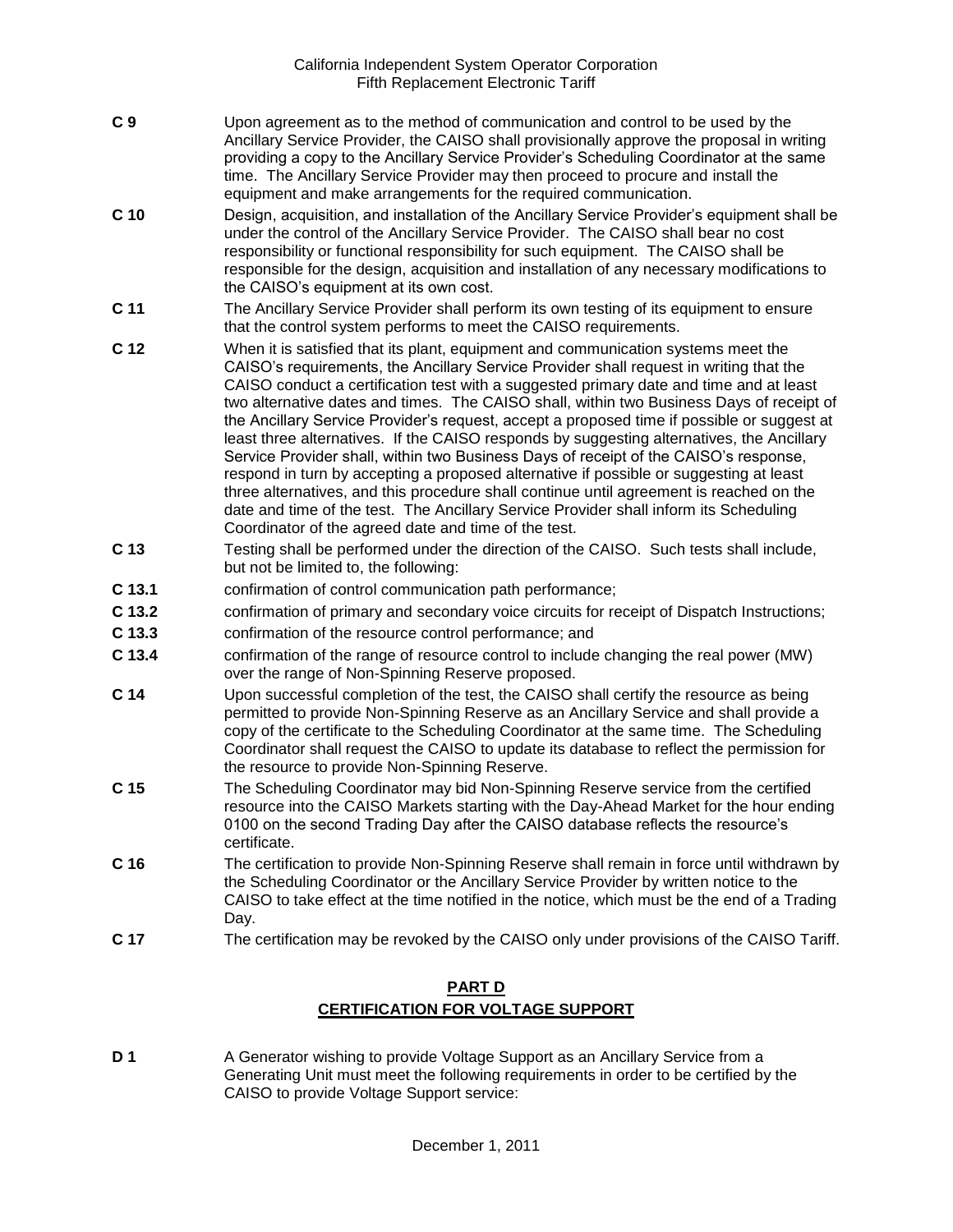- **D 1.1** the rated capacity of the Generating Unit must be 1 MW or greater unless the Generating Unit is participating in an aggregation arrangement approved by the CAISO;
- **D 1.2** the Generating Unit must be able to produce VARs at lagging power factors less than 0.90 and absorb VARs at leading power factors more than 0.95 within the safe operating parameters for the Generating Unit;
- **D 1.3** the Generating Unit must be able to produce or absorb VARs outside the 0.90 lag to 0.95 lead bandwidth over a range of real power outputs which the Generator expects to produce when offering Voltage Support;
- **D 1.4** the Generating Unit must be able to produce or absorb VARs at the boundary of the Generating Unit's capability curve by reducing real power output to either absorb or produce additional VARs within the safe operating parameters for the Generating Unit; and
- **D 1.5** metering and SCADA equipment must be in place to provide both real and reactive power data from the Generating Unit providing Voltage Support to the CAISO Control Center.
- **D 2** A Generator wishing to be considered for certification for Voltage Support service by the CAISO must make a written request to the CAISO, giving details of the technical capability of the Generating Unit concerned and identifying the Scheduling Coordinator through whom the Generator intends to offer Voltage Support service. The Generator shall at the same time send a copy of its request to that Scheduling Coordinator. The details of the Generating Unit's technical capability must include the Generating Unit name plate data, performance limits, and capability curve. The Generator must also define the operating limitations in both real and reactive power (lead and lag) to be observed when Voltage Support is being provided to the CAISO for both normal and reduced real power output conditions. Technical review request forms will be available from the CAISO.
- **D 3** No later than one week after receipt of the Generator's request, the CAISO shall provide the Generator with a listing of acceptable communication options and interface equipment options for Voltage Support. The CAISO shall send a copy of the listing to the Generator's Scheduling Coordinator.
- **D 4** The Generator may elect to implement any of the approved options defined by the CAISO, and, if it wishes to proceed with its request for certification, the Generator shall give written notice to the CAISO of its selected communication option and interface equipment option, with a copy to its Scheduling Coordinator.
- **D 5** When it receives the Generator's notice the CAISO shall notify the Generator and the Scheduling Coordinator in writing no later than two weeks after receipt of the notice confirming receipt of the notice and issuing provisional approval of the selected options. Upon receipt of the CAISO acknowledgment the Generator may proceed as indicated below to secure the necessary facilities and capabilities required.
- **D 6** The Generator may also propose alternatives that the Generator believes may provide an equivalent level of control for consideration by the CAISO. Such proposals shall be in writing no later than two weeks after receipt of the notice and contain sufficient detail for the CAISO to make a determination of suitability. The CAISO may request additional information, if required, to assist in its evaluation of the proposal.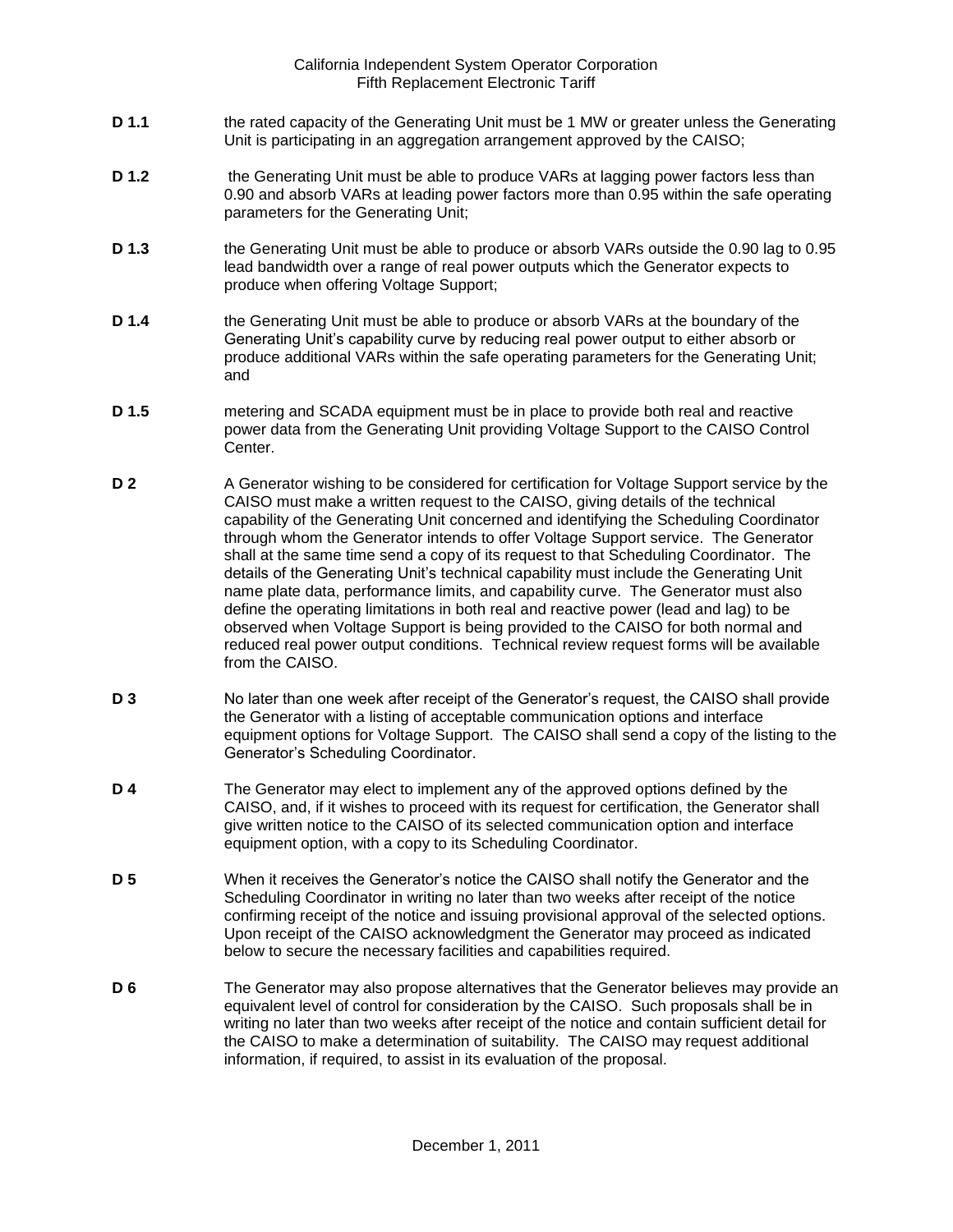- **D 7** The CAISO shall respond by accepting the alternative proposal, rejecting the alternative proposal, or suggesting modifications to the alternative proposal. Such acceptance, rejection, or suggested revision shall be provided not later than six weeks after the proposal is received by the CAISO. The Generator and the CAISO shall keep the Scheduling Coordinator informed of this process by each sending to the Scheduling Coordinator a copy of any written communication which it sends to the other.
- **D 8** Upon agreement as to the method of communication and control to be used by the Generator, the CAISO shall provisionally approve the proposal in writing providing a copy to the Generator's Scheduling Coordinator at the same time. The Generator may then proceed to procure and install the equipment and make arrangements for the required communication.
- **D 9** Design, acquisition, and installation of the Generator's equipment are under the control of the Generator. The CAISO shall bear no cost responsibility or functional responsibility for such equipment.
- **D 10** The CAISO shall be responsible for the design, acquisition and installation of any necessary modifications to the CAISO's equipment at its own cost.
- **D 11** The Generator shall perform its own testing of its equipment to ensure that the control system performs to meet the CAISO requirements.
- **D 12** When it is satisfied that its plant, equipment and communication systems meet the CAISO's requirements, the Generator shall request in writing that the CAISO conduct a certification test with a suggested primary date and time and at least two alternative dates and times. The CAISO shall, within two Business Days of receipt of the Generator's request, accept a proposed time if possible or suggest at least three alternatives to the Generator. If the CAISO responds by suggesting alternatives, the Generator shall, within two Business Days of receipt of the CAISO's response, respond in turn by accepting a proposed alternative if possible or suggesting at least three alternatives, and this procedure shall continue until agreement is reached on the date and time of the test. The Generator shall inform its Scheduling Coordinator of the agreed date and time of the test.
- **D 13** Testing shall be performed under the direction of the CAISO. Such tests shall include, but not be limited to, the following:
- **D 13.1** confirmation of control communication path performance;
- **D 13.2** confirmation of primary and secondary voice circuits for receipt of Dispatch Instructions;
- **D 13.3** confirmation of the Generating Unit automatic voltage regulator performance; and
- **D 13.4** confirmation of the range of Voltage Support service over a range of Generating Unit real power outputs to verify the ability to both produce and absorb reactive power at different operating levels including minimum and maximum real power output.
- **D 14** Upon successful completion of the test, the CAISO shall certify the Generating Unit as being permitted to provide Voltage Support as an Ancillary Service and shall provide a copy of the certificate to the Scheduling Coordinator at the same time. The CAISO shall change the Generating Unit data base to reflect the permission for the Generating Unit to provide Voltage Support.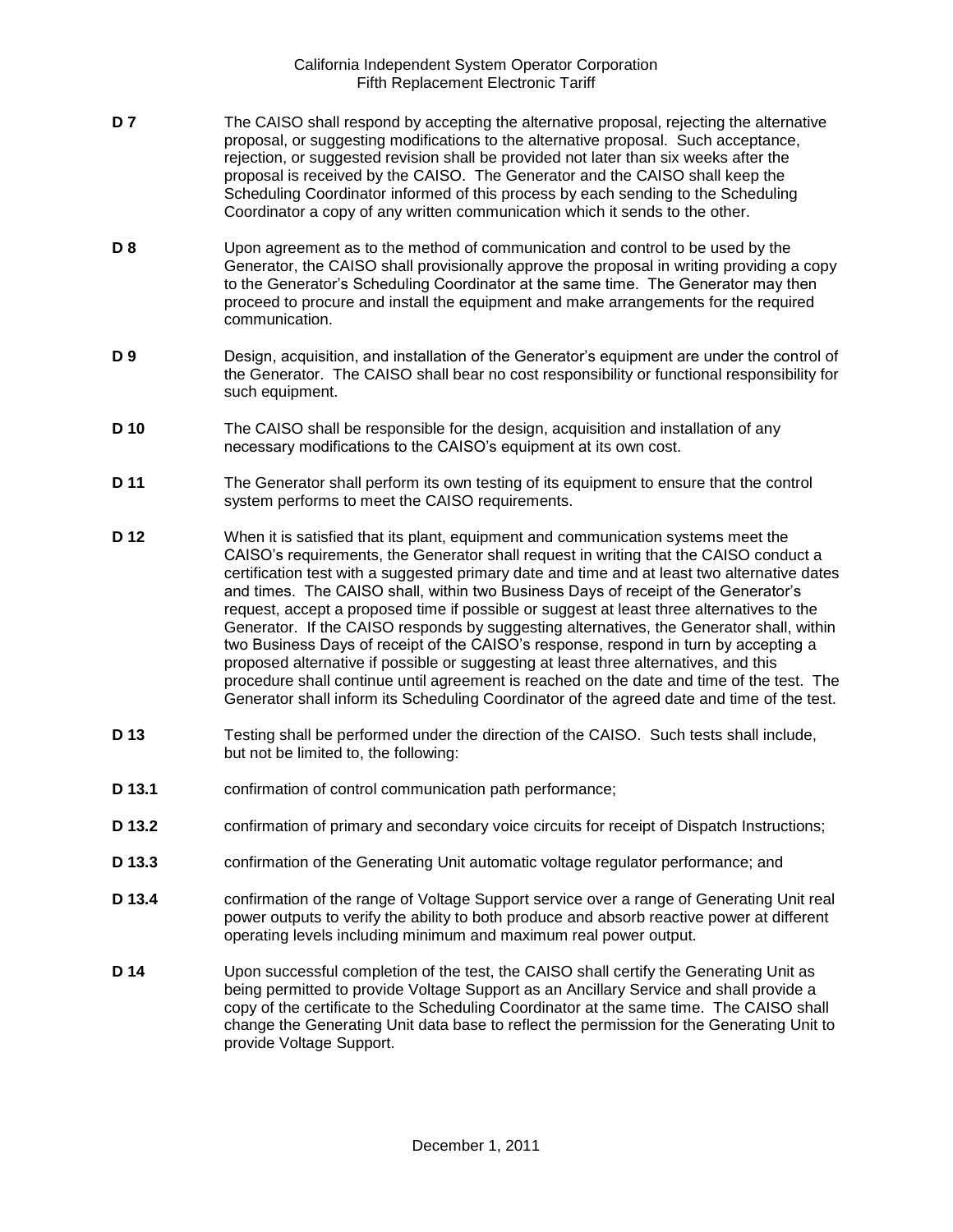- **D 15** The Scheduling Coordinator may bid Energy for Voltage Support from the certified Generating Unit into the market starting with the market for the hour ending 0100 on the first Trading Day after the CAISO issues the certificate.
- **D 16** The certification to provide Voltage Support shall remain in force until withdrawn by the Scheduling Coordinator or the Generator by written notice to the CAISO to take effect at the time notified in the notice, which must be the end of a Trading Day.
- **D 17** The certification may be revoked by the CAISO only under provisions of the ASRP or other provisions of the CAISO Tariff.

## **PART E CERTIFICATION FOR BLACK START**

- **E 1** A Generator wishing to provide Black Start capacity from a Generating Unit as an Ancillary Service must meet the requirements stated in Appendix D of the CAISO Tariff in order to be certified by the CAISO to provide Black Start capacity. In addition, the Generating Unit must have a rated capacity 1 MW or greater unless the Generating Unit is participating in an aggregation arrangement approved by the CAISO.
- **E 2** A Generator wishing to be considered for certification for Black Start service by the CAISO must make a written request to the CAISO. Such request must clearly identify the facilities related to the Generating Unit from which the Generator wishes to provide Black Start and shall identify the Scheduling Coordinator through whom the Generator wishes to offer Black Start service. The Generator shall send a copy of its request to its Scheduling Coordinator at the same time as it sends it to the CAISO. The Generator's written request must include at least the following:
- **E 2.1** identification of the Generating Unit including Location Code;
- **E 2.2 a** single-line electrical diagram of the Generating Unit connections including auxiliary power busses and the connection to the station switchyard;
- **E 2.3** a description of the fuel supply used for Black Start including on-site storage and resupply requirements;
- **E 2.4** a single-line electrical diagram showing the transmission connection from the Generating Unit station switchyard to a connection point on the CAISO Controlled Grid;
- **E 2.5** a description of the Generating Unit capability to provide both real and reactive power, any Start-Up and Shut-Down requirements, any staffing limitations; and
- **E 2.6** a description of the primary, alternate and emergency back-up communications systems currently available to the Generator for communications to the CAISO Control Center.
- **E 3** Upon receipt of the Generator's written request the CAISO shall review the information provided and respond in writing within two weeks of receipt of the request, providing a copy of its response to the Generator's Scheduling Coordinator. The CAISO response may be any of the following:
- **E 3.1** acceptance of the proposal as presented;
- **E 3.2** rejection of the proposal as presented with a rationale for such rejection; or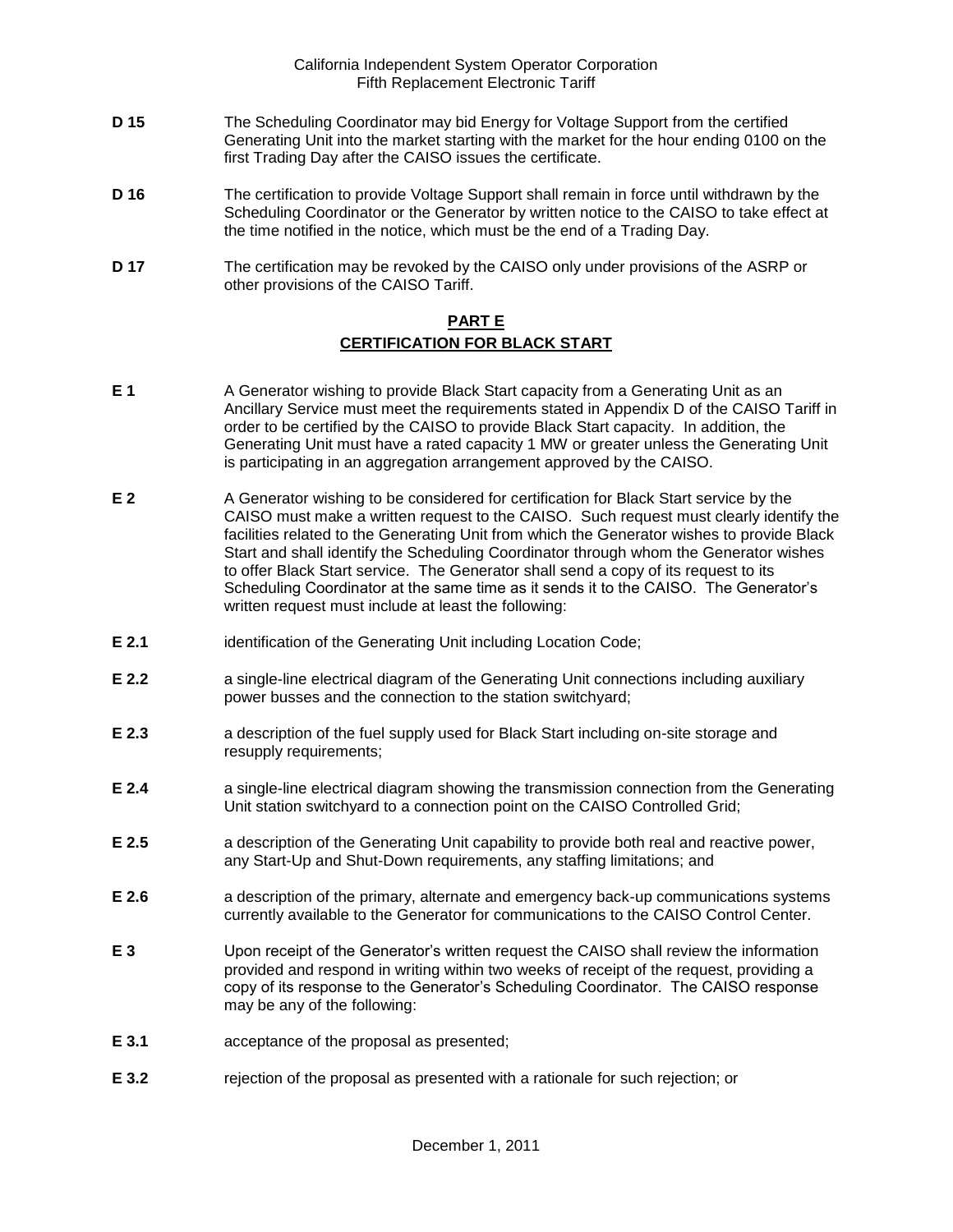- **E 3.3** a request for additional information needed by the CAISO to properly evaluate the request.
- **E 4** A Generator receiving a rejection may submit a written request for reconsideration by the CAISO within 60 days of the date of the rejection notice. A request for reconsideration must address the rationale provided by the CAISO. The CAISO shall respond to a request for reconsideration within 60 days of the date of that request.
- **E 5** A Generator receiving a request for additional information shall provide such information within 60 days of such request providing a copy at the same time to its Scheduling Coordinator. The CAISO shall review the information and respond within 120 days of the date of the CAISO's request for additional information providing a copy at the same time to the Generator's Scheduling Coordinator.
- **E 6** Upon acceptance by the CAISO of the Generator's request and agreement as to the method of communication and control to be used by the Generator, the CAISO shall provisionally approve the proposal in writing providing a copy at the same time to the Generator's Scheduling Coordinator. The Generator may then proceed to procure and install the equipment and make arrangements for the required communication.
- **E 7** Design, acquisition, and installation of the Generator's equipment shall be under the control of the Generator. The CAISO shall bear no cost responsibility or functional responsibility for such equipment. The CAISO shall be responsible for the design, acquisition and installation of any necessary modifications to its own equipment at its own cost.
- **E 8** The Generator shall perform its own testing of its equipment to ensure that the Black Start system performs to meet the CAISO requirements.
- **E 9** When it is satisfied that its plant, equipment and communication systems meet the CAISO's requirements, the Generator shall request in writing that the CAISO conduct a certification test with a suggested primary date and time and at least two alternative dates and times. The CAISO shall, within two Business Days of receipt of the Generator's request, accept a proposed time if possible or suggest at least three alternatives to the Generator. If the CAISO responds by suggesting alternatives, the Generator shall, within two Business Days of receipt of the CAISO's response, respond in turn by accepting a proposed alternative if possible or suggesting at least three alternatives, and this procedure shall continue until agreement is reached on the date and time of the test. The Generator shall inform its Scheduling Coordinator of the agreed date and time of the test.
- **E 10** Testing shall be performed under the direction of the CAISO. Such tests shall include, but not be limited to, the following:
- **E 10.1** confirmation of control communication path performance;
- **E 10.2** confirmation of primary, secondary, and emergency voice circuits for receipt of Dispatch Instructions;
- **E 10.3** confirmation of the Generating Unit performance; and
- **E 10.4** simulation of a Black Start event.
- **E 11** Upon successful completion of the test, the CAISO shall certify the Generating Unit as being permitted to provide Black Start capacity as an Ancillary Service and shall provide a copy of the certificate to the Scheduling Coordinator at the same time. The CAISO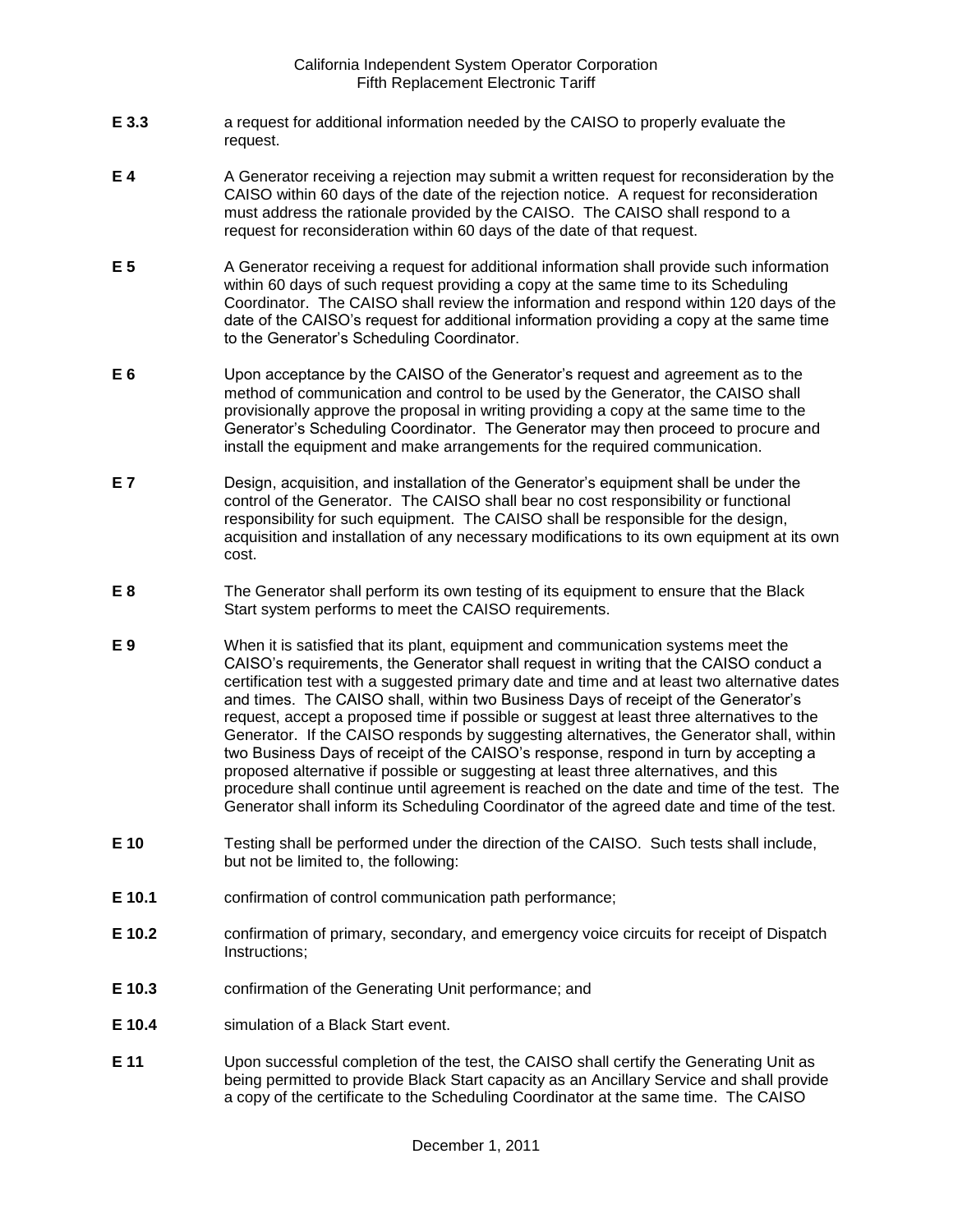shall change its Generating Unit data base to reflect the permission for the Generating Unit to provide Black Start service.

- **E 12** The certification to provide Black Start shall remain in force until withdrawn by the Scheduling Coordinator or the Generator by written notice to the CAISO to take effect at the time noticed in the notice, which must be the end of a Trading Day.
- **E 13** The certification may be revoked by the CAISO only under provisions of the ASRP or other provisions of the CAISO Tariff.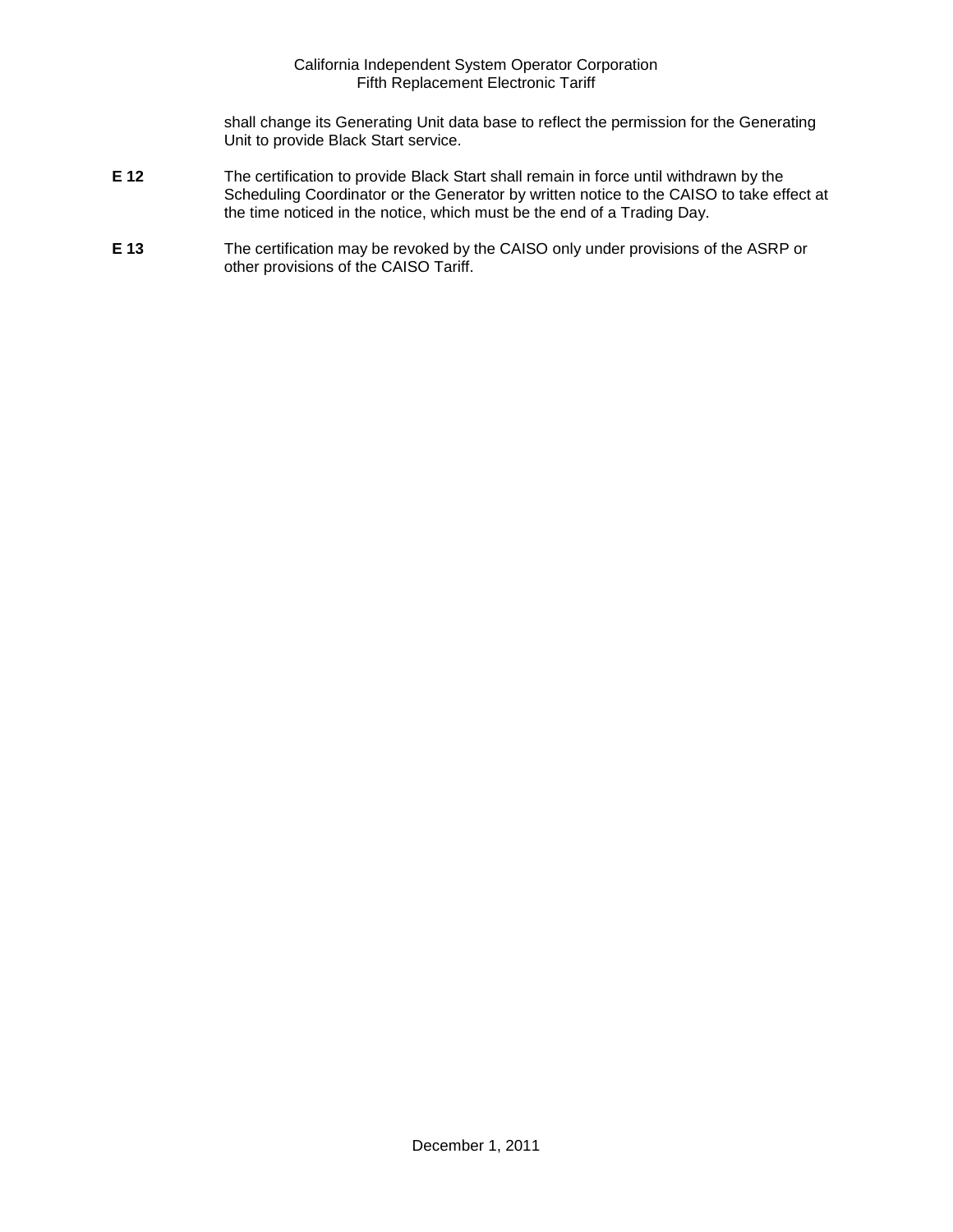# **Appendix L Method To Assess Available Transfer Capability**

#### **L.1 Description of Terms**

The following descriptions augment existing definitions found in Appendix A "Master Definitions Supplement."

**L.1.1 Available Transfer Capability (ATC)** is a measure of the transfer capability in the physical transmission network resulting from system conditions and that remains available for further commercial activity over and above already committed uses.

ATC is defined as the Total Transfer Capability (TTC) less applicable operating Transmission Constraints due to system conditions and Outages (i.e., OTC), less the Transmission Reliability Margin (TRM) (which value is set at zero), less the sum of any unused existing transmission commitments (ETComm) (i.e., transmission rights capacity for ETC or TOR), less the Capacity Benefit Margin (CBM) (which value is set at zero), less the Scheduled Net Energy from Imports/Exports, less Ancillary Service capacity from Imports.

**L.1.2 Total Transfer Capability (TTC)** is defined as the amount of electric power that can be moved or transferred reliably from one area to another area of the interconnected transmission system by way of all transmission lines (or paths) between those areas. In collaboration with owners of rated paths and the WECC Operating Transfer Capability Policy Committee (OTCPC), the CAISO utilizes rated path methodology to establish the TTC of CAISO Transmission Interfaces.

**L.1.3 Operating Transfer Capability (OTC)** is the TTC reduced by any operational Transmission Constraints caused by seasonal derates or Outages. CAISO Regional Transmission Engineers (RTE) determine OTC through studies using computer modeling.

**L.1.4 Existing Transmission Commitments (ETComm)** include Existing Contracts and Transmission Ownership Rights (TOR). The CAISO reserves transmission capacity for each ETC and TOR based on TRTC Instructions the responsible Participating Transmission Owner or Non-Participating Transmission Owner submits to the CAISO as to the amount of firm transmission capacity that should be reserved on each Transmission Interface for each hour of the Trading Day in accordance with Sections 16 and 17 of the CAISO Tariff. The types of TRTC Instructions the CAISO receives generally fall into three basic categories:

- The ETC or TOR reservation is a fixed percentage of the TTC on a line, which decreases  $\bullet$ as the TTC is derated (ex. TTC = 300 MW, ETC fixed percentage =  $2\%$ , ETC = 6 MWs. TTC derated to 200 MWs,  $ETC = 4$  MWs);
- The ETC or TOR reservation is a fixed amount of capacity, which decreases if the line's  $\bullet$ TTC is derated below the reservation level (ex. ETC = 80 MWs, TTC declines to 60 MW, ETC = OTC or 60 MWs; or
- The ETC or TOR reservation is determined by an algorithm that changes at various  $\bullet$ levels of TTC for the line (ex. Intertie TTC = 3,000 MWs, when line is operating greater than 2,000 MWs to full capacity  $ETC = 400$  MWs, when capacity is below 2000 MWs  $ETC = OTC/2000* ETC$ ).

Existing Contract capacity reservations remain reserved during the Day-Ahead Market and Hour-Ahead Scheduling Process (HASP). To the extent that the reservations are unused, they are released in realtime operations for use in the Real-Time Market.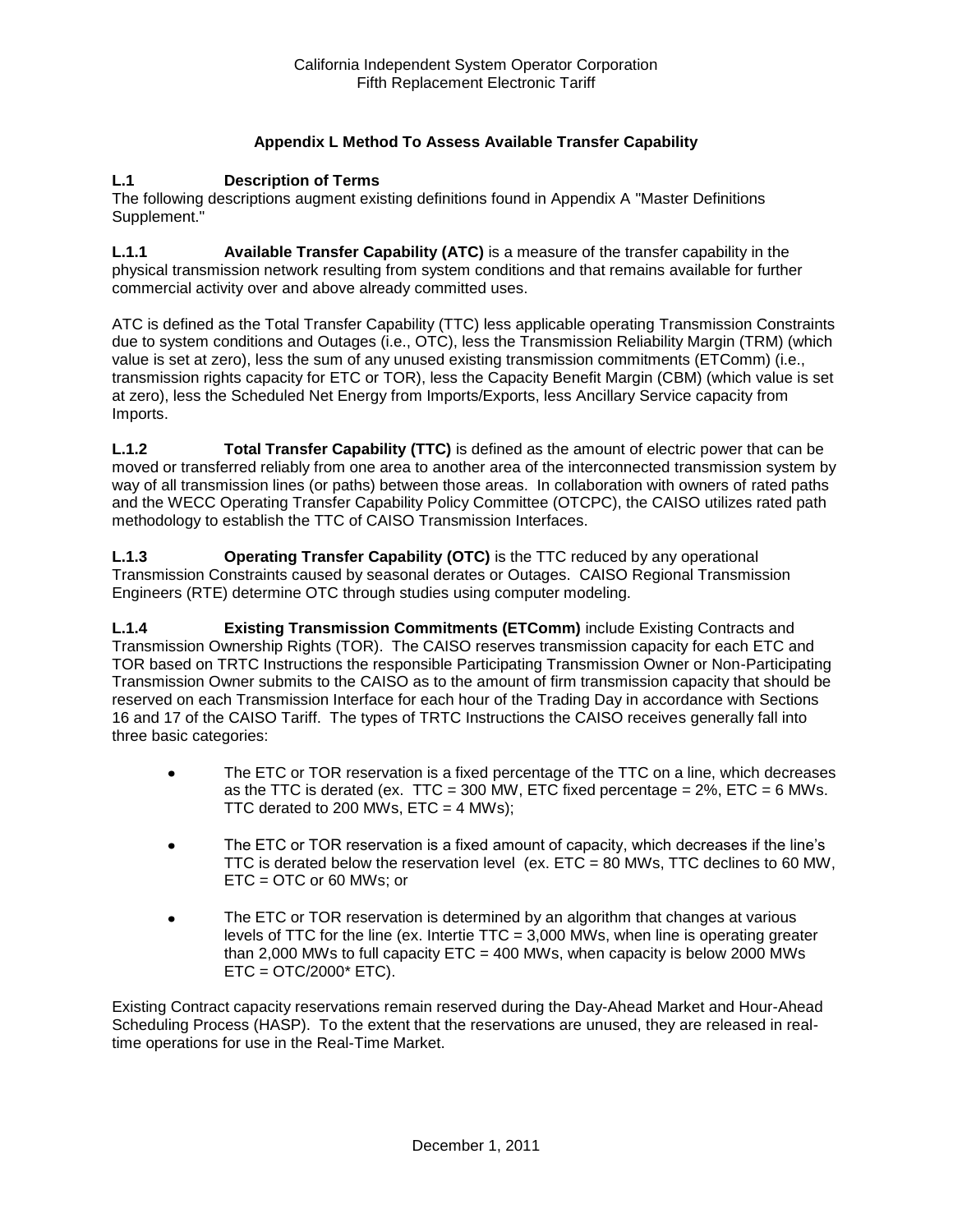Transmissions Ownership Rights capacity reservations remain reserved during the Day-Ahead Market and HASP, as well as through real-time operations. This capacity is under the control of the Non-Participating Transmission Owner and is not released to the CAISO for use in the markets.

**L.1.5 ETC Reservations Calculator (ETCC)**. The ETCC calculates the amount of firm transmission capacity reserved (in MW) for each ETC or TOR on each Transmission Interface for each hour of the Trading Day.

- **CAISO Updates to ETCC Reservations Table.** The CAISO updates the ETC and TOR  $\bullet$ reservations table (if required) prior to running the Day-Ahead Market and HASP. The amount of transmission capacity reservation for ETC and TOR rights is determined based on the OTC of each Transmission Interface and in accordance with the curtailment procedures stipulated in the existing agreements and provided to the CAISO by the responsible Participating Transmission Owner or Non-Participating Transmission Owner.
- **Market Notification.** ETC and TOR allocation (MW) information is published for all Scheduling Coordinators which have ETC or TOR scheduling responsibility in advance of the Day-Ahead Market and HASP. This information is posted on the Open Access Same-Time Information System (OASIS).
- For further information, see CAISO Operating Procedure M-423, Scheduling of Existing  $\bullet$ Transmission Contract and Transmission Ownership Rights, which is publicly available on the CAISO Website.

**L.1.6 Transmission Reliability Margin (TRM)** is that amount of transmission transfer capability necessary reserved in the Day-Ahead Market (DAM) to ensure that the interconnected transmission network is secure under a reasonable range of uncertainties in system conditions. This DAM implementation avoids Real-Time Schedule curtailments that would otherwise be necessary due to:

- Demand Forecast error
- Anticipated uncertainty in transmission system topology
- $\bullet$ Unscheduled flow
- Simultaneous path interactions  $\bullet$
- Variations in Generation Dispatch  $\bullet$
- Operating Reserve actions

The level of TRM for each Transmission Interface will be determined by CAISO Regional Transmission Engineers (RTE).

The CAISO does not use TRMs. The TRM value is set at zero.

**L.1.7 Capacity Benefit Margin (CBM)** is that amount of transmission transfer capability reserved for Load Serving Entities (LSEs) to ensure access to Generation from interconnected systems to meet generation reliability requirements. In the Day-Ahead Market, CBM may be used to provide reliable delivery of Energy to CAISO Balancing Authority Area Loads and to meet CAISO responsibility for resource reliability requirements in Real-Time. The purpose of this DAM implementation is to avoid Real-Time Schedule curtailments and firm Load interruptions that would otherwise be necessary. CBM may be used to reestablish Operating Reserves. CBM is not available for non-firm transmission in the CAISO Balancing Authority Area. CBM may be used only after:

- all non-firm sales have been terminated,
- direct-control Load management has been implemented,
- customer interruptible Demands have been interrupted,  $\bullet$
- if the LSE calling for its use is experiencing a Generation deficiency and its transmission service provider is also experiencing transmission Constraints relative to imports of Energy on its transmission system.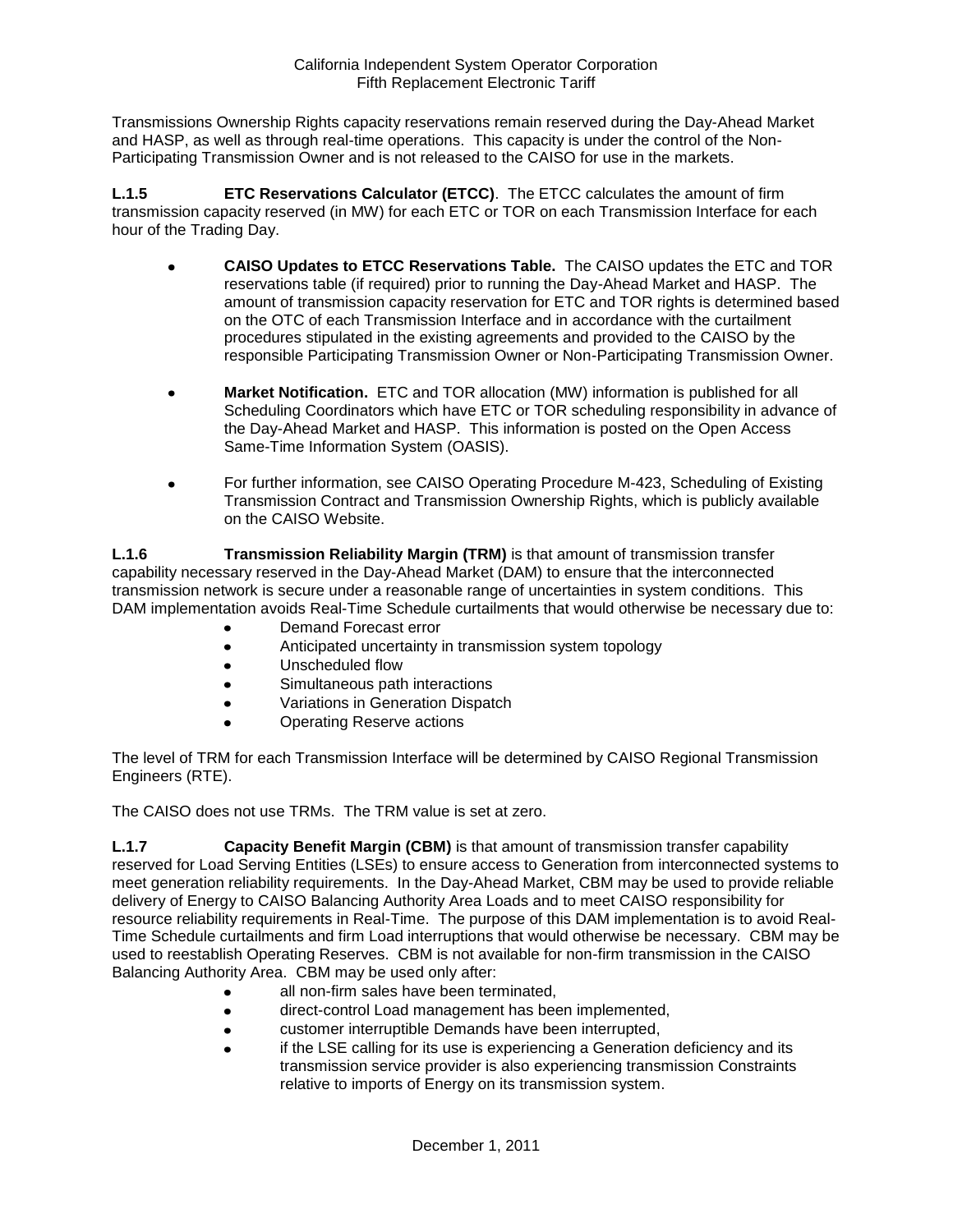The level of CBM for each Transmission Interface is determined by the amount of estimated capacity needed to serve firm Load and provide Operating Reserves based on historical, scheduled, and/or forecast data using the following equation to set the maximum CBM:

CBM = (Demand + Reserves) - Resources

Where:

- Demand = forecasted area Demand
- Reserves = reserve requirements  $\bullet$
- Resources = internal area resources plus resources available on other  $\bullet$ Transmission Interfaces

The CAISO does not use CBMs. The CBM value is set at zero.

# **L.2 ATC Algorithm**

The ATC algorithm is a calculation used to determine the transfer capability remaining in the physical transmission network and available for further commercial activity over and above already committed uses. The CAISO posts the ATC values in megawatts (MW) to OASIS in conjunction with the closing events for the Day-Ahead Market and HASP Real-Time Market process.

The following OASIS ATC algorithms are used to implement the CAISO ATC calculation for the ATC rated path (Transmission Interface):

OTC = TTC – CBM – TRM - Operating Constraints

ATC Calculation For Imports: ATC = OTC – AS from Imports- Net Energy Flow - Hourly Unused TR Capacity.

ATC Calculation For Exports: ATC = OTC – Net Energy Flow - Hourly Unused TR Capacity.

ATC Calculation For Internal Paths 15 and 26: ATC = OTC – Net Energy Flow

| <b>ATC</b>                                                               | <b>ATC MW</b>        | Available Transfer Capability, in MW, per<br>Transmission Interface and path direction.                                                                   |
|--------------------------------------------------------------------------|----------------------|-----------------------------------------------------------------------------------------------------------------------------------------------------------|
| Hourly Unused TR<br>Capacity                                             | <b>USAGE MW</b>      | The sum of any unscheduled existing transmission<br>commitments (scheduled transmission rights<br>capacity for ETC or TOR), in MW, per path<br>direction. |
| <b>Scheduled Net Energy</b><br>from Imports/Exports<br>(Net Energy Flow) | <b>ENE IMPORT MW</b> | Total hourly net Energy flow for a specified<br>Transmission Interface.                                                                                   |
| AS from Imports                                                          | <b>AS IMPORT MW</b>  | Ancillary Services scheduled, in MW, as imports<br>over a specified Transmission Interface.                                                               |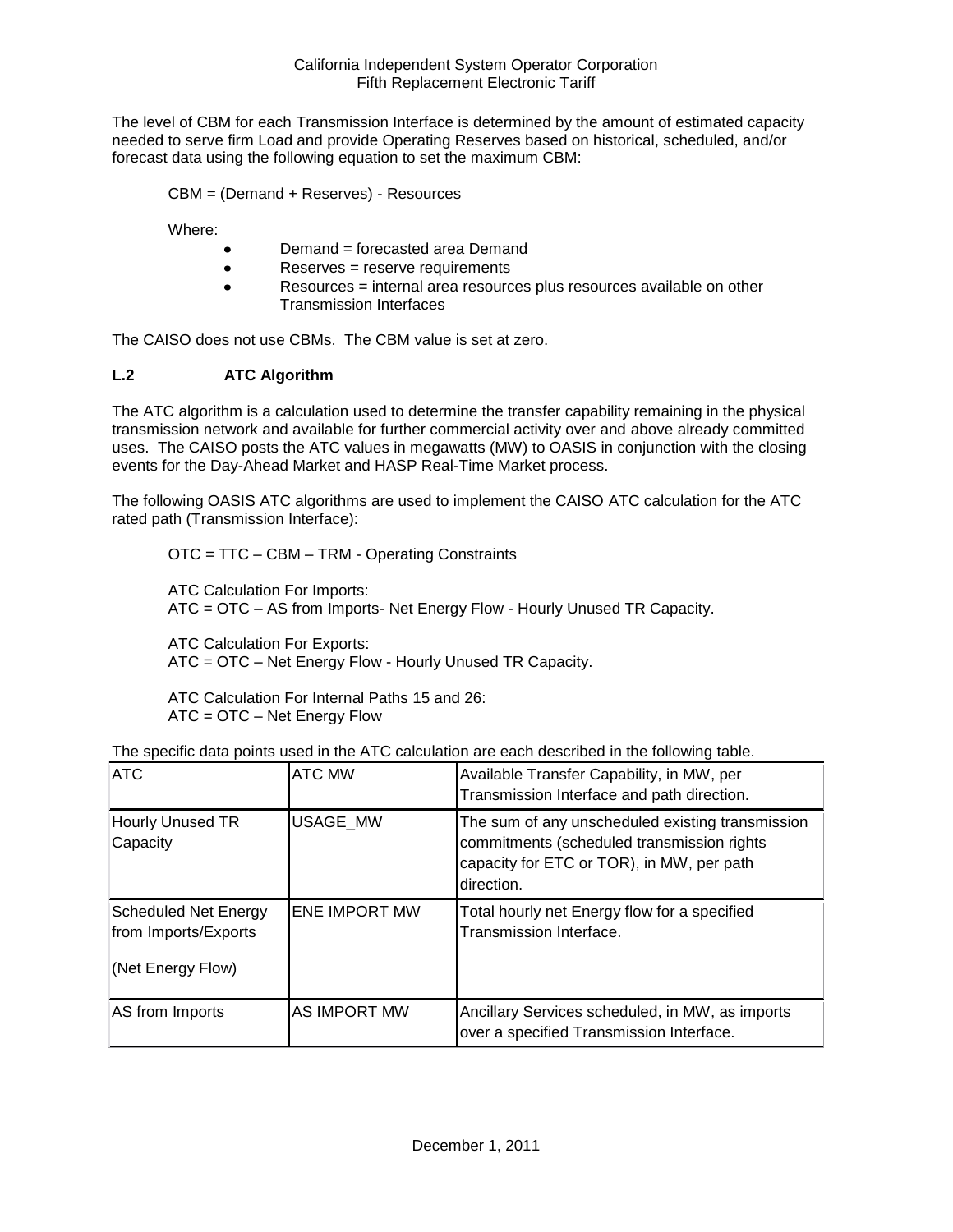| <b>OTC</b>                                   | <b>OTC MW</b> | Hourly Operating Transfer Capability of a specified<br>Transmission Interface, per path direction, with<br>consideration given to known Constraints and<br>operating limitations. |
|----------------------------------------------|---------------|-----------------------------------------------------------------------------------------------------------------------------------------------------------------------------------|
| <b>Transmission Constraint Constraint MW</b> |               | Hourly Transmission Constraints, in MW, for a<br>specific Transmission Interface and path direction.                                                                              |
| <b>CBM</b>                                   | <b>CBM MW</b> | Hourly Capacity Benefit Margin, in MW, for a<br>specified Transmission Interface, per Path<br>Direction.                                                                          |
| <b>TRM</b>                                   | TRM MW        | Hourly Transmission Reliability Margin, in MW, for a<br>specified Transmission Interface, per path direction.                                                                     |
| <b>TTC</b>                                   | <b>TTC MW</b> | Hourly Total Transfer Capability, in MW, of a<br>specified Transmission Interface, per path direction.                                                                            |

The links to the CAISO Website where the actual ATC mathematical algorithms and other ATC calculational information are located are as follows:

Operating Procedures – Transmission http://www.caiso.com/thegrid/operations/opsdoc/transmon/index.html

Operating Procedure - Total Transfer Capability Methodology http://www.caiso.com/1bfe/1bfe98134fa0.pdf

Operating Procedure - System Operating Methodology http://www.caiso.com/1c13/1c1390d420810.pdf

Business Practice Manual for Market Operations https://bpm.caiso.com/bpm/bpm/version/000000000000005

OASIS – Transmission Information http://oasis.caiso.com/mrtu-oasis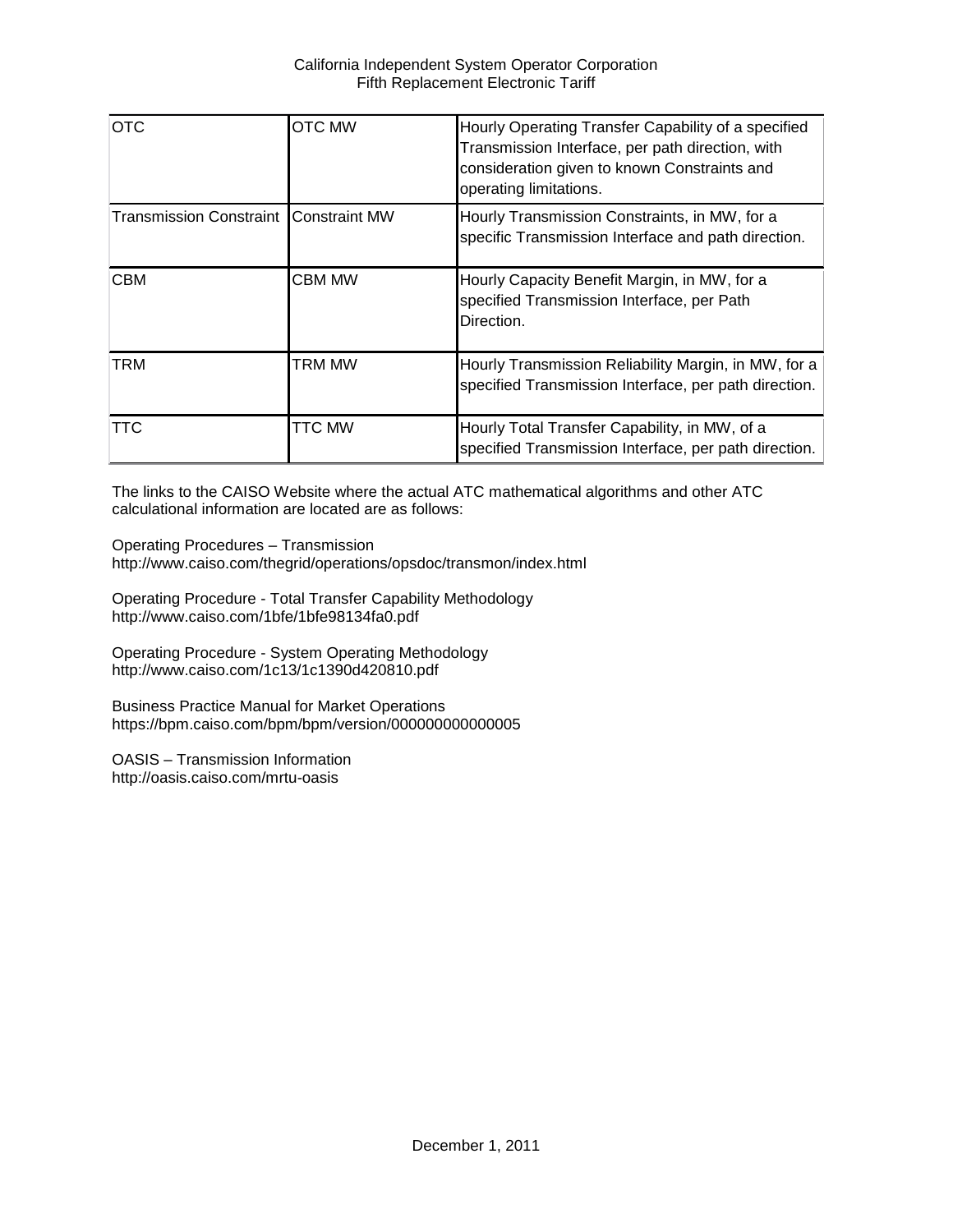## **L.3 ATC Process Flowchart**



# **Available Transmission Capability**

\* ETCC - Existing Transmission Contract Calculator

(1) WECC rated path methodology

 $(2)$  S-322

# **L.4 TTC – OTC Determination**

All transfer capabilities are developed to ensure that power flows are within their respective operating limits, both pre-Contingency and post-Contingency. Operating limits are developed based on thermal, voltage and stability concerns according to industry reliability criteria (WECC/NERC) for transmission paths. The process for developing TTC or OTC is the same with the exception of inclusion or exclusion of operating Constraints based on system conditions being studied. Accordingly, further description of the process to determine either OTC or TTC will refer only to TTC.

**L.4.1** Transfer capabilities for studied configurations may be used as a maximum transfer capability for similar conditions without conducting additional studies. Increased transfer capability for similar conditions must be supported by conducting appropriate studies.

**L.4.1.2** At the CAISO, studies for all major inter-area paths (mostly 500 kV) OTC are governed by the California Operating Studies Subcommittee (OSS) as one of four sub-regional study groups of the WECC OTCPC (i.e., for California sub-region), which provides detailed criteria and methodology. For transmission system elements below 500 kV the methodology for calculating these flow limits is detailed in Section L.4.3 and is applicable to the operating horizon.

**L.4.2** Transfer capability may be limited by the physical and electrical characteristics of the systems including any one or more of the following:

> **Thermal Limits** – Thermal limits establish the maximum amount of electric  $\bullet$ current that a transmission line or electrical facility can conduct over a specified time-period as established by the Transmission Owner.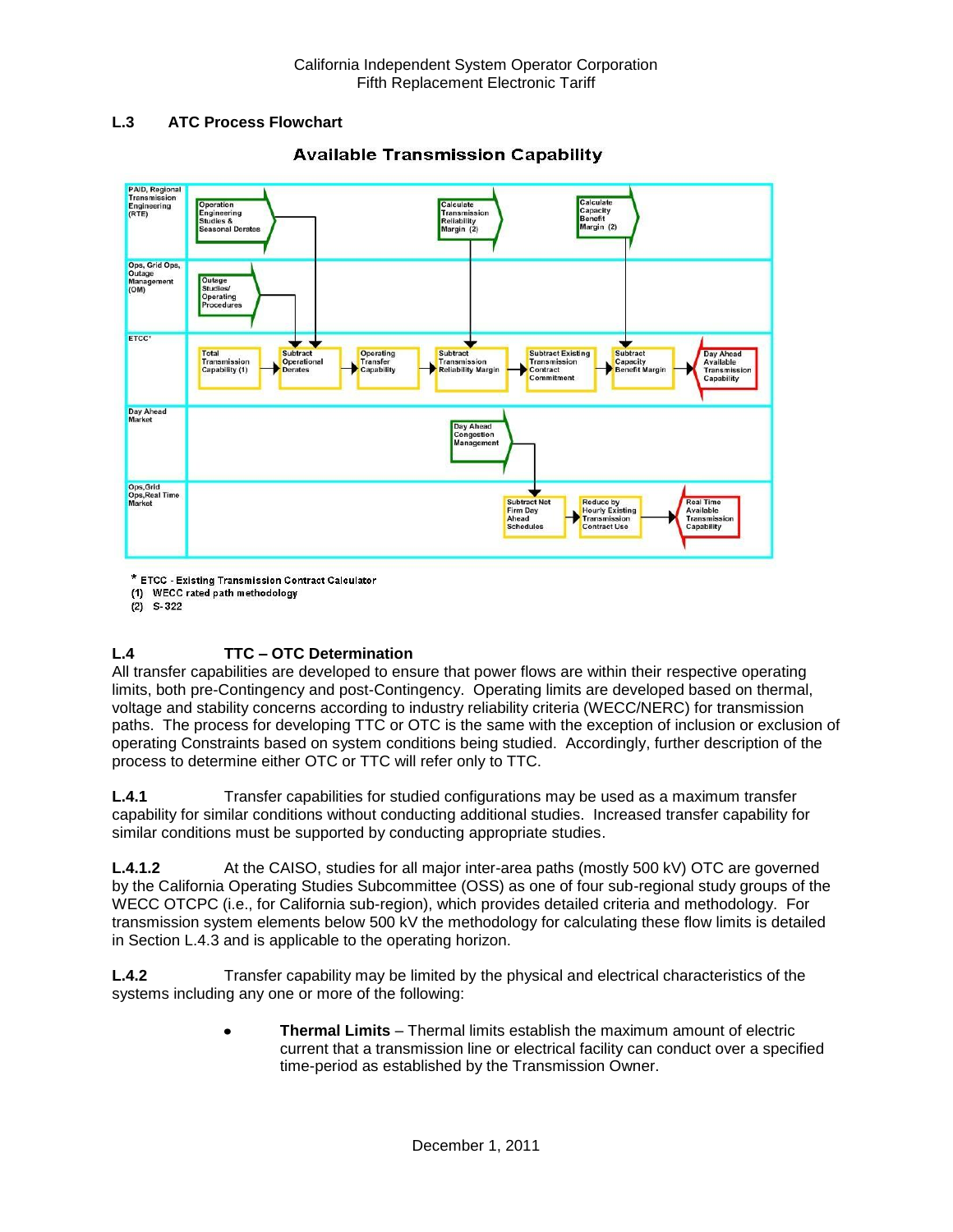- **Voltage Limits** System voltages and changes in voltages must be maintained within the range of acceptable minimum and maximum limits to avoid a widespread collapse of system voltage.
- **Stability Limits** The transmission network must be capable of surviving disturbances through the transient and dynamic time-periods (from milliseconds to several minutes, respectively) following the disturbance so as to avoid generator instability or uncontrolled, widespread interruption of electric supply to customers.

**L.4.3 Determination of transfer capability** is based on computer simulations of the operation of the interconnected transmission network under a specific set of assumed operating conditions. Each simulation represents a single "snapshot" of the operation of the interconnected network based on the projections of many factors. As such, they are viewed as reasonable indicators of network performance and may ultimately be used to determine Available Transfer Capability. The study is meant to capture the worst operating scenario based on the RTE experience and good engineering judgment.

**L.4.3.1 System Limits** – The transfer capability of the transmission network may be limited by the physical and electrical characteristics of the systems including thermal, voltage, and stability consideration. Once the critical Contingencies are identified, their impact on the network must be evaluated to determine the most restrictive of those limitations. Therefore, the TTC1 becomes:

 $TTC_1$  = lesser of {Thermal Limit, Voltage Limit, Stability Limit} following N-1<sub>worst</sub>

**L.4.3.2** Parallel path flows will be considered in determining transfer capability and must be sufficient in scope to ensure that limits throughout the interconnected network are addressed. In some cases, the parallel path flows may result in transmission limitations in systems other than the transacting systems, which can limit the TTC between two transacting areas. This will be labeled  $TTC_2$ . Combined with **Section L**.4.3.1 above TTC becomes:

TTC = lesser of  $\{TTC_1$  or  $TTC_2\}$ 

# **L.5 Developing a Power Flow Base-Case**

**L.5.1 Base-cases** will be selected used to model reality to the greatest extent possible including attributes like area Generation, area Load, Intertie flows, etc. At other times (e.g., studying longer range horizons), it is prudent to stress a base-case by making one or more attributes (Load, Generation, line flows, path flows, etc.) of that base-case more extreme than would otherwise be expected.

# **L.5.2 Power Flow Base-Cases Separated By Geographic Region**

The standard RTE base-cases are split into five geographical regions in the CAISO Controlled Grid including the Bay Area, Fresno Area, North Area, SDG&E Area, and SCE Area.

# **L.5.3 Power Flow Base-Cases Selection Methodology**

The RTE determines the studied geographical area of the procedure. This determines the study basecases from the Bay Area, Fresno Area, North Area, SCE Area, or SDG&E Area.

The transfer capability studies may require studying a series of base-cases including both peak and offpeak operation conditions.

# **L.5.4 Update a Power Flow Base-Case**

After the RTE has obtained one or more base-case studies, the base-case will be updated to represent the current grid conditions during the applicable season. The following will be considered to update the base-cases: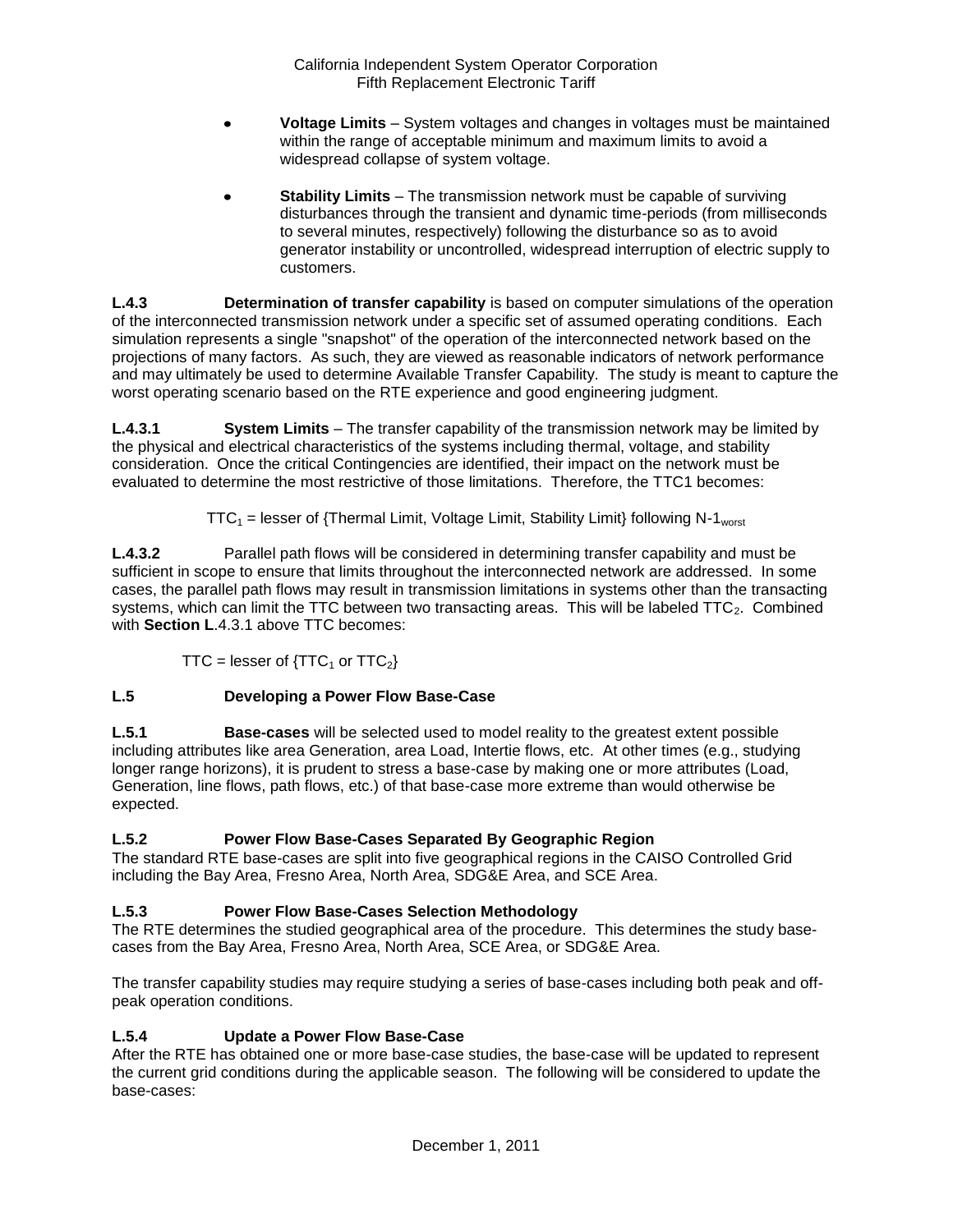- Recent transmission network changes and updates  $\bullet$
- Overlapping scheduled and Forced Outages  $\bullet$
- $\bullet$ Area Load level
- Major path flows
- Generation level
- Voltage levels
- Operating requirements

## **L.5.4.1 Outage Consideration**

Unless detailed otherwise, the RTE considers modeling Outages of:

- Transmission lines, 500 kV
- Transformers, 500/230 kV  $\bullet$
- Large Generating Units
- Generating Units within the studied area  $\bullet$
- Transmission elements within the studied area

At the judgment of the RTE, only the necessary Outages will be modeled to avoid an unnecessarily burdensome and large number of base-cases.

## **L.5.4.2 Area Load Level**

Base-case Demand levels should be appropriate to the current studied system conditions and customer Demand levels under study and may be representative of peak, off-peak or shoulder, or light Demand conditions. The RTE estimates the area Load levels to be utilized in the peak, partial-peak and/or offpeak base-cases. The RTE will utilize the current CAISO Load forecasting program (e.g., ALFS), ProcessBook (PI) or other competent method to estimate Load level for the studied area. Once the RTE has determined the correct Load levels to be utilized, the RTE may scale the scale the base-case Loads to the area studied, as appropriate.

## **L.5.4.3 Modify Path Flows**

The scheduled electric power transfers considered representative of the base system conditions under analysis and agreed upon by the parties involved will be used for modeling. As needed, the RTE may estimate select path flows depending on the studied area. In the event that it is not possible to estimate path flows, the RTE will make safe assumptions about the path flows. A safe assumption is more extreme or less extreme (as conservative to the situation) than would otherwise be expected. If path flow forecasting is necessary, if possible the RTE will trend path flows on previous similar days.

## **L.5.4.4 Generation Level**

Utility and non-utility Generating Units will be updated to keep the swing Generating Unit at a reasonable level. The actual unit-by-unit Dispatch in the studied area is more vital than in the un-studied areas. The RTE will examine past performance of select Generating Units to estimate the Generation levels, focusing on the Generating Units within the studied area. In the judgment of the RTE, large Generating Units outside the studied area will also be considered.

## **L.5.4.5 Voltage Levels**

Studies will maintain appropriate voltage levels, based on operation procedures for critical buses for the studied base-cases. The RTE will verify that bus voltage for critical busses in within tolerance. If a bus voltage is outside the tolerance band, the RTE will model the use of voltage control devices (e.g., synchronous condensers, shunt capacitors, shunt reactors, series capacitors, generators).

#### **L.6 Contingency Analysis**

The RTE will perform Contingency analysis studies in an effort to determine the limiting conditions, especially for scheduled Outages, including pre- and post-Contingency power flow analysis modeling preand post-Contingency conditions and measuring the respective line flows, and bus voltages.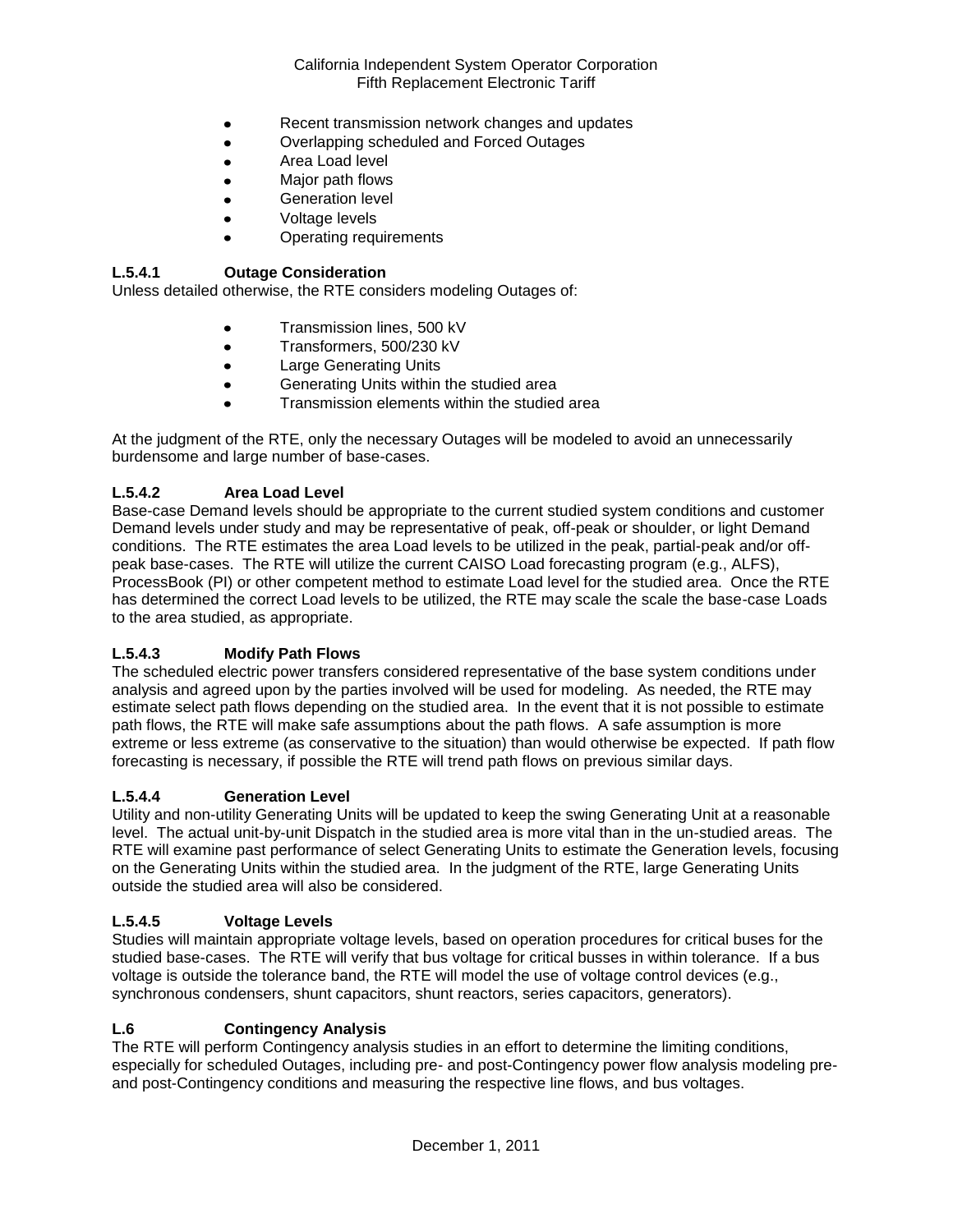Other studies like reactive margin and stability may be performed as deemed appropriate.

#### **L.6.1 Operating Criteria and Study Standards**

Using standards derived from NERC and WECC Reliability Standards and historical operating experience, the RTE will perform Contingency analysis with the following operating criteria:

#### **Pre-Contingency**

- All pre-Contingency line flows shall be at or below their normal ratings.
- All pre-Contingency bus voltages shall be within a pre-determined operating range.

#### **Post-Contingency**

- All post-Contingency line flows shall be at or below their emergency ratings.
- All post-Contingency bus voltages shall be within a pre-determined operating range.

#### **The RTE models the following Contingencies:**

- Generating Unit Outages (including combined cycle Generating Unit Outages which are considered single Contingencies).
- Line Outages
- Line Outages combined with one Generating Unit Outage
- Transformer Outages
- Synchronous condenser Outages
- Shunt capacitor or capacitor bank Outages
- Series capacitor Outages
- Static VAR compensator Outages
- Bus Outages bus Outages can be considered for the following ongoing Outage conditions.
	- o For a circuit breaker bypass-and-clear Outage, bus Contingencies shall be taken on both bus segments that the bypassed circuit breaker connects to.
	- o For a bus segment Outage, the remaining parallel bus segment shall be considered as a single Contingency.
	- o Credible overlapping Contingencies Overlapping Contingencies typically include transmission lines connected to a common tower or close proximity in the same right-of-way.

#### **L.6.2 Manual Contingency Analysis**